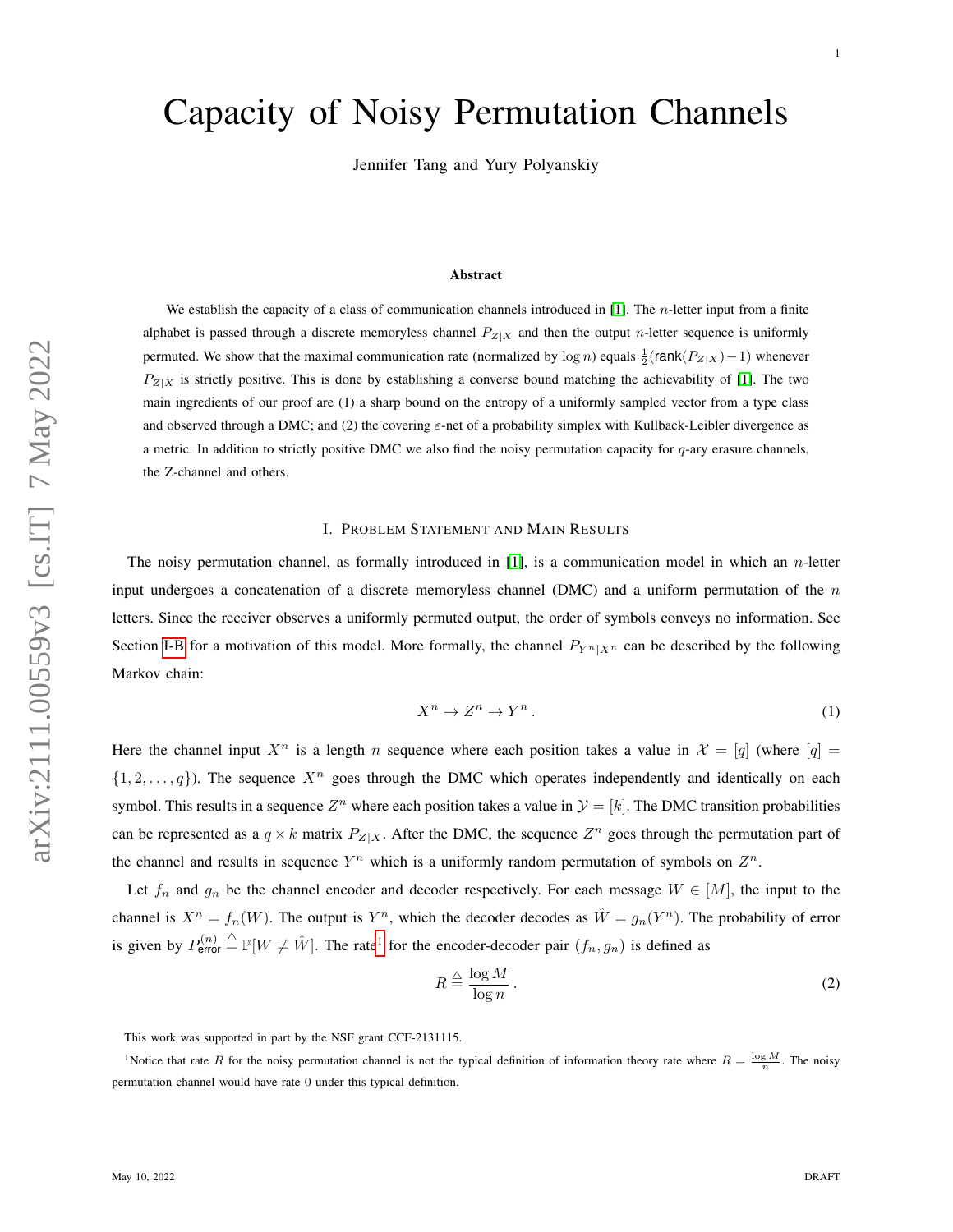A rate R is *achievable* if there is a sequence of encoder-decoder pairs  $(f_n, g_n)$  with rate R such that  $\lim_{n\to\infty} P_{\text{error}}^{(n)} =$ 0. The capacity for the noisy permutation channel with DMC  $P_{Z|X}$  is  $C_{\text{perm}}(P_{Z|X}) \stackrel{\triangle}{=} \sup\{R \ge 0 : R$  is achievable $\}$ . In [\[1\]](#page-29-0), the author determined that the noisy permutation channel capacity<sup>[2](#page-1-0)</sup> for DMC  $P_{Z|X}$  is bounded by

$$
C_{\text{perm}}(P_{Z|X}) \ge \frac{\text{rank}(P_{Z|X}) - 1}{2} \,. \tag{3}
$$

For strictly positive matrices  $P_{Z|X}$  (meaning all the transition probabilities are greater than 0), the author shows a converse bound

<span id="page-1-1"></span>
$$
C_{\text{perm}}(P_{Z|X}) \le \frac{|\mathcal{Y}| - 1}{2} \,. \tag{4}
$$

The author also gives a second converse bound:  $C_{\text{perm}}(P_{Z|X}) \leq (\text{ext}(P_{Z|X}) - 1)/2$ , where  $\text{ext}(P)$  is the number of extreme points of the convex hull of the rows of P. For the case of strictly positive DMC  $P_{Z|X}$ , these upper and lower bounds do not necessarily match if the rank of matrix  $P_{Z|X}$  does not equal to  $|Y|$  or  $ext(P_{Z|X})$ .

#### *A. Main Results*

<span id="page-1-4"></span>Our main result is establishing tightness of the lower bound [\(3\)](#page-1-1), resolving Conjecture 1 of [\[1\]](#page-29-0).

**Theorem 1** (Strictly Positive DMC). For strictly positive  $P_{Z|X}$ ,

$$
C_{\text{perm}}(P_{Z|X}) = \frac{\text{rank}(P_{Z|X}) - 1}{2} \,. \tag{5}
$$

Our proof uses the idea of covering the space of distributions via an  $\varepsilon$ -net under the Kullback-Leibler (KL) divergence distance, following upon our investigations of a similar question in [\[2\]](#page-29-1). In order to reduce to the covering question, we first need another result that is, perhaps, of separate interest as well.

We let  $\mathcal{P}_n$  be the set of *n*-types (probabilities which can be written with denominator *n*). For  $P \in \mathcal{P}_n$ , let  $T_n(P)$ be the set of sequences of length n in the type class of P. For instance<sup>[3](#page-1-2)</sup>, when working with 3 symbols, the sequence 1233 is in  $T_4(P)$  where  $P = (1/4, 1/4, 1/2)$  and P is a 4-type. The notation  $Q_Y$  means a distribution on random variable Y. For any distribution  $Q_Y$ , we will use  $Q_Y^n$  to mean the product distribution  $Q_Y^n(y^n) = \prod_{t=1}^n Q_Y(y_t)$ . For any distribution U on length n sequences, the distribution  $P_{Y|X}^n \circ U$  can be understood as the distribution on random sequences derived by first randomly selecting a sequence according to  $U$ , then passing each symbol in this sequence through the transition probabilities  $P_{Y|X}$  independently. (See Section [I-C](#page-5-0) for more discussion.)

<span id="page-1-3"></span>**Theorem 2.** Fix channel  $P_{Y|X}$  which is strictly positive. Then there exists a constant  $c = c(P_{Y|X})$  such that the *following holds: For any n-type* P, let U be uniform on  $T_n(P)$ *. For all*  $Q_Y$  *we have* 

$$
nD(P_Y \| Q_Y) \le D(P_{Y|X}^n \circ U \| Q_Y^n) \le nD(P_Y \| Q_Y) + c \tag{6}
$$

*where*  $P_Y$  *is the marginal distribution of* Y *under*  $(P \times P_{Y|X})$ *.* 

<span id="page-1-5"></span><span id="page-1-0"></span><sup>2</sup>While it might seem that the noisy permutation channel capacity should be a continuous function of the values in  $P_{Z|X}$ , note that this is not the case due to how capacity is defined. Changing values in  $P_{Z|X}$  by a small  $\delta$  could change the rank of  $P_{Z|X}$  by 1, but no matter how small  $\delta$  is, there exists an n large enough so its effects can make a difference.

<span id="page-1-2"></span> $3$ See Section 11.1 of [\[3\]](#page-29-2) for background on types.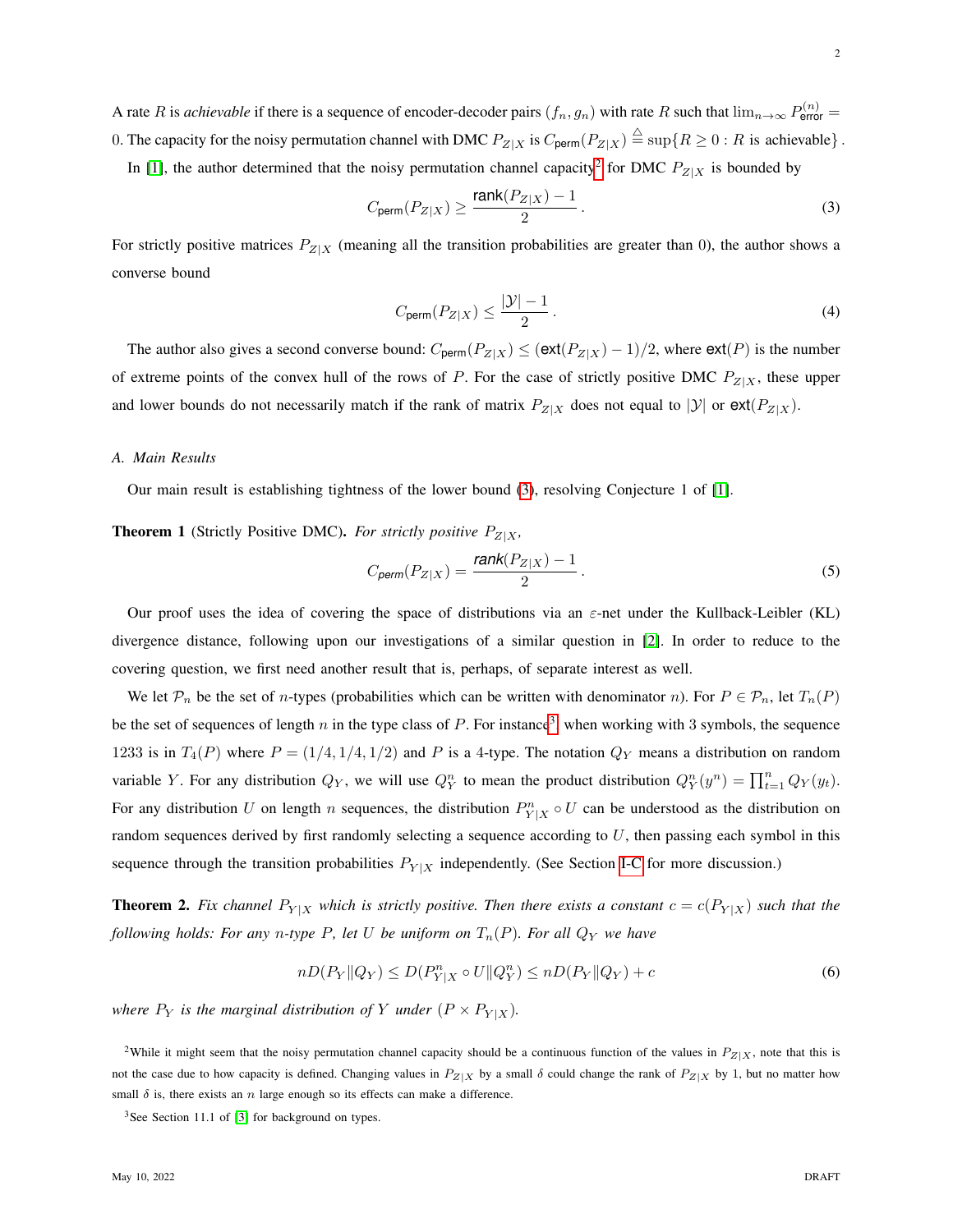

<span id="page-2-0"></span>Fig. 1. This diagram illustrates the special case of Theorem [2](#page-1-3) where  $Q_Y = P_Y$ . It shows how  $\hat{Y}^n$  relates to  $Y^n$ .

Remark 1. *It can be shown that the constant* c *in Theorem [2](#page-1-3) is*

$$
c \le \frac{q-1}{2} \log \frac{2\pi\alpha^2}{c_*} + \frac{q}{12n} \le \frac{q-1}{2} \log \frac{2\pi\alpha^2}{c_*} + \frac{q}{12}.
$$
 (7)

*where*  $\alpha$  *is a universal constant defined in Theorem* [5](#page-12-0) (see Section [III-C\)](#page-12-1) and if  $p_{bj}$  denote the values in matrix  $P_{Y|X}$ 

$$
c_* = \min_b \frac{\min_j p_{bj}}{\max_j p_{bj}}.
$$
\n
$$
(8)
$$

Theorem [2](#page-1-3) deals with the following scenario: Select some  $P \in \mathcal{P}_n$  and suppose we have two sequences,  $X^n$  and  $\hat{X}^n$ . The sequence  $X^n$  is generated iid using the probability P. On the other hand,  $\hat{X}^n$  has uniform probability over all sequences in the type  $T_n(P)$ . Both sequences  $X^n$  and  $\hat{X}^n$  undergo the transition  $P_{Y|X}$  applied independently on each symbol and respectively results in  $Y^n$  and  $\hat{Y}^n$ . How different are the distributions of  $Y^n$  and  $\hat{Y}^n$  under KL divergence? See Figure [1](#page-2-0) for a diagram. Another interpretation of this scenario is if there are n balls of q colors in an urn. The sequence  $X^n$  are n draws from the urn with replacement and  $\hat{X}^n$  are n draws without replacement (all the balls are drawn). These observations then both go through the same noisy process to produce  $Y^n$  and  $\hat{Y}^n$ .

It turns out that if  $P_{Y|X}$  is strictly positive, then regardless of the sequence length n,

$$
D(P_{\hat{Y}^n} \| P_{Y^n}) \le c \tag{9}
$$

where c is a constant that only depends on  $P_{Y|X}$ . Theorem [2](#page-1-3) actually shows something more general. The sequence  $X<sup>n</sup>$  can be generated iid with another distribution  $Q$ , and the KL divergence can still be bounded by constant c plus another term which is the KL divergence of the marginals on  $Y$  generated by  $P$  and  $Q$ . In other words, the divergence of (a complicated distribution)  $P_{\hat{Y}^n}$  to any iid distribution  $Q_Y^n$  can be approximated with  $nD(P_Y||Q_Y)$ and this approximation will only be off by an additive constant.

**Remark 2.** *Note that*  $D(P_{\hat{X}^m}||P_X^m)$  describes the difference between sampling m balls from an n-urn with and *without replacement. This is a classical question studied in [\[4\]](#page-29-3). Our setting studies this question for the particular case when*  $n = m$  and when the observations are noisy. Bounds for the noiseless case  $D(P_{\hat{X}^m} || P_X^m)$  can still be an upper bound for the noisy case if we apply the data processing inequality. This shows that  $D(P^n_{Y|X} \circ U \| P^n_Y) \leq$  $D(P_{\hat{X}^n}||P_X^n) \leq \frac{k-1}{2}(\log n + c)$ , where the second inequality is shown using Stirling's approximation. Our result *removes the*  $\log n$  *term in this bound, but only under the assumption of a strictly positive*  $P_{Y|X}$ *. See [A](#page-16-0)ppendix A for more details on comparing our bound to that of [\[4\]](#page-29-3) when* m < n*. We also note that results of [\[4\]](#page-29-3) as shown in [\[5\]](#page-29-4) imply the finitary case of de Finetti's theorem.*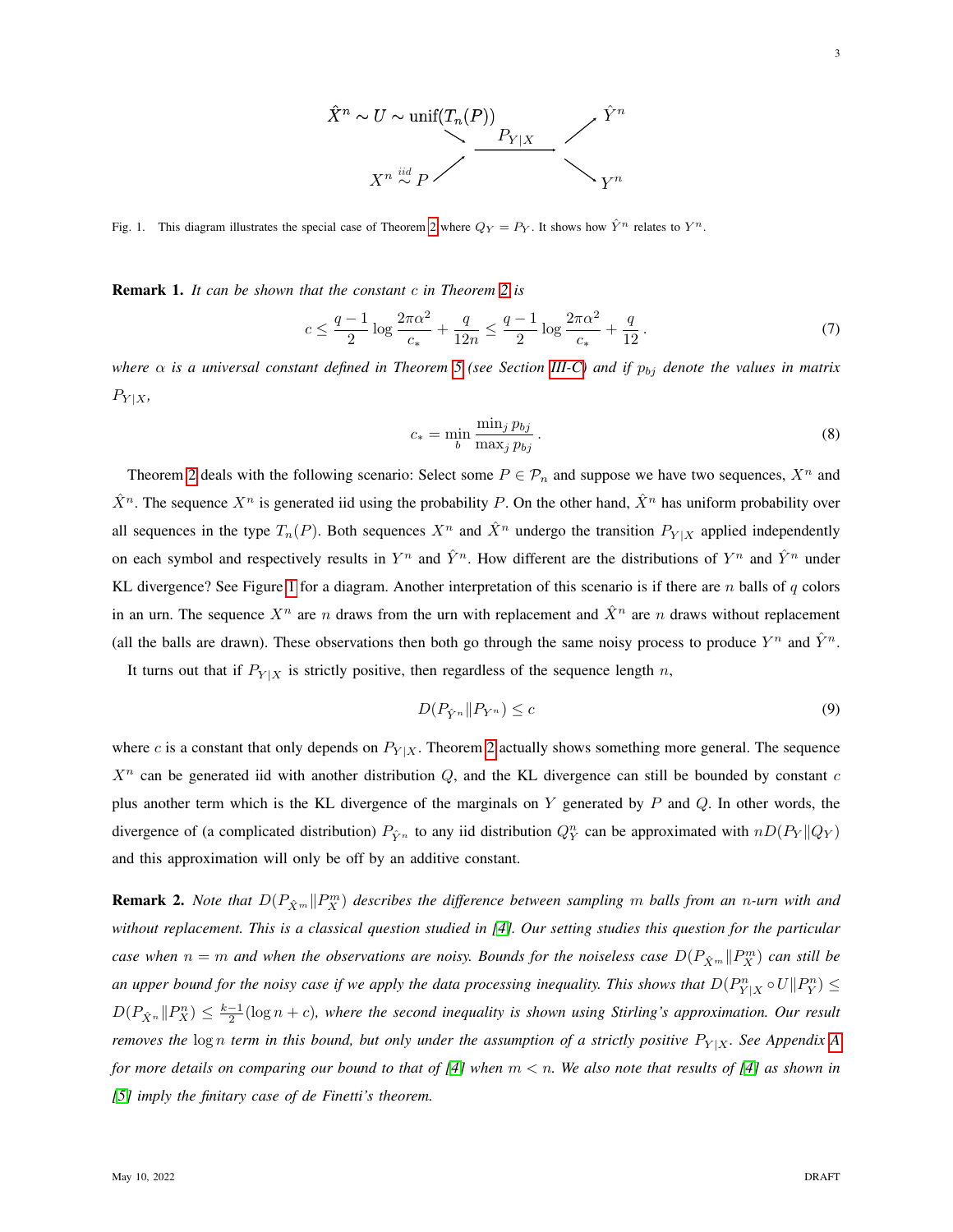Other contributions of this work use similar techniques to get converse results in other settings which do not have strictly positive DMC matrices.

#### <span id="page-3-0"></span>Theorem 3. *Other channel results:*

1) *Suppose* PZ|<sup>X</sup> *can be written as a block diagonal matrix with* β *blocks where each block is strictly positive. Then,*

$$
C_{\text{perm}}(P_{Z|X}) = \frac{\text{rank}(P_{Z|X}) + \beta - 2}{2} \,. \tag{10}
$$

<span id="page-3-2"></span>2) *For DMC*  $P_{Z|X}$  *which is a q-ary erasure channel for*  $q \ge 2$  *(assuming non-zero transition probabilities), then* 

<span id="page-3-1"></span>
$$
C_{\text{perm}}(P_{Z|X}) = \frac{q-1}{2} \,. \tag{11}
$$

<span id="page-3-4"></span>3) *For DMC*  $P_{Z|X}$  *which is a Z-channel (assuming non-zero probabilities on the edges), then* 

$$
C_{\text{perm}}(P_{Z|X}) = \frac{1}{2} \,. \tag{12}
$$

The first result in Theorem [3](#page-3-0) applies to DMC  $P_{Z|X}$  which are block diagonal matrices where each block is strictly positive. As eq. [\(10\)](#page-3-1) of Theorem [3](#page-3-0) implies, we are able to show both the achievability and converse results for block diagonal DMC matrices. We will prove both these results in Appendix [B.](#page-21-0)

The second result is for binary erasure channels and  $q$ -ary erasure channels. The work in [\[1\]](#page-29-0) determines the capacity for when the DMC matrix is the binary symmetric channel, but leaves the binary and  $q$ -ary erasure channels as open problems. Item [2](#page-3-2) of Theorem [3](#page-3-0) resolves Conjecture 2 presented in [\[1\]](#page-29-0) regarding the capacity of binary erasure channels and the conjecture regarding  $q$ -ary erasure channels<sup>[4](#page-3-3)</sup>. These results use [\(3\)](#page-1-1) as the tight achievability.

The third result in Theorem [3](#page-3-0) deals with DMC which is the Z-channel. While this is tight, for a  $q$ -ary Z-channel (if this exists) or what we call a "zigzag" channel, we are not able to find tight results with our current covering technique. The erasure channels, Z-channels, and a brief analysis on the zigzag channel are discussed in Appendix [D](#page-25-0)

All of these results also use the method of covering. A *covering* is a set of points in a space (we will call them centers) for which all other points in the space are within a certain distance  $\varepsilon$  to (see Definition [1\)](#page-8-0). Using covering as a technique to determine the capacity for the noisy permutation channel is reasonable because the centers which are far apart can intuitively be equated with messages that are distinguishable. When the messages correspond to two distributions  $Q_1$  and  $Q_2$  which are far in KL divergence, it is unlikely that noisy versions of  $Q_1$  will be close to noisy versions of  $Q_2$ . If two distributions are close in KL divergence, their noisy versions are likely to be confused. If the messages in our communication are centers of a covering, then we know that if we add another center (or message), it will be close to one of the existing covering centers and thus cause error in determining which of the

<span id="page-3-3"></span><sup>&</sup>lt;sup>4</sup>Note that while binary erasure channels and  $q$ -ary erasure channels usually have the same probabilities for each symbol getting erased, item [2](#page-3-2) of Theorem [3](#page-3-0) is still true even if these probabilities are different. The only requirement is that the probability of getting erased is not 0 or 1. The capacity when the transition probabilities are 0 or 1 is discussed in [\[1\]](#page-29-0).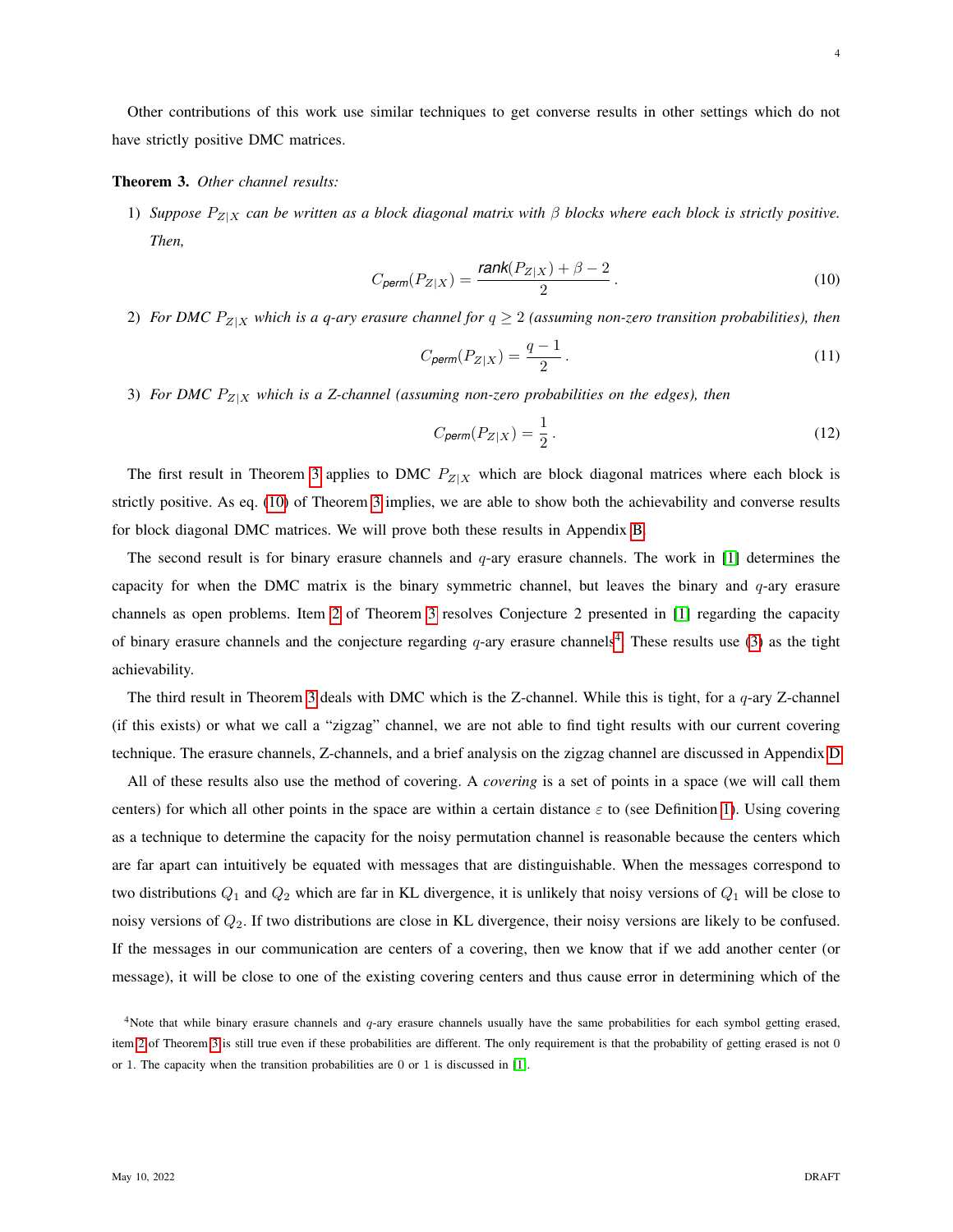5

centers (or messages) was sent. This gives us a limit on the total number of messages which can be sent, creating a converse bound<sup>[5](#page-4-1)</sup>.

In order to use this intuition mathematically, we need to overcome the obstacle of computing the KL divergence over the noisy output distributions of the messages. This is difficult to do because these output distributions are not iid. This is where Theorem [2](#page-1-3) is useful, as it allows us to use KL divergences over iid distributions in place of the KL divergence over this output distribution (since we can replace a hypergeometric distribution which undergoes noise with a multinomial distribution). Other obstacles include determining the covering number under KL divergence (see Section [II-B\)](#page-8-1).

*a) Paper Organization:* We continue this section with the motivation and the notation. In Section [II,](#page-6-0) we discuss how covering is used to determine the capacity of the noisy permutation channel along with some basics in covering. We begin the proof of Theorem [2](#page-1-3) in Section [III.](#page-9-0) At the end of Section [III,](#page-9-0) we prove Theorem [1.](#page-1-4) We prove all the parts of Theorem [3](#page-3-0) in the appendix.

## <span id="page-4-0"></span>*B. Motivation*

The motivation for studying the permutation channel is that it captures a setting where codewords get reordered. This occurs in applications such as communication networks and biological storage systems. We briefly describe some of these applications. More details on these applications and other relevant work can be found in [\[1\]](#page-29-0).

*a) Communication Networks:* Suppose we have a point-to-point communication network where the information is transmitted through a multipath routed network. Different packets are transmitted through different routes in the network, and each route has its own amount of latency, causing packets traveling on different routes to arrive at different times. The order in which the sender transmits packets is no longer preserved at the receiver end. Such a scenario is studied in [\[6\]](#page-29-5) where the authors are primarily concerned with reducing delay in their channel. Unlike our work, they do not consider noisy symbols. Another line of work on packet-switched networks deals with the permutation channel along with errors such as insertions, deletions, and substitutions of symbols [\[7\]](#page-29-6), [\[8\]](#page-29-7). Their work primarily focuses on building minimum distance codes and perfect codes for the permutation channel.

*b) DNA Storage Systems:* DNA-based storage systems are an attractive option for data storage due to its ability to withstand time and encode a very high-density of information [\[9\]](#page-29-8), [\[10\]](#page-29-9). The state-of-the-art technology for storing information on DNA uses nucleotides with relatively small lengths (few hundreds) [\[11\]](#page-29-10). Each of these DNA molecules are stored in a pool without any regard to order. The different molecule types can be treated as symbols in the setting of the permutation channel. Noise in this channel models any error that can occur, whether it is in synthesizing the DNA molecules or in reading the molecules. DNA storage is also the motivation for studying the permutation channel in [\[12\]](#page-29-11), [\[13\]](#page-30-0).

As typical in information theory, a question of fundamental interest is to determine the capacity of channels. We determine the capacity of the noisy permutation channel in the strictly positive case, settling the problem introduced

<span id="page-4-1"></span><sup>&</sup>lt;sup>5</sup>A similar notion to covering is packing, which is a set of centers in a space where all the centers in the set are at least distance  $2\varepsilon$  from another. Intuitively, covering corresponds to a converse bound while packing corresponds to an achievabaility bound.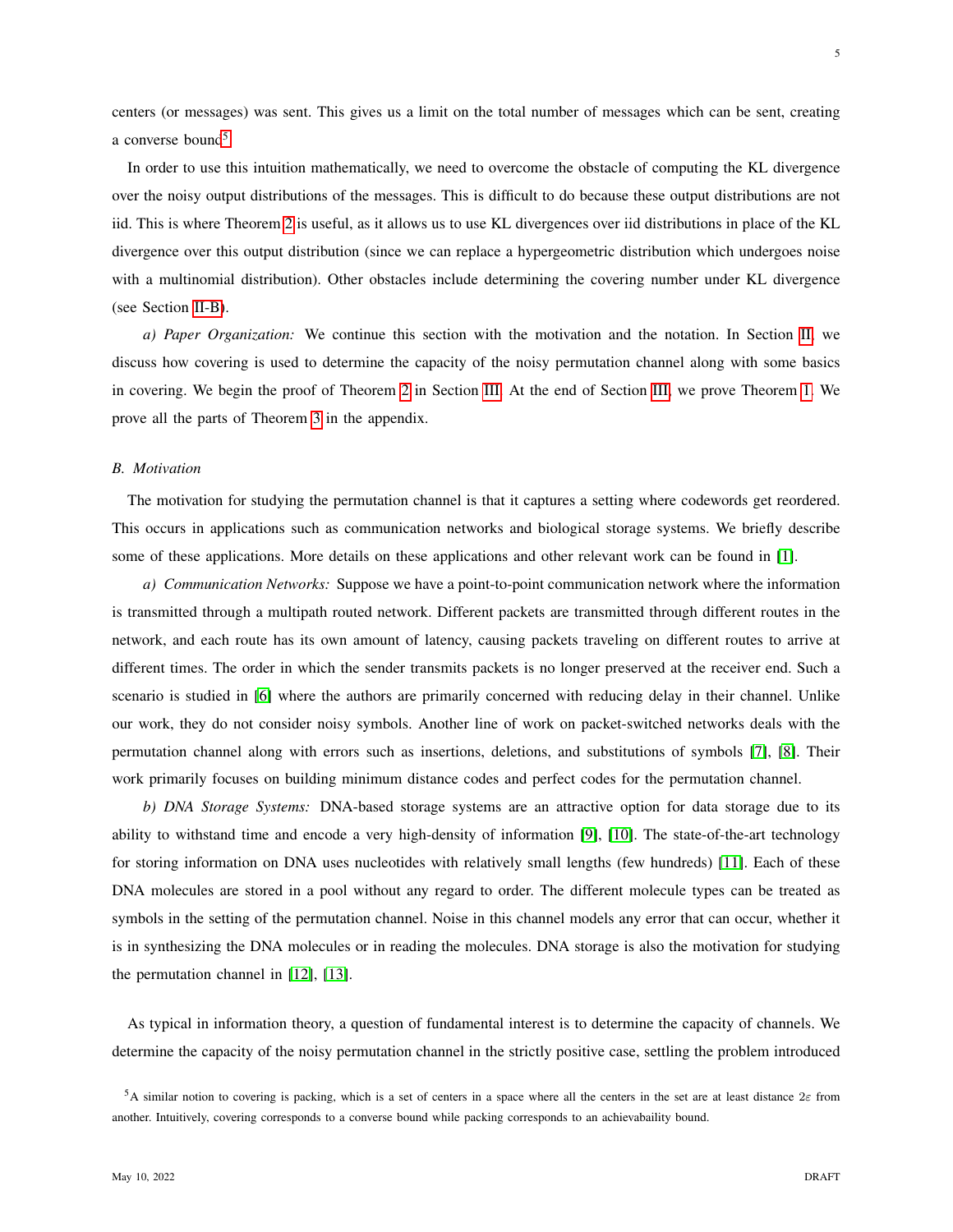in [\[1\]](#page-29-0). This setting differs from some of the models studied in the works described in the motivations, as it looks at the problem from a purely information theoretic standpoint and does not include assumptions which might be specific to the application.

Among the works relevant to the motivations described, those that have some information theoretical flavors include [\[12\]](#page-29-11), which deals with asymptotic bounds on rate, but for a fixed number of errors rather than probabilitistic errors. The work in [\[11\]](#page-29-10) finds the capacity when the symbols are sampled randomly then read, something relevant to DNA models, but not to general permutation channels. The results in [\[13\]](#page-30-0) are specifically for when the permuted objects are a string of symbols and the noisy process is applied to symbols on a string; the set of strings are permuted but symbols in each string are not.

Our results for when the DMC is the erasure channel are particularly interesting to DNA storage applications since the erased symbol can model deletion errors. Permutation channels with deletions are central to the work in [\[12\]](#page-29-11). In our work, we find the probabilistic analogue of their bounds.

## <span id="page-5-0"></span>*C. Notation*

The set of all probability distributions on  $q$  symbols is defined as the probability simplex

$$
\Delta_{q-1} \stackrel{\triangle}{=} \left\{ (\pi_1, ..., \pi_q) : \sum_{i=1}^q \pi_i = 1, 0 \le \pi_i \le 1 \right\}.
$$
 (13)

For a  $q \times k$  DMC matrix  $P_{Z|X}$ , we can express the individual transitions as

$$
P_{Z|X} = \begin{bmatrix} p_{11} & p_{12} & \cdots & p_{1d} \\ p_{21} & p_{22} & \cdots & p_{2d} \\ \vdots & \vdots & \ddots & \vdots \\ p_{q1} & p_{q2} & \cdots & p_{qd} \end{bmatrix} . \tag{14}
$$

The values in each row of the matrix sums up to 1 (i.e, the matrix is stochastic). Symbol  $b \in \mathcal{X}$  has probability  $p_{bj}$  of becoming symbol  $j \in \mathcal{Y}$ . We can also write this probability as  $P_{Z|X}(j|b)$ . We say that the DMC matrix (or a submatrix) is *strictly positive* if  $p_{bj} > 0$  for all b and j in the matrix (or submatrix).

For example, we can write the DMC matrix for the binary symmetric channel (BSC) with crossover probability  $\delta$  as

$$
P_{Z|X} = \begin{bmatrix} 1 - \delta & \delta \\ \delta & 1 - \delta \end{bmatrix} . \tag{15}
$$

If  $0 < \delta < 1$ , then this DMC matrix is strictly positive.

Though different from how we described it in the introduction, it is convenient to describe the Markov chain of the noisy permutation channel as

<span id="page-5-1"></span>
$$
\pi \to X^n \to Z^n \to Y^n. \tag{16}
$$

Each  $\pi = (\pi_1, ..., \pi_q) \in \Delta_{q-1}$  corresponds to a possible channel input. For each n, we will restrict  $\pi$  to be in  $\mathcal{P}_n$ . The value of  $\pi_b$  represents the proportion of positions in sequence  $X^n$  which have symbol b. We can also understand  $\pi_b$  to be the proportion of the n symbols which undergo the transition given in row b of  $P_{Z|X}$ .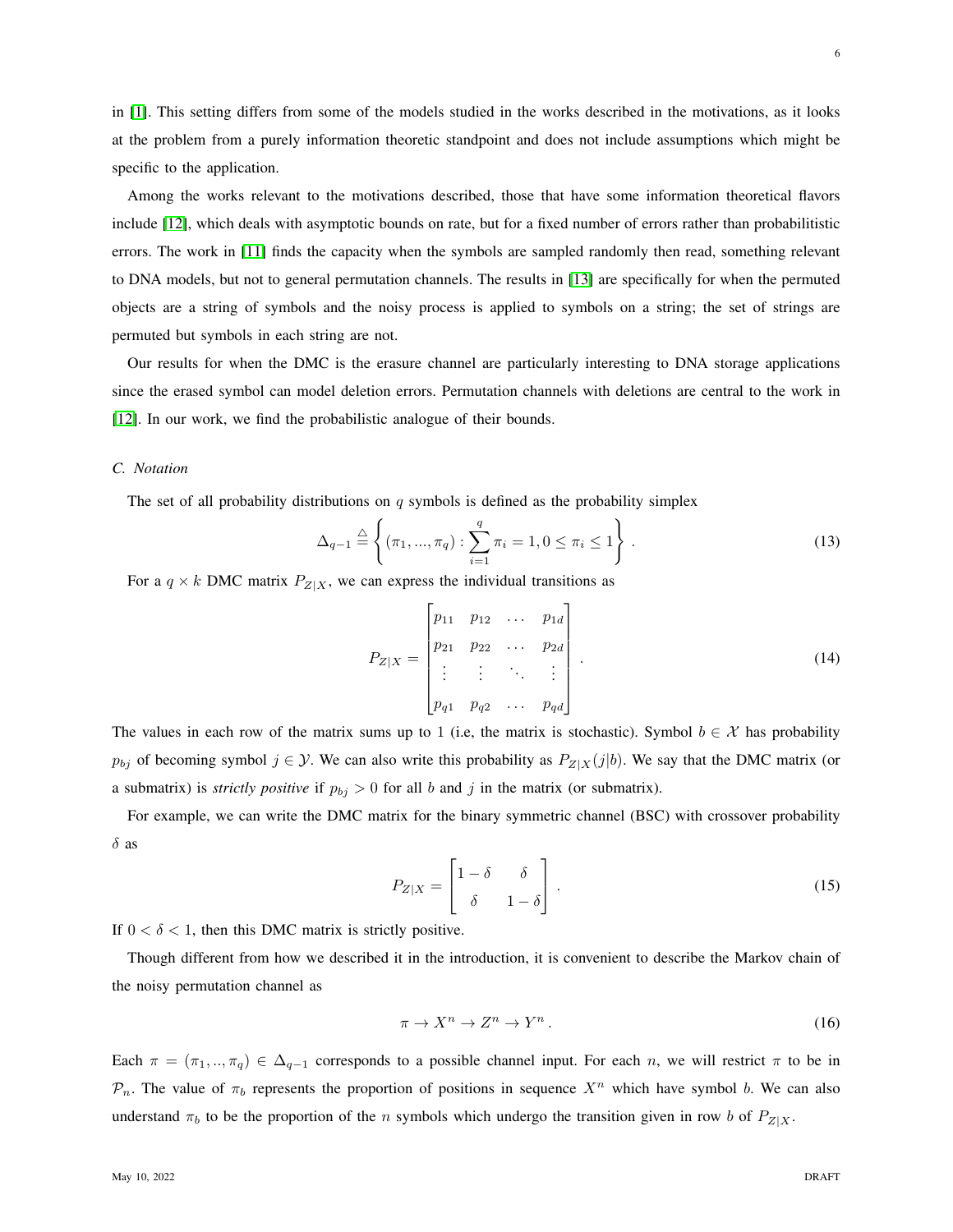We will specify a way to parameterize the distributions on Y. We use the notation  $Q_{Y|\mu}$  for  $\mu = (\mu_1, ..., \mu_k) \in$  $\Delta_{k-1}$  to mean a distribution on symbols Y where the probability of symbol  $j \in \mathcal{Y}$  is

$$
Q_{Y|\mu}(j) = \mu_j. \tag{17}
$$

The distribution  $Q_{Y|\mu}^n$  is the multinomial distribution with parameters  $\mu$  and number of independent trials n. These distributions do not (directly) relate the permutation channel; we define them since they are important for our analysis.

On the other hand, the distribution  $P_{Y^n|\pi}$  refers the the distribution on sequences  $Y^n$  when  $\pi \in \mathcal{P}_n$  is the input to the noisy permutation channel on n letters as described in [\(16\)](#page-5-1). Note that in general  $P_{Y^n|\pi}$  is *not* a multinomial distribution. As seen in Theorem [2,](#page-1-3)

$$
P_{Y^n|\pi} = P_{Y|X}^n \circ U \tag{18}
$$

where U is a uniform distribution on  $T_n(\pi)$ . Both represent the distribution on the output of the noisy permutation channel. Permuting the input symbols gives a sequence in the support of  $U$ , and then each permuted symbol goes through the transition probabilities  $P_{Y|X}$  independently.

When it is clear what  $\pi$  is, we use  $P_Y$  to mean the marginal distribution for each  $Y_t$  in the sequence  $Y^n \sim$  $P_{Y|X}^n \circ U$ . This distribution does not depend on the index t since U is uniform on all permutations.

### II. COVERING CONVERSE

<span id="page-6-0"></span>Our core method for finding our new results is to use divergence covering of the probability simplex. We first show how covering can be applied to the noisy permutation channel and then give the necessary covering results.

## *A. Covering Basics*

The main concept of our proof uses covering ideas similar to [\[14,](#page-30-1) Theorem 1] in order to upper bound the mutual information I(π; Y <sup>n</sup>). In summary, we need to find a set of covering centers which are close in *Kullback-Leibler*  $(KL)$  divergence to all the possible distributions on  $Y<sup>n</sup>$  that can occur as outputs of the noisy permutation channel. Our set of centers need not be a possible distribution over  $Y^n$  generated by the channel. We will opt for using multinomial distributions as our set of covering centers.

Let  $\mathcal{N}_n$  be a discrete set in  $\Delta_{k-1}$  which we will specify (later) for each n (these will be the covering centers). Mutual information has the property that

<span id="page-6-1"></span>
$$
I(\pi;Y^n) \leq \max_{\pi} D(P_{Y^n|\pi} \| \tilde{Q}_{Y^n}).
$$
\n(19)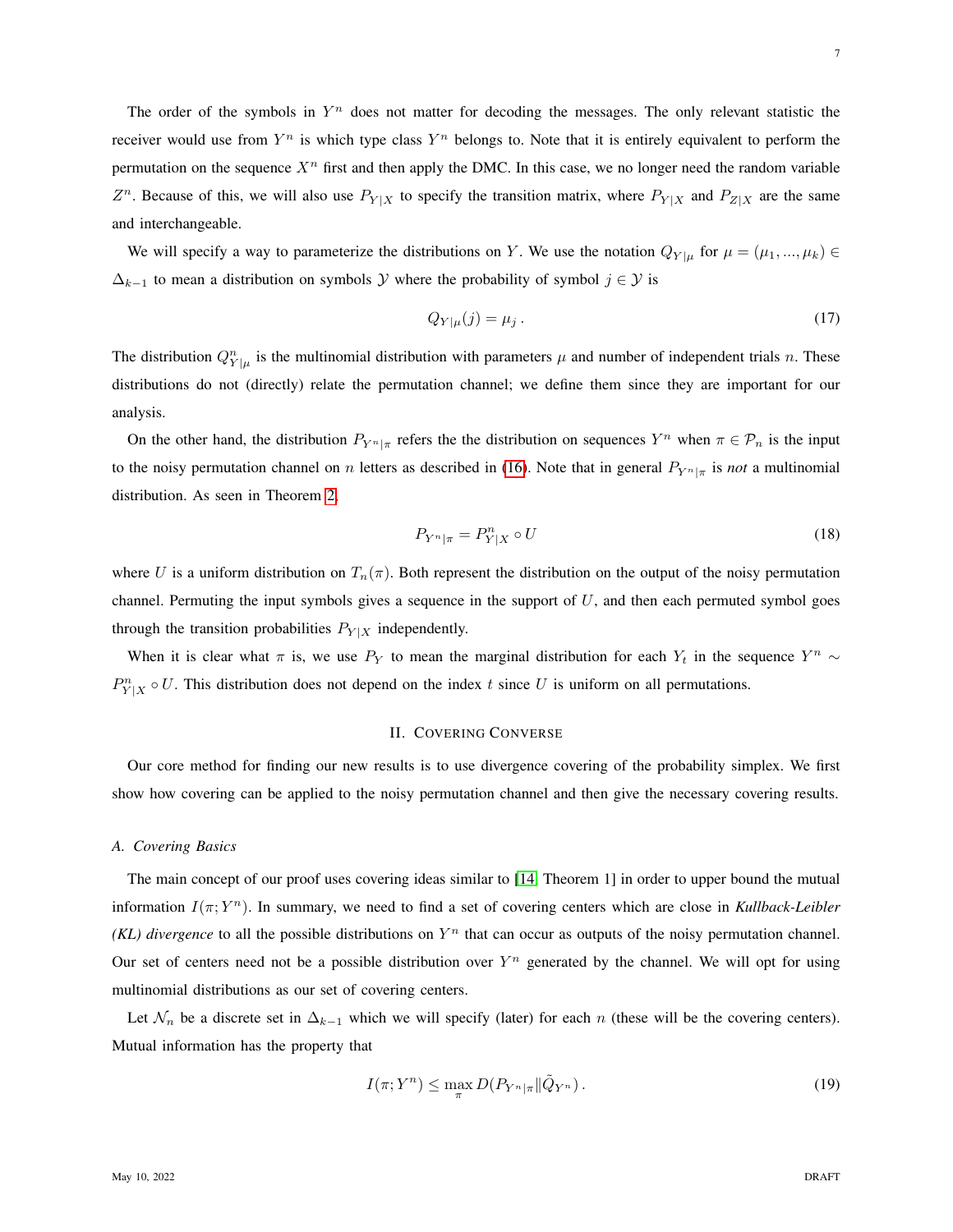The above holds for any  $\tilde{Q}_{Y^n}$ , thus we can choose

$$
\tilde{Q}_{Y^n}(y^n) = \frac{1}{|\mathcal{N}_n|} \sum_{\mu \in \mathcal{N}_n} Q_{Y|\mu}^n(y^n) = \frac{1}{|\mathcal{N}_n|} \sum_{\mu \in \mathcal{N}_n} \prod_{t=1}^n Q_{Y|\mu}(y_t).
$$
\n(20)

<span id="page-7-0"></span>The following proposition is the main work-horse of all our converse results.

Proposition 1 (Covering for Noisy Permutation Channels). *Suppose that for the noisy permutation channel with DMC*  $P_{Y|X}$ *, we have that for any*  $\pi \in \mathcal{P}_n$ *,* 

<span id="page-7-1"></span>
$$
D(P_{Y|X}^n \circ U \| Q_Y^n) \le n D(P_Y \| Q_Y) + f(n)
$$
\n<sup>(21)</sup>

*where* U is uniform on the type  $T_n(\pi)$ ,  $P_Y$  is the marginal distribution of  $P_{Y|X}^n \circ U$  and f is only a function of n *and*  $P_{Y|X}$ *. Then* 

$$
C_{\text{perm}}(P_{Y|X}) \le \frac{\text{rank}(P_{Y|X}) - 1}{2} + \lim_{n \to \infty} \frac{f(n)}{\log n}.
$$
 (22)

In Proposition [1,](#page-7-0) when the DMC is strictly positive, the  $f(n)$  term is constant in n (which is shown via Theorem [2](#page-1-3) and gives the proof for Theorem [1\)](#page-1-4). However, when the DMC is not strictly positive,  $f(n)$  is not necessarily constant in n. Non-constant values of  $f(n)$  are used in deriving some of the results in Theorem [3.](#page-3-0)

For the proof, we need to define for any  $\pi \in \Delta_{q-1}$ 

$$
\mu^M(\pi) \stackrel{\triangle}{=} \left(\sum_i \pi_i p_{i1}, \dots, \sum_i \pi_i p_{ik}\right).
$$
\n(23)

The vector  $\mu^M(\pi)$  is the mean of the distribution  $P_{Y^n|\pi} = P_{Y|X}^n \circ U$ . Note that  $P_Y(j) = \sum_i \pi_i p_{ij}$ . Also if  $\mu = \mu^M(\pi)$ , we can write  $P_Y = Q_{Y|\mu}$ .

*Proof.* Following techniques used in the proof of Theorem 1 from [\[14\]](#page-30-1), we can upper bound the mutual information given in [\(19\)](#page-6-1) by

$$
I(\pi;Y^n) \le \log |\mathcal{N}_n| + \max_{\pi \in \mathcal{P}_n} \min_{\bar{\mu} \in \mathcal{N}_n} D(P_{Y^n|\pi} || Q^n_{Y|\bar{\mu}}).
$$
 (24)

To specify  $\mathcal{N}_n$ , first define

<span id="page-7-2"></span>
$$
\mathcal{L}(P_{Y|X}) = \bigcup_{\pi \in \Delta_{k-1}} \mu^M(\pi).
$$
\n(25)

This is the space of all possible marginals  $P_Y$ .

Let  $\mathcal{N}_n$  be a covering of  $\mathcal{L}(P_{Y|X})$  under KL divergence with covering radius  $1/n$ . In other words,  $\mathcal{N}_n$  =  $\{\bar{\mu}^{(1)}, ..., \bar{\mu}^{(m)}\}$  so that

$$
\max_{\mu \in \mathcal{L}(P_{Y|X})} \min_{\bar{\mu} \in \mathcal{N}_n} D(Q_{Y|\mu} \| Q_{Y|\bar{\mu}}) \le \frac{1}{n} \,. \tag{26}
$$

Let  $\ell$  be the dimension of  $\mathcal{L}(P_{Z|X})$ . Using divergence covering results and the result specifically about covering an  $\ell$ -dimensional subspace (see next part Section [II-B\)](#page-8-1),

<span id="page-7-3"></span>
$$
|\mathcal{N}_n| \le C(q,\ell) \left(\frac{\ell}{1/n}\right)^{\frac{\ell}{2}}
$$
 (27)

where  $C(q, \ell)$  depends on q and  $\ell$  but not n.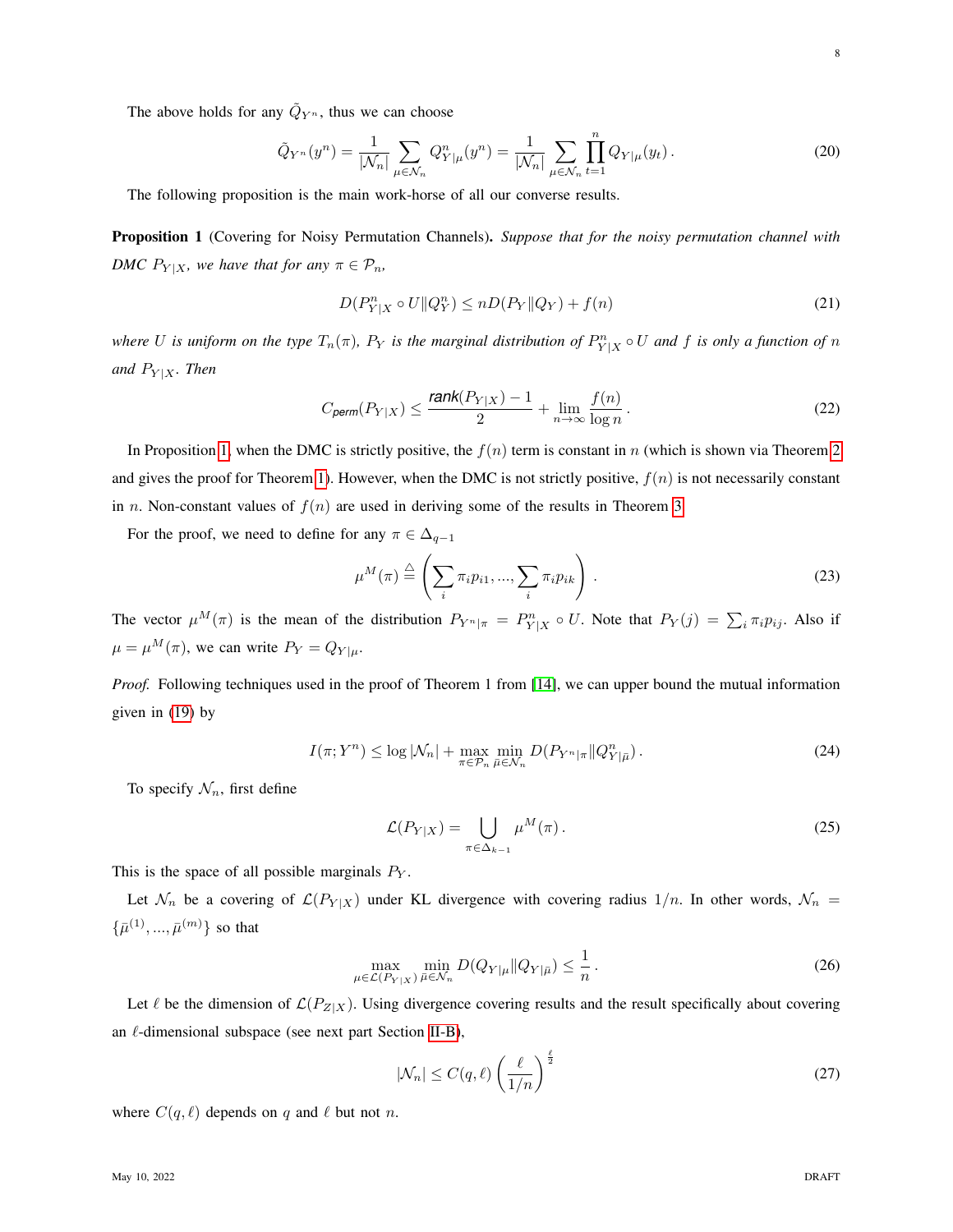Using assumption [\(21\)](#page-7-1) and putting this into [\(24\)](#page-7-2), gives

$$
I(\pi;Y^n) \le \log |\mathcal{N}_n| + \max_{\pi \in \mathcal{P}_n} \min_{\bar{\mu} \in \mathcal{N}_n} D(P_{Y^n|\pi} || Q_{Y|\bar{\mu}}^n)
$$
\n(28)

$$
\leq \log \left( C(q,\ell) \left( \frac{\ell}{1/n} \right)^{\frac{\ell}{2}} \right) + f(n) + \max_{\pi \in \mathcal{P}_n} \min_{\bar{\mu} \in \mathcal{N}_n} n D(P_Y || Q_{Y | \bar{\mu}})
$$
(29)

$$
\leq \frac{\ell}{2}\log n + \log C(q,\ell) + \frac{\ell}{2}\log \ell + f(n) + n\frac{1}{n} \tag{30}
$$

$$
\leq \frac{\ell}{2}\log n + c' + f(n) \tag{31}
$$

where  $c'$  is a constant which does not depend on n.

For the noisy permutation channel, recall that the rate is defined as [\(2\)](#page-0-1). Since asymptotically  $\log M \le I(\pi, Y^n) \le$  $\frac{\ell}{2} \log n + c' + f(n)$ , we have

$$
R \le \frac{\ell}{2} + \frac{c'}{\log n} + \frac{f(n)}{\log n} \to \frac{\ell}{2} + \lim_{n \to \infty} \frac{f(n)}{\log n}.
$$
 (32)

Since  $\ell = \text{rank}(P_{Z|X}) - 1$ , we have an upper bound for the capacity of the noisy permutation channel.

(To see that  $\ell = \text{rank}(P_{Z|X})-1$ , let  $r = \text{rank}(P_{Z|X})$ . When the domain is any vector, the image space of  $P_{Z|X}$ is  $r$  dimensional. But since we are restricting the domain and image to probability vectors, this adds an additional constraint to the image space and reduces the dimension by 1.)

 $\Box$ 

#### <span id="page-8-1"></span>*B. Covering Definition and Results*

<span id="page-8-0"></span>In order to show [\(27\)](#page-7-3), we have the following definitions and results.

Definition 1 (Divergence Covering Number).

$$
M(k,\varepsilon) = \inf\{m : \exists \{Q_1, ..., Q_m\} \text{ s.t } \max_{P \in \Delta_{k-1}} \min_{Q_i} D(P||Q_i) \le \varepsilon\}. \tag{33}
$$

*Let*  $M(k, \varepsilon, \mathcal{B})$  *be defined like*  $M(k, \varepsilon)$  *except that*  $P \in \mathcal{B}$  *for a subspace*  $\mathcal{B} \subset \Delta_{k-1}$ *.* 

<span id="page-8-2"></span>Here,  $\varepsilon$  is the covering radius.

**Theorem 4** (Upper Bound on Divergence Covering). *For*  $0 < \varepsilon \le 1$ ,

$$
M(k,\varepsilon) \le c^{k-1} \left(\frac{k-1}{\varepsilon}\right)^{\frac{k-1}{2}} \tag{34}
$$

*for some constant* c*.*

<span id="page-8-3"></span>The above result is sufficient for showing our theorems. However, stronger bounds do exist (see [\[15\]](#page-30-2)).

**Proposition 2.** *For*  $B \subset \Delta_{k-1}$ *, suppose there is a stochastic matrix F which maps*  $\Delta_{q-1}$  *onto B. Suppose that B is a space of dimension*  $\ell - 1$  *(or likewise,* F *has rank*  $\ell$ *). Then,* 

$$
M(k,\varepsilon,\mathcal{B}) \le \binom{q}{\ell} M(\ell,\varepsilon). \tag{35}
$$

The proofs are in Appendix [A](#page-17-0)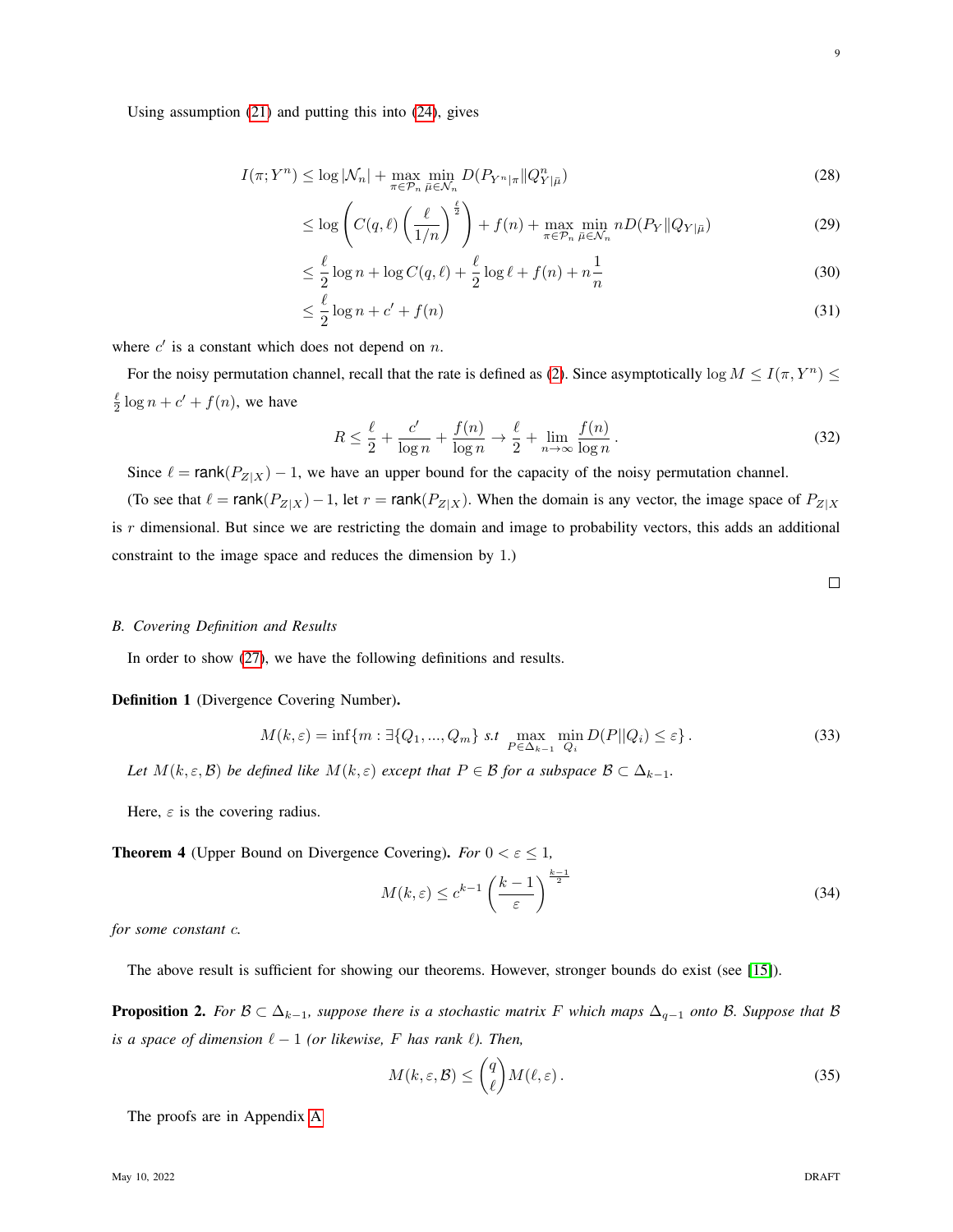<span id="page-9-0"></span>For computing our converse bounds, we need to determine the expression [\(21\)](#page-7-1) for our DMC matrices. This is where we need Theorem [2](#page-1-3) which gives the divergence between transition on a fixed type compared to an iid distribution.

III. DIVERGENCE UNDER FIXED TYPES

We will prove Theorem [2](#page-1-3) by showing some relevant intermediate results. The techniques in these intermediate results are also useful for when  $P_{Z|X}$  is not strictly positive and therefore relevant for getting results in Theorem [3.](#page-3-0) Before doing so, we will briefly discuss the tightness of Theorem [2.](#page-1-3)

## *A. Tightness of Theorem [2](#page-1-3)*

Here we show a proof sketch that the constant c in Theorem [2](#page-1-3) is sharp (cannot be improved to  $o(1)$ ). One tool we will need is the following theorem by Marton [\[16\]](#page-30-3) shown below.

<span id="page-9-1"></span>**Lemma 1** (Marton's Transportation Inequality). Let  $X^n \sim \prod_{t=1}^n P_{X_t}$  and  $\hat{X}^n \sim P_{\hat{X}^n}$ . Then there exists a joint *probability measure*  $P_{X^n, \hat{X}^n}$  *with these given marginals such that* 

$$
\frac{1}{n} \mathbb{E}[d(X^n, \hat{X}^n)] = \frac{1}{n} \sum_{t=1}^n \mathbb{P}[X_t \neq \hat{X}_t]
$$
\n(36)

$$
\leq \left(\frac{1}{n}D\left(P_{\hat{X}^n}\middle\|\prod_{t=1}^n P_{X_t}\right)\right)^{1/2} \tag{37}
$$

*where*  $d(X, Y)$  *is the Hamming distance.* 

Suppose that we are only working with 2 symbols,  $\{0, 1\}$ , for the space of X and Y. Using the notation in Theorem [2,](#page-1-3) let  $Y^n \sim P_{Y|X}^n \circ U$  and  $\hat{Y}^n \sim Q_Y^n$ . Choose  $P = (n/2, n/2)$  and  $P_{Y|X}$  to be that of a binary symmetric channel with crossover probability  $\varepsilon$ . Choose  $Q_Y = P_Y$ . Distribution  $Q_Y$  will be uniform on the two symbols.

We can choose  $\varepsilon$  to be non-zero but also small enough (for instance  $\varepsilon = 1/n$ ) so that all sequences likely to occur under  $P_{Y|X}^n \circ U$  have a type differing by only a constant number of changes from the type  $(n/2, n/2)$ . On the other hand, under  $Q_Y^n$ , with constant probability, we expect sequences to have types that differ by  $\sqrt{n}$  changes from the type  $(n/2, n/2)$ . Hence no matter the coupling chosen, the expected Hamming distance is

$$
\mathbb{E}[d(Y^n, \hat{Y}^n)] \approx \sqrt{n} \,. \tag{38}
$$

We use Lemma [1](#page-9-1) to get the lower bound,

$$
\frac{1}{\sqrt{n}} \approx \frac{1}{n} \mathbb{E}[d(Y^n, \hat{Y}^n)] \tag{39}
$$

$$
\leq \left(\frac{1}{n}D(P_{Y|X}^n \circ U \| Q_Y^n)\right)^{1/2} \tag{40}
$$

$$
\leq \left(\frac{1}{n}(nD(P_Y||Q_Y)+c)\right)^{1/2} \tag{41}
$$

$$
=\frac{\sqrt{c}}{\sqrt{n}}\,.
$$
\n(42)

Improving c to be  $o(1)$  in n would violate this lower bound.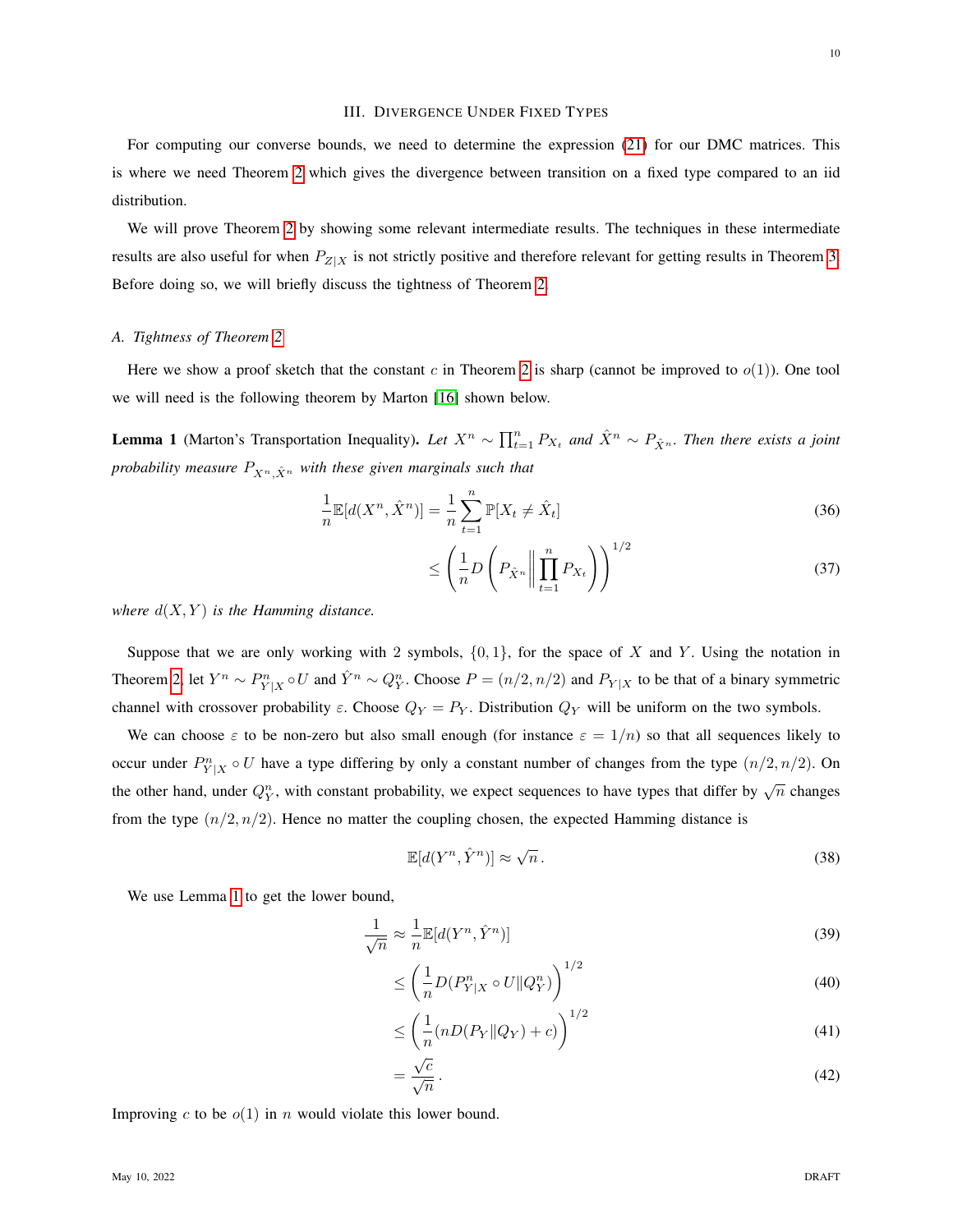Intuitively, think of what happens when we let  $P_{Y|X}$  be the identity matrix where  $Y = X$ . In such a case, Theorem [2](#page-1-3) is not true (in order to get a true statement, the constant  $c$  should be replaced with a value that grows logarithmically with n, see Section [III-B1\)](#page-11-0). This is the same setting as the example given above but with  $\varepsilon = 0$ . It is clear here that  $Y^n$  will have  $\sqrt{n}$  deviations in the number of 0's from the mean whereas any sequence  $\hat{Y}^n$  will have exactly the type  $(n/2, n/2)$ . This creates an expected Hamming distance of  $\sqrt{n}$ . Slightly increasing  $\varepsilon$  above zero will not change the Hamming distance by much but make  $P_{Z|X}$  strictly positive.

## *B. Expression for Divergence Under Fixed Types*

We will use the following to show Theorem [2.](#page-1-3) This proposition can be used for any  $P_{Y|X}$ , not just those which are strictly positive.

<span id="page-10-1"></span>**Proposition 3.** Let U be uniform on the type  $T_n(P)$  and  $(X, Y)^n$  be iid from  $(P \times P_{Y|X})$ . Let  $P_Y$  be the marginal *distribution of* Y *under*  $(P \times P_{Y|X})$ *.* 

*Then for all*  $Q_Y$ *,* 

$$
D(P_{Y|X}^{n} \circ U \| Q_{Y}^{n}) = nD(P_{Y} \| Q_{Y}) + \sum_{y^{n} \in \mathcal{Y}^{n}} \mathbb{P}[Y^{n} = y^{n} | A = 1] \log \frac{\mathbb{P}[A = 1 | Y^{n} = y^{n}]}{\mathbb{P}[A = 1]}
$$
(43)

*where*  $A = \mathbb{I}\{X^n \in T_n(P)\}$  (and we use  $\mathbb P$  *to mean under the probability where*  $(X, Y)^n$  *is iid from*  $(P \times P_{Y|X})$ *).* 

The second term on the right-hand side of [\(43\)](#page-10-0) can be written as an expected value:

$$
\sum_{y^n \in \mathcal{Y}^n} \mathbb{P}[Y^n = y^n | A = 1] \log \frac{\mathbb{P}[A = 1 | Y^n = y^n]}{\mathbb{P}[A = 1]}
$$
\n
$$
= \mathbb{E}_{(X,Y)^n \sim (P \times P_{Y|X})} \left[ \log \frac{\mathbb{P}_{(\tilde{X}, \tilde{Y})^n \sim (P \times P_{Y|X})} [\tilde{X}^n \in T(P) | \tilde{Y}^n = Y^n]}{\mathbb{P}_{(\tilde{X}, \tilde{Y})^n \sim (P \times P_{Y|X})} [\tilde{X}^n \in T(P)]} \right| (X,Y)^n \text{ where } X^n \in T(P) \tag{44}
$$

For ease of notation, we choose to express the term above as

<span id="page-10-0"></span>
$$
\mathbb{E}\left[\log\frac{\mathbb{P}[\tilde{A}=1|\tilde{Y}^{n}=Y^{n}]}{\mathbb{P}[\tilde{A}=1]}\right|A=1\right]
$$
\n(45)

where the  $\tilde{\cdot}$  notation emphasizes that the variables are associated with an independent copy  $(\tilde{X}, \tilde{Y})^n$  drawn from the same distribution  $(P \times P_{Y|X})$  as  $(X, Y)^n$  and where  $\tilde{A} = \mathbb{I}\{\tilde{X}^n \in T_n(P)\}.$ 

*Proof.* Note that  $(P_{Y|X}^n \circ U)(y^n) = \mathbb{P}[Y^n = y^n | A = 1].$ 

$$
D(P_{Y|X}^{n} \circ U \| Q_{Y}^{n}) = \sum_{y^{n}} \mathbb{P}[Y^{n} = y^{n} | A = 1] \log \frac{\mathbb{P}[Y^{n} = y^{n} | A = 1]}{Q_{Y}^{n}(y^{n})}
$$
(46)

$$
= \sum_{y^n} \mathbb{P}[Y^n = y^n | A = 1] \log \frac{\mathbb{P}[A = 1 | Y^n = y^n] \mathbb{P}[Y^n = y^n]}{\mathbb{P}[A = 1] Q_Y^n(y^n)}
$$
(47)

$$
= \mathbb{E}\left[\log \frac{\mathbb{P}[Y^n]}{Q_Y^n(Y^n)}\middle| A=1\right] + \sum_{y^n} \mathbb{P}[Y^n = y^n | A=1] \log \frac{\mathbb{P}[A=1|Y^n = y^n]}{\mathbb{P}[A=1]}
$$
(48)

$$
= \mathbb{E}\left[\log \frac{\mathbb{P}[Y^n]}{Q_Y^n(Y^n)}\bigg| A = 1\right] + \mathbb{E}\left[\log \frac{\mathbb{P}[\tilde{A} = 1|\tilde{Y}^n = Y^n]}{\mathbb{P}[\tilde{A} = 1]} \bigg| A = 1\right].
$$
\n(49)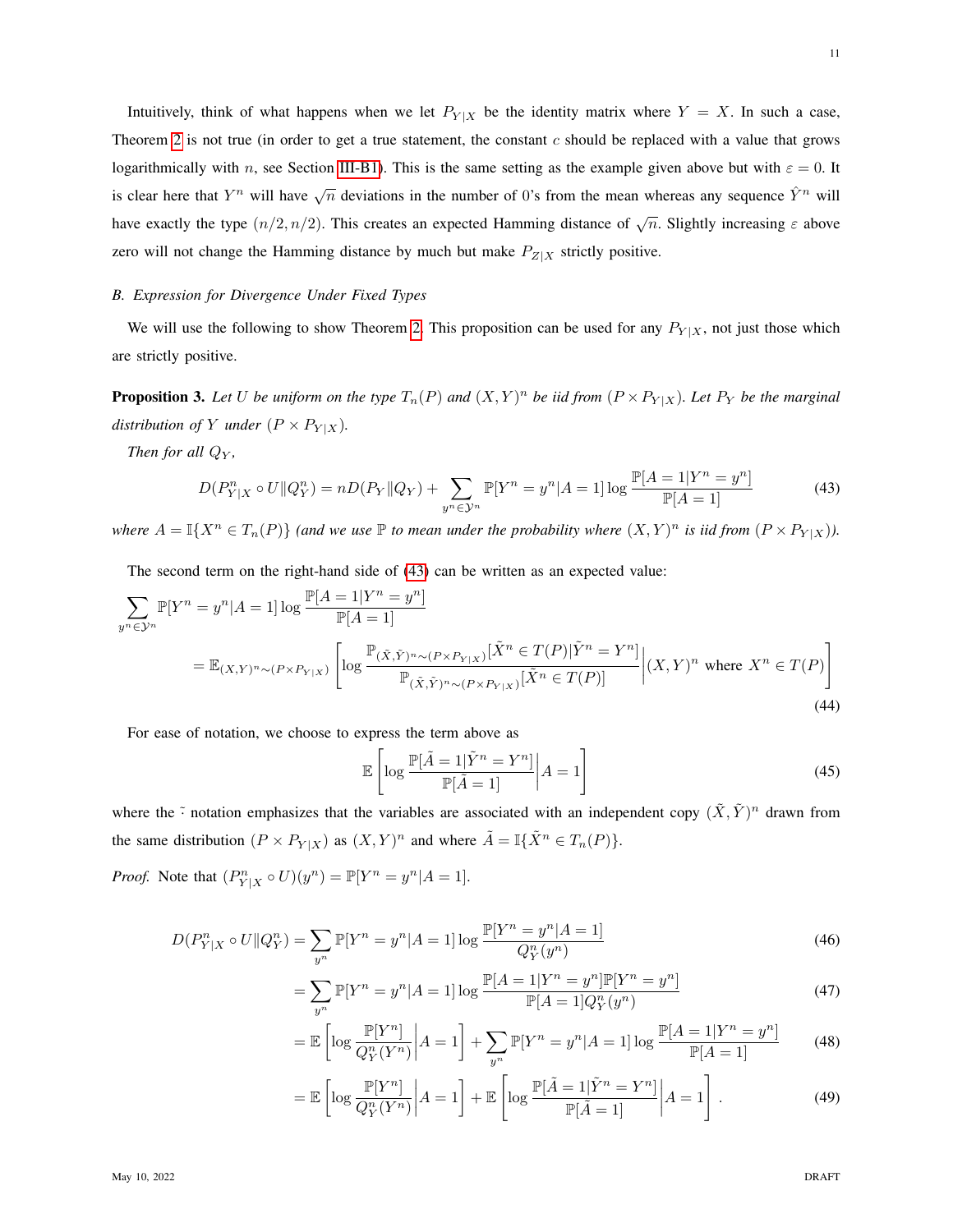12

<span id="page-11-1"></span> $\Box$ 

The marginal distribution  $P_Y(a)$  is also the probability that any position t in sequence  $Y^n$  takes the value a, i.e.  $P_Y(a) = \mathbb{P}[Y_t = a | A = 1]$ . This occurs since U is uniform on all permutations of type  $T_n(P)$ . We get for the first term in the sum,

$$
\mathbb{E}\left[\log\frac{\mathbb{P}[Y^n]}{Q_Y^n(Y^n)}\middle|A=1\right] = \sum_{y^n}\mathbb{P}[Y^n = y^n|A=1]\log\frac{P_Y^n(y^n)}{Q_Y^n(y^n)}\tag{50}
$$

$$
= \sum_{y^n} \mathbb{P}[Y^n = y^n | A = 1] \sum_{a} n \frac{|\{t : y_t = a\}|}{n} \log \frac{P_Y(a)}{Q_Y(a)} \tag{51}
$$

$$
= n \sum_{a} P_Y(a) \log \frac{P_Y(a)}{Q_Y(a)} \tag{52}
$$

$$
= nD(P_Y \| Q_Y). \tag{53}
$$

This give the result [\(43\)](#page-10-0).

<span id="page-11-2"></span>**Lemma 2.** Let  $P = (p_1, ..., p_q) \in \mathcal{P}_n$  and let  $A = \mathbb{I}\{X^n \in T_n(P)\}$ . Then if  $(X, Y)^n$  is drawn iid from  $(P \times P_{Y|X})$ ,

$$
\log \frac{1}{\mathbb{P}[A=1]} \le -\frac{1}{2}\log n + \sum_{i:p_i>0} \frac{1}{2}\log p_i n + \frac{q-1}{2}\log 2\pi + \frac{1}{12n}.
$$
 (54)

For this proof, we will use a Stirling approximation type bound from  $[17]$ : For positive integers n,

$$
\sqrt{2\pi n} \left(\frac{n}{e}\right)^n e^{\frac{1}{12n+1}} \le n! \le \sqrt{2\pi n} \left(\frac{n}{e}\right)^n e^{\frac{1}{12n}}.
$$
\n
$$
(55)
$$

*Proof.* We will assume that all  $p_i > 0$  since we can always reduce P to a shorter vector and decrease q.

The probability a specific type occurs is given by the multinomial distribution.

$$
-\log \mathbb{P}[A=1] = -\log \left(\frac{n!}{\prod_{i=1}^{q} (p_i n)!} \prod_{i=1}^{q} p_i^{p_i n}\right)
$$
\n(56)

$$
= -\log\left(\frac{n!}{n^n}\right) - \log\left(\prod_{i=1}^q \frac{(p_i n)^{p_i n}}{(p_i n)!}\right) \tag{57}
$$

$$
\leq n - \frac{1}{2}\log n - \frac{1}{2}\log 2\pi + \sum_{i=1}^{q} \left(-p_i n + \frac{1}{2}\log p_i n + \frac{1}{2}\log 2\pi + \frac{q}{12n}\right). \tag{58}
$$

We used [\(55\)](#page-11-1) last inequality (we can do this since each  $p_i$  is an integer greater than 0). Combining terms gives the result.  $\Box$ 

<span id="page-11-0"></span>*1) Theorem [2](#page-1-3) Without Strictly Positive:* We briefly mentioned above that if we remove the strictly positive requirement for  $P_{Y|X}$  in Theorem [2,](#page-1-3) in the worst case, the constant c would need to be replaced with a logarithmic term. To be exact, if  $P_{Y|X}$  is not strictly positive, c needs to be replaced with a poly-logarithmic term in n. Using Proposition [3](#page-10-1) and Lemma [2,](#page-11-2) we can get an upperbound on  $c$  with

$$
c = \mathbb{E}\left[\log\frac{\mathbb{P}[\tilde{A} = 1|\tilde{Y}^n = Y^n]}{\mathbb{P}[\tilde{A} = 1]}\right| A = 1\right]
$$
\n(59)

$$
\leq \frac{q-1}{2}\log n + c' + \mathbb{E}\left[\log \mathbb{P}[\tilde{A} = 1|\tilde{Y}^n = Y^n]\middle| A = 1\right] \tag{60}
$$

$$
\leq \frac{q-1}{2}\log n + c' \,. \tag{61}
$$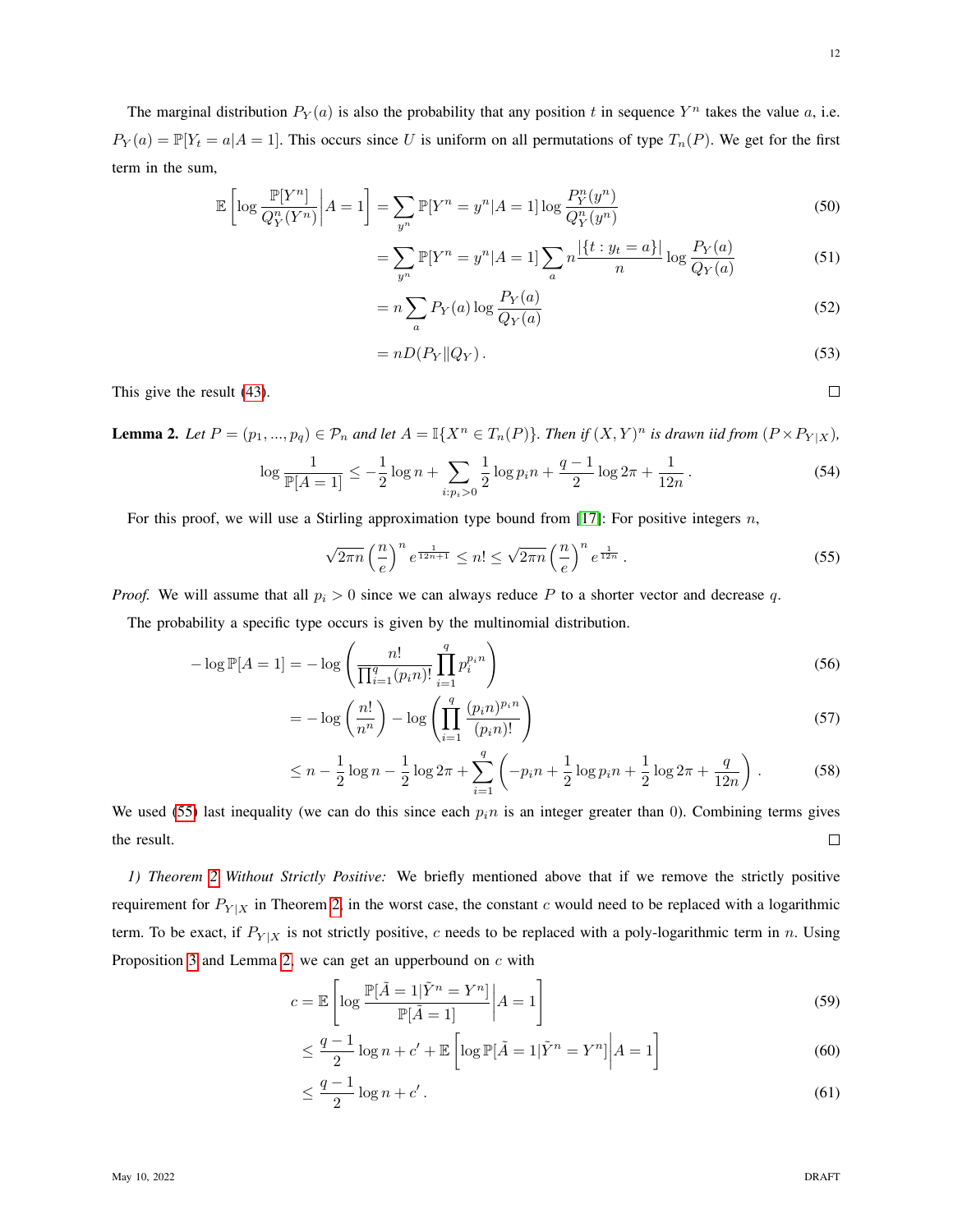## <span id="page-12-1"></span>*C. Concentration of Sums of Independent Variables*

The concentration function  $Q(Z; \lambda)$  of random variable Z is defined by

$$
Q(Z; \lambda) = \sup_{z} \mathbb{P}[z \le Z \le z + \lambda]
$$
\n(62)

<span id="page-12-0"></span>for every  $\lambda \ge 0$  [\[18\]](#page-30-5). Let  $S_n = \sum_{i=1}^n W_i$  where the  $W_i$  are independent.

**Theorem 5** (Petrov [\[18\]](#page-30-5)). Let the numbers  $a_i$  and  $b_i$  be such that

$$
\mathbb{P}\left[W_i - a_i \le -\frac{\lambda_i}{2}\right] \ge b_i \tag{63}
$$

$$
\mathbb{P}\left[W_i - a_i \ge \frac{\lambda_i}{2}\right] \ge b_i \tag{64}
$$

*for*  $i = 1, \ldots, n$ *. Then there exists a universal constant*  $\alpha$  *so that* 

$$
Q(S_n; \lambda) \le \alpha \lambda \left(\sum_{i=1}^n \lambda_i^2 b_i\right)^{-1/2} \tag{65}
$$

*for every positive*  $\lambda_1, ..., \lambda_n$  *none of which exceeds*  $\lambda$ *.* 

To apply Theorem [5](#page-12-0) to our problem, each  $W_i$  is a Bernoulli random variable where the probability  $W_i = 1$  is  $p_i$ . Let  $b_i = \min\{p_i, 1 - p_i\}$ . We can fix  $a_i = 1/2$ . We can also fix  $\lambda_i = 1/2$  and  $\lambda = 1/2$ , though this exact value does not matter so long as  $\lambda < 1 - \varepsilon$  for a small  $\varepsilon > 0$ .

This gives that for any integer  $z$ 

$$
\mathbb{P}[S_n = z] \le Q(S_n; 1/2) \tag{66}
$$

<span id="page-12-2"></span>
$$
\leq \frac{\alpha(1/2)}{\sqrt{\sum_{i=1}^{n} (1/2)^2 \min\{p_i, 1 - p_i\}}}
$$
(67)

$$
\leq \frac{\alpha}{\sqrt{\sum_{i=1}^{n} \min\{p_i, 1-p_i\}}}.
$$
\n(68)

<span id="page-12-3"></span>We will use this in the next lemma which is key to computing the second term in [\(43\)](#page-10-0).

Lemma 3. *There are* n *balls thrown in* q *bins independently, so that for the* i*-th ball, the probability of landing in bin b is*  $p_{i,b}$ *.* 

Let  $N_b$  be the ball count of the b-th bin. Then if  $\pi_b > 0$  for all b and  $\sum_b \pi_b = 1$ , we have

$$
\mathbb{P}[N_1 = n\pi_1, \dots, N_q = n\pi_q] \le \frac{\alpha^{q-1}}{n^{(q-1)/2}\sqrt{B}}
$$
(69)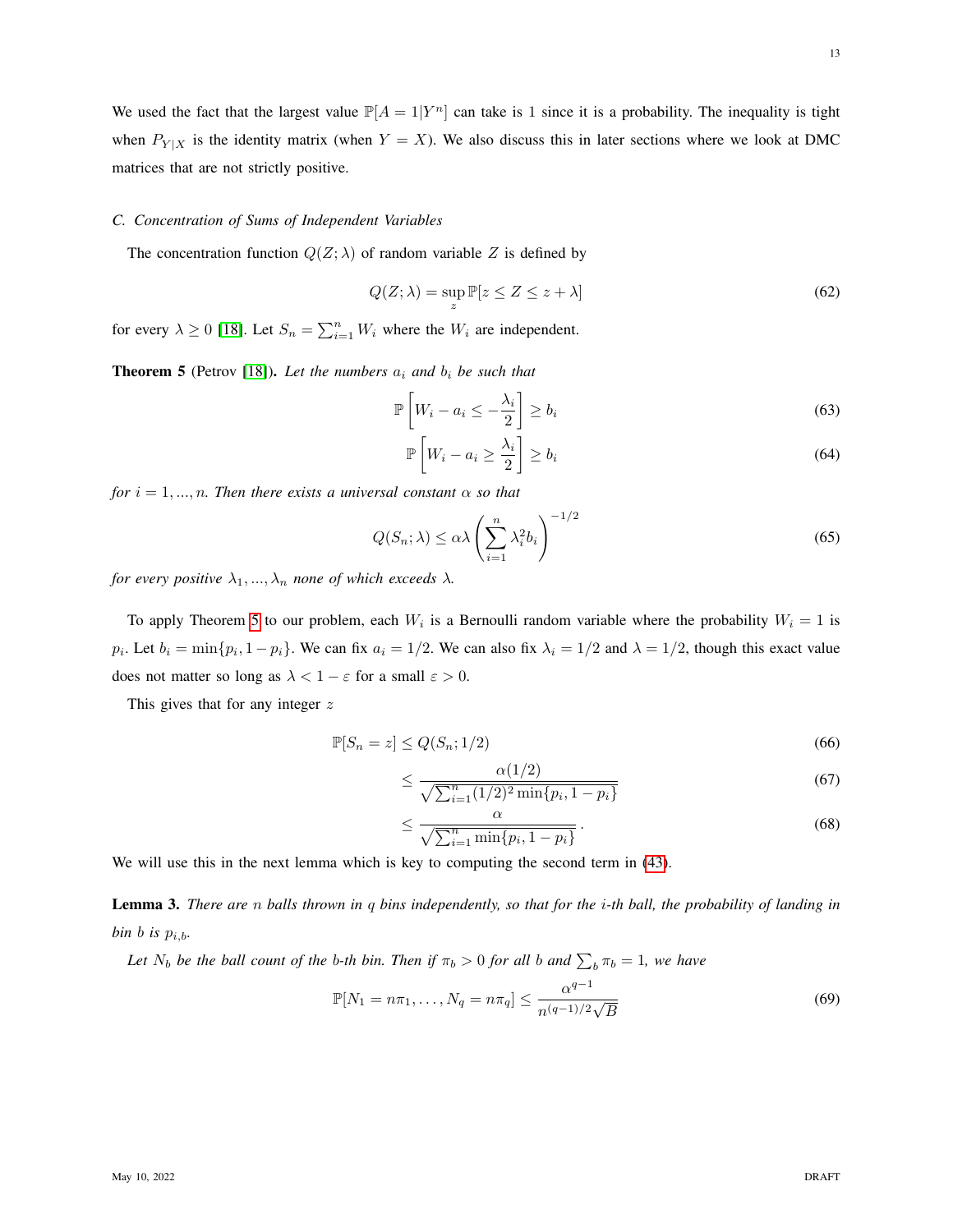*where*

$$
B = c_*^{q-1} \frac{\prod_b \pi_b}{\pi_{max}} \tag{70}
$$

$$
c_* = \min_i \frac{c_-(i)}{c_+(i)}\tag{71}
$$

$$
c_{-}(i) = \min_{b} \frac{p_{i,b}}{\pi_b} \tag{72}
$$

$$
c_{+}(i) = \max_{b} \frac{p_{i,b}}{\pi_b} \tag{73}
$$

$$
\pi_{max} = \max_b \pi_b \tag{74}
$$

*and* α *is the universal constant used in Theorem [5.](#page-12-0)*

*Proof.* For notation, let  $W_{i,b}$  be the indicator variable of whether ball i was thrown into bin b. We can express  $N_b = \sum_{i=1}^n W_{i,b}$ . Arrange the indices so that  $\pi_1 \leq \pi_2 \cdots \leq \pi_q$ .

First observe that

$$
\mathbb{P}[N_1 = n\pi_1, \dots, N_q = n\pi_q] = \prod_{b=1}^q \mathbb{P}[N_b = n\pi_b | N_1 = n\pi_1, \dots, N_{b-1} = n\pi_{b-1}]. \tag{75}
$$

For  $b = q$ ,

$$
\mathbb{P}[N_b = n\pi_b | N_1 = n\pi_1, \dots, N_{b-1} = n\pi_{b-1}] = 1.
$$
\n(76)

For  $b < q$ , we can compute for any i that

$$
\min\left\{\frac{p_{i,b}}{\sum_{a=b}^{q} p_{i,a}}, 1 - \frac{p_{i,b}}{\sum_{a=b}^{q} p_{i,a}}\right\} = \min\left\{\frac{p_{i,b}}{\sum_{a=b}^{q} p_{i,a}}, \frac{\sum_{a>b}^{q} p_{i,a}}{\sum_{a=b}^{q} p_{i,a}}\right\}
$$
(77)

<span id="page-13-0"></span>
$$
= \min \left\{ \frac{\pi_b \frac{p_{i,b}}{\pi_b}}{\sum_{a=b}^{q} \pi_a \frac{p_{i,a}}{\pi_a}}, \frac{\sum_{a>b}^{q} \pi_a \frac{p_{i,a}}{\pi_a}}{\sum_{a=b}^{q} \pi_a \frac{p_{i,a}}{\pi_a}} \right\}
$$
(78)

$$
\geq \frac{\min_a \frac{p_{i,a}}{\pi_a}}{\max_a \frac{p_{i,a}}{\pi_a}} \min \left\{ \frac{\pi_b}{\sum_{a=b}^q \pi_a}, \frac{\sum_{a>b}^q \pi_a}{\sum_{a=b}^q \pi_a} \right\} \tag{79}
$$

$$
\geq \min_{i} \frac{c_{-}(i)}{c_{+}(i)} \frac{1}{\sum_{a=b}^{q} \pi_a} \min \left\{ \pi_b, \sum_{a>b}^{q} \pi_a \right\} \tag{80}
$$

$$
=c_{*}\frac{\pi_{b}}{\sum_{a=b}^{q}\pi_{a}}.
$$
\n(81)

We get the last equality because we have arranged  $\pi_b$  in increasing order. Hence by [\(68\)](#page-12-2)

$$
\mathbb{P}[N_b = n\pi_b | N_1 = n\pi_1, \dots, N_{b-1} = n\pi_{b-1}] \le \frac{\alpha}{\sqrt{\left(n - \sum_{a=1}^{b-1} n\pi_a\right) c_* \frac{\pi_b}{\sum_{a=b}^{q} \pi_a}}}
$$
(82)

$$
= \frac{\alpha}{\sqrt{\frac{n - \sum_{a=1}^{b-1} n \pi_a}{n} n c_* \frac{\pi_b}{\sum_{a=b}^{q} \pi_a}}}
$$
(83)

$$
=\frac{\alpha}{n^{1/2}\sqrt{c_*\pi_b}}\tag{84}
$$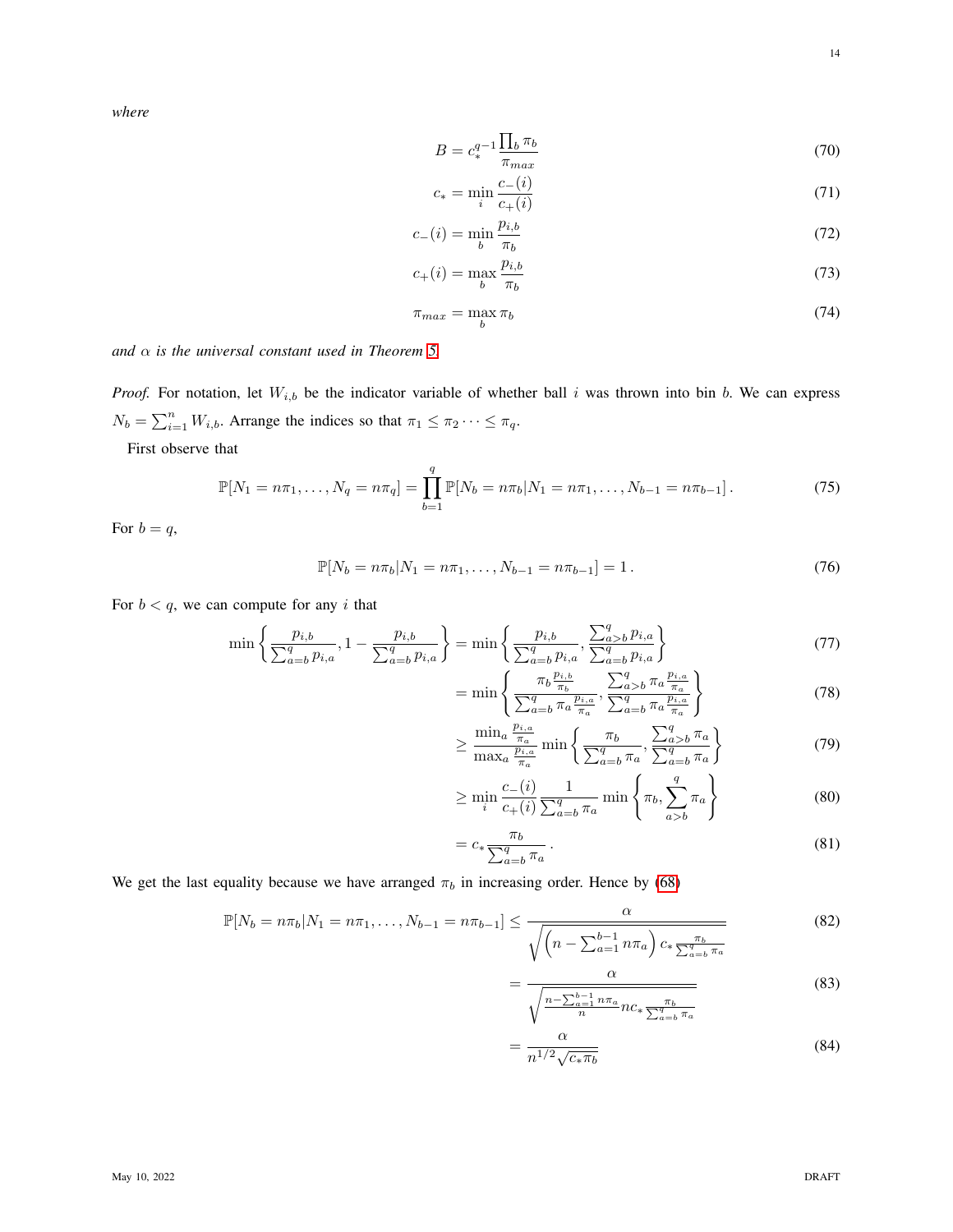where we used that  $n - \sum_{a=1}^{b-1} n \pi_a = n \sum_{a=b}^q \pi_a$  to get the last inequality. Taking a product of all terms in [\(75\)](#page-13-0), gives

$$
\mathbb{P}[N_1 = n\pi_1, \dots, N_q = n\pi_q] \le \prod_{b=1}^{q-1} \frac{\alpha}{n^{1/2} \sqrt{c_* \pi_b}}
$$
\n(85)

$$
=\frac{\alpha^{q-1}}{n^{(q-1)/2}\sqrt{c_*^{q-1}\prod_{b=1}^{q-1}\pi_b}}
$$
(86)

$$
=\frac{\alpha^{q-1}}{n^{(q-1)/2}\sqrt{c_*^{q-1}\frac{\prod_b \pi_b}{\pi_q}}}
$$
(87)

$$
=\frac{\alpha^{q-1}}{n^{(q-1)/2}\sqrt{B}}.\tag{88}
$$

 $\Box$ 

## *D. Completing Proof of Theorem [2](#page-1-3) and Determining Capacity.*

*Proof of Theorem [2.](#page-1-3)* First we show the easier lower bound. Using Proposition [3,](#page-10-1) we need only to show that

$$
\mathbb{E}\left[\log\frac{\mathbb{P}[\tilde{A}=1|\tilde{Y}^{n}=Y^{n}]}{\mathbb{P}[\tilde{A}=1]}\right|A=1\right]\geq 0.
$$
\n(89)

We do this by,

$$
\mathbb{E}\left[\log\frac{\mathbb{P}[\tilde{A}=1|\tilde{Y}^n=Y^n]}{\mathbb{P}[\tilde{A}=1]}\middle|A=1\right]=\sum_{y^n}\mathbb{P}[Y^n=y^n|A=1]\log\frac{\mathbb{P}[A=1|Y^n=y^n]}{\mathbb{P}[A=1]}
$$
\n(90)

$$
= \sum_{y^n} \mathbb{P}[Y^n = y^n | A = 1] \log \frac{\mathbb{P}[Y^n = y^n | A = 1] \mathbb{P}[A = 1]}{\mathbb{P}[Y^n = y^n] \mathbb{P}[A = 1]}
$$
(91)

$$
= \sum_{y^n} \mathbb{P}[Y^n = y^n | A = 1] \log \frac{\mathbb{P}[Y^n = y^n | A = 1]}{\mathbb{P}[Y^n = y^n]}
$$
(92)

$$
=D(\mathbb{P}[Y^n|A=1]||\mathbb{P}[Y^n])
$$
\n(93)

<span id="page-14-0"></span>
$$
\geq 0\tag{94}
$$

since divergences are always positive.

To get the upper bound, we will express

$$
\mathbb{E}\left[\log\frac{\mathbb{P}[\tilde{A}=1|\tilde{Y}^{n}=Y^{n}]}{\mathbb{P}[A=1]}\bigg|A=1\right] = \mathbb{E}\left[\log\mathbb{P}[\tilde{A}=1|\tilde{Y}^{n}=Y^{n}]\bigg|\tilde{A}=1\right] - \log\mathbb{P}[A=1] \tag{95}
$$

and use Lemma [3](#page-12-3) for the first term in the sum and Lemma [2](#page-11-2) for the second term in sum.

To see why Lemma [3](#page-12-3) applies to the first term, note that the first term is trying to calculate given some  $Y^n$ , what the probability that the type of  $X^n$  is equal to  $T_n(P)$ . This under a distribution where  $(X, Y)^n \sim (P_{Y|X} \times P)$ .

We will express the type  $T_n(P)$  with  $P = (\pi_1, ..., \pi_q)$  where  $P \in \mathcal{P}_n$ . This implies that  $\pi_b = \mathbb{P}[X = b]$ . Let the balls described in Lemma [3](#page-12-3) be each of the elements of  $Y^n$ . If  $Y_i = y_i$ , then let  $p_{i,b} = \mathbb{P}[X_i = b | Y_i = y_i] = \mathbb{P}[X = y_i]$  $b[Y = y_i]$  (because the symbols are iid). This way  $p_{i,b}$  is appropriately the probability that the *i*th symbol lands in bin b. As in Lemma [3,](#page-12-3)  $N_b$  is the number of balls in bin b. Then the probability that  $X^n \in T_n(P)$  is equivalent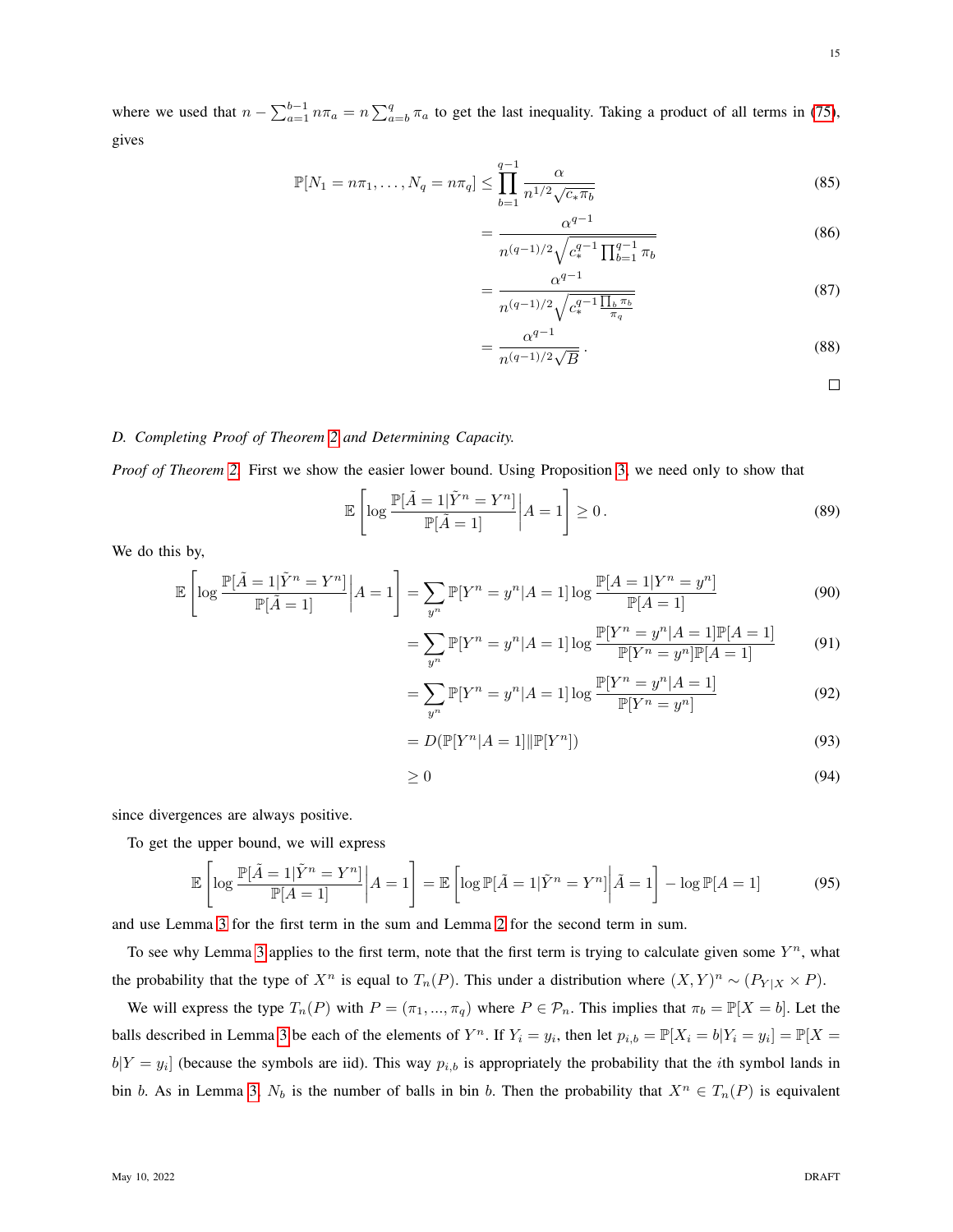to  $\mathbb{P}[N_1 = n\pi_1,\ldots,N_q = n\pi_q]$ . This is computed for a specific value of  $Y^n$ , but notice that the expression we derived for  $\mathbb{P}[N_1 = n\pi_1, \dots, N_q = n\pi_q]$  in Lemma [3](#page-12-3) does not depend on  $Y^n$ .

Before computing the rest of the expression, we need to pay particular attention to the case when there exists a b such that  $\pi_b = 0$ . If  $\pi_b = 0$ , then  $\mathbb{P}[X = b] = 0$ , which would also imply that  $p_{i,b} = 0$  for all i. In this case, we can remove the symbol b (or bin b in the interpretation of Lemma [3\)](#page-12-3) from consideration and apply Lemma [3](#page-12-3) to just the symbols with non-zero probability. We can always reorder the symbols, so that the first  $q'$  of the q symbols all have  $\pi_b > 0$  and the remaining  $b > q'$  are such that  $\pi_b = 0$ . Like in Lemma [3,](#page-12-3) we can define

$$
B = c_*^{q'-1} \frac{\prod_{b=1}^{q'} \pi_b}{\pi_{max}} \tag{96}
$$

$$
c_* = \min_i \frac{c_-(i)}{c_+(i)} \tag{97}
$$

$$
c_{-}(i) = \min_{b:b \le q'} \frac{p_{i,b}}{\pi_b}
$$
 (98)

$$
c_{+}(i) = \max_{b:b \le q'} \frac{p_{i,b}}{\pi_b} \,. \tag{99}
$$

$$
\mathbb{E}\left[\log \mathbb{P}[\tilde{A}=1|\tilde{Y}^n=Y^n]\middle|A=1\right]=\log \mathbb{P}[N_1=n\pi_1,\ldots,N_{q'}=n\pi_{q'}]
$$
\n(100)

$$
= \log \frac{\alpha^{q'-1}}{n^{(q'-1)/2}\sqrt{B}}
$$
\n(101)

$$
= \log \left( \frac{\alpha^{q'-1}}{n^{(q'-1)/2} c_{\ast}^{\frac{q'-1}{2}}} \left( \frac{\pi_{max}}{\prod_b \pi_b} \right)^{1/2} \right) \tag{102}
$$

$$
= \log \left( \frac{\alpha^{q'-1}}{c_*^{\frac{q'-1}{2}}} \left( \frac{n \pi_{max}}{\prod_{b=1}^{q'} n \pi_b} \right)^{1/2} \right) \tag{103}
$$

$$
= \frac{1}{2} \log n \pi_{\max} - \sum_{b:\pi_b > 0} \frac{1}{2} \log n \pi_b + (q' - 1) \log \left( \frac{\alpha}{\sqrt{c_*}} \right) \tag{104}
$$

<span id="page-15-0"></span>
$$
\leq \frac{1}{2} \log n - \sum_{b:\pi_b > 0} \frac{1}{2} \log n\pi_b + c'.
$$
 (105)

where c' is constant that does not depend on n. Importantly, the value of c' also does not depend on  $\pi_b$  for any b. The quantity  $c'$  depends on  $c_*,$  which we can compute with:

$$
\frac{p_{i,b}}{\pi_b} = \frac{\mathbb{P}[X = b|Y = y_i]}{\pi_b} = \frac{\mathbb{P}[Y = y_i|X = b]\mathbb{P}[X = b]}{\pi_b \mathbb{P}[Y = y_i]} = \frac{\mathbb{P}[Y = y_i|X = b]}{\mathbb{P}[Y = y_i]} = \frac{P_{Y|X}(y_i|b)}{\mathbb{P}[Y = y_i]}
$$
(106)

and

$$
c_{*} = \min_{i} \frac{\min_{b} \frac{p_{i,b}}{\pi_{b}}}{\max_{b} \frac{p_{i,b}}{\pi_{b}}} \tag{107}
$$

$$
= \min_{i} \frac{\min_{b} \frac{P_{Y|X}(y_i|b)}{\mathbb{P}[Y=y_i]}}{\max_{b} \frac{P_{Y|X}(y_i|b)}{\mathbb{P}[Y=y_i]}} \tag{108}
$$

$$
= \min_{y} \frac{\min_{b} P_{Y|X}(y|b)}{\max_{b} P_{Y|X}(y|b)}
$$
(109)

So  $c_*$  only depends on  $P_{Y|X}$ .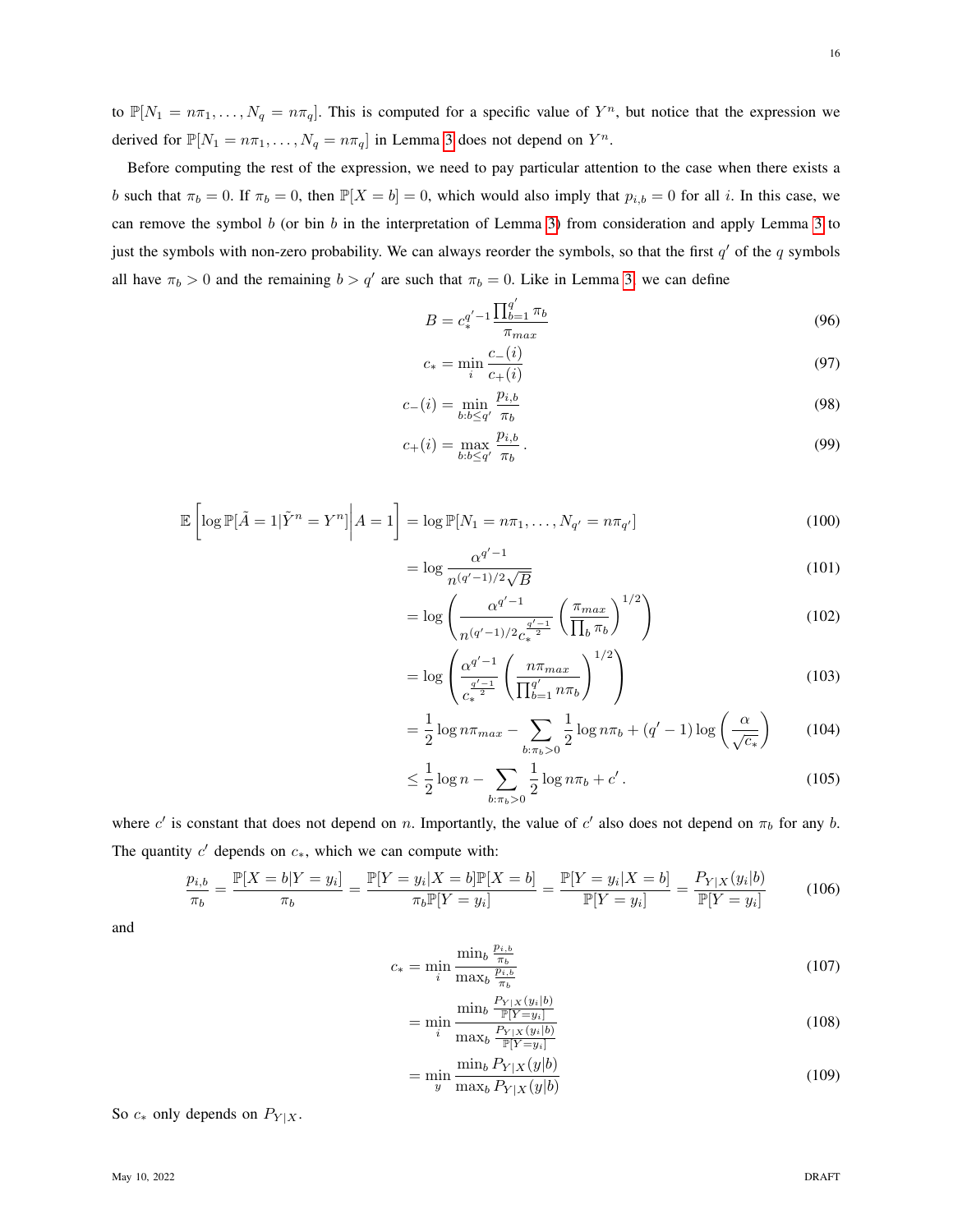$\Box$ 

*Proof of Theorem [1.](#page-1-4)* Using Theorem [2](#page-1-3) with Proposition [1](#page-7-0) completes the proof for strictly positive DMC.  $\Box$ 

#### <span id="page-16-0"></span>**APPENDIX**

Here we give some details on how our result relates to that of Stam in [\[4\]](#page-29-3). First, Stam's setting has noiseless observations whereas our setting has noise. However, using data processing inequality, we can always use Stam's result as an upperbound for the noisy case. Second, Stam's result generalizes to  $m$  observations, where  $m$  can be less than n. Our result Theorem [2](#page-1-3) only applies to exactly n observations. However, we can also use a version of Han's inequality for divergence [\[19,](#page-30-6) Proposition 5.5] (applies when the second probability argument is independent over the entries of the vector  $Y^n$ ), to get the following corollary:

**Corollary 1.** Let  $Y^n \sim P^n_{Y|X} \circ U$ , so that  $P_{Y^n}$  is the distribution as in Theorem 2. Then for every  $m \leq n$  we *have:*

$$
D(P_{Y^m} \| Q_Y^m) \le m D(P_Y \| Q_Y) + \frac{m}{n}c
$$
\n(110)

*where* c *is the same constant as in Theorem [2.](#page-1-3)*

Here,  $Y^m$  are the first m entries of vector  $Y^n$ . In Stam's setting we have  $Q_Y = P_Y$ , so

<span id="page-16-2"></span><span id="page-16-1"></span>
$$
D(P_{Y^m} \| P_Y^m) \le \frac{m}{n}c. \tag{111}
$$

Using Stam's result with data processing gives

$$
D(P_{Y^m} \| P_Y^m) \le D(P_{X^m} \| P_X^m) \le \frac{(q-1)}{2} \frac{m(m-1)}{(n-1)(n-m+1)}.
$$
\n(112)

The above equation, which is presented as Stam's final result, is actually not the tightest when  $m$  is close to  $n$ . For instance, when  $m = n$ , [\(112\)](#page-16-1) gives  $\frac{q-1}{2}n$  which is far from  $\frac{q-1}{2}(\log n + c')$ , the actual divergence when computed directly. Work in [\[20\]](#page-30-7) is able to make for an improvement on Stam's bound when  $m$  is close to  $n$ . We show an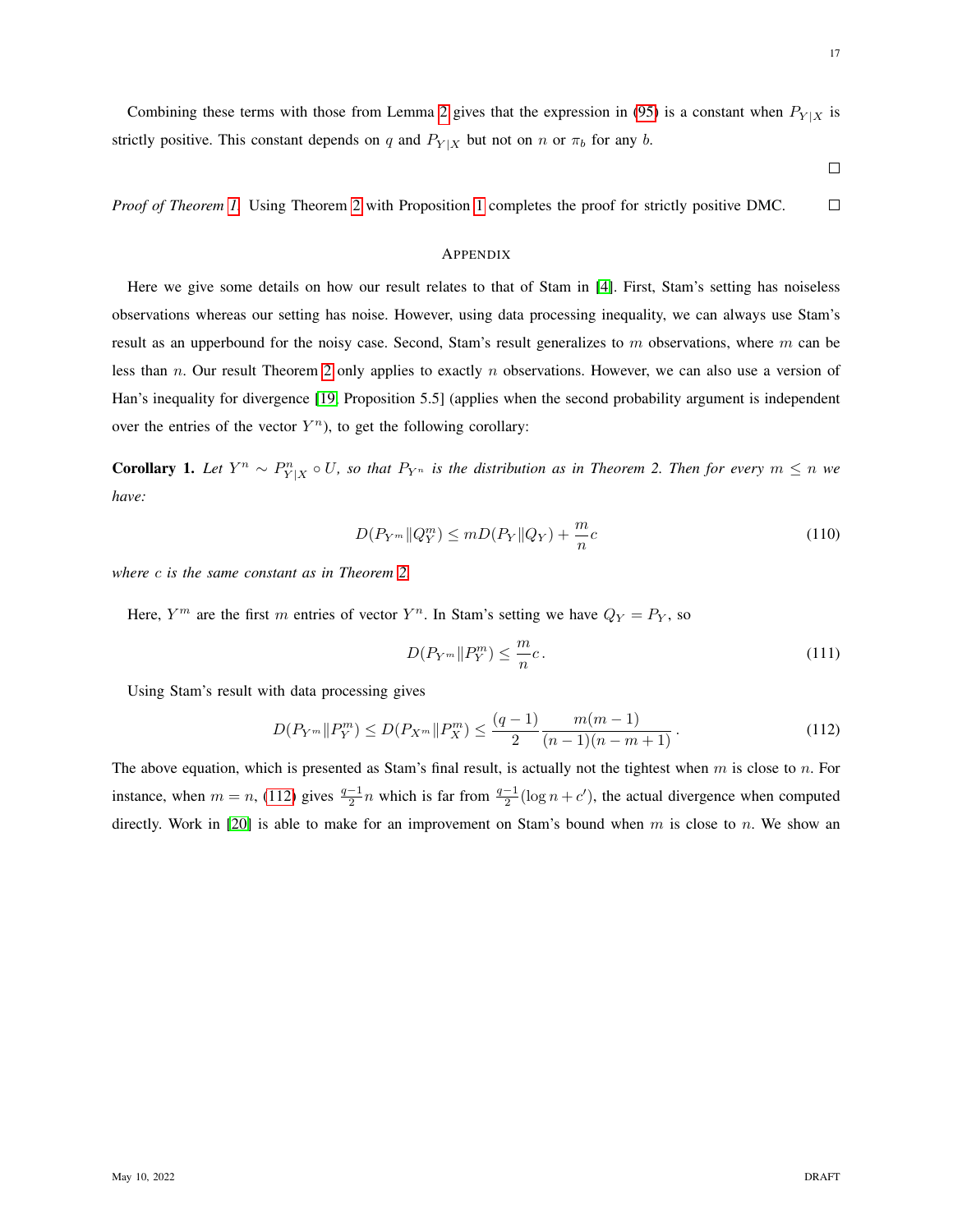$$
D(P_{Y^m} \| P_Y^m) \le D(P_{X^m} \| P_X^m)
$$
\n
$$
(113)
$$

$$
\leq \frac{q-1}{n-1} \sum_{t=1}^{m-1} \frac{t}{n-t} \tag{114}
$$

$$
=\frac{q-1}{n-1}\sum_{j=n-m+1}^{n-1}\frac{n-j}{j}\tag{115}
$$

$$
= \frac{q-1}{n-1} \left( n \left( \sum_{j=n-m+1}^{n-1} \frac{1}{j} \right) - (m-1) \right)
$$
 (116)

$$
= \frac{q-1}{n-1} \left( n \left( \log(n-1) - \log(n-m) + c'' \right) - (m-1) \right) \tag{117}
$$

<span id="page-17-1"></span>
$$
= \frac{q-1}{n-1} \left( n \log \frac{n-1}{n-m} + nc'' - (m-1) \right)
$$
 (118)

$$
= (q-1)\log\frac{n-1}{n-m} + O(q)
$$
\n(119)

for  $m < n$  and  $c''$  is a constant leftover from approximating the harmonic sum by a log.

When  $m \ll n$ , [\(112\)](#page-16-1) is the better bound. The bound in [\(111\)](#page-16-2) will be a tighter bound than both (112) and [\(119\)](#page-17-1) for the case when m is very close to n, such as when  $n - m = o(n)$ . When m is linear in n, then it becomes important to compare the constant factors. Let  $\gamma = m/n$ . To get an estimate on when our bound is tighter, we will first assume  $n$  is large and ignore the lower order constants which appear in the bounds. Using Remark [1,](#page-1-5) the bound in [\(111\)](#page-16-2) can be tighter than [\(112\)](#page-16-1) and [\(119\)](#page-17-1) for large  $n$  if

<span id="page-17-0"></span>
$$
\frac{1}{2}\log\frac{2\pi\alpha^2}{c_*} \le \min\left\{\frac{\gamma}{1-\gamma}, \frac{1}{\gamma}\log\frac{1}{1-\gamma}\right\}.
$$
\n(120)

This can occur for certain values of  $\gamma$  depending on the size of  $c_*$ , which is a function of  $P_{Y|X}$ .

In this section we give the covering results necessary for proving Proposition [1.](#page-7-0) Again, the bound below is sufficient but not the best possible covering bound. Other bounds are explored in [\[15\]](#page-30-2).

#### *A. Divergence Covering Upperbound*

To define our covering centers for the simplex, we will start with a set of scalars. Let

$$
\Lambda(\varepsilon) \stackrel{\triangle}{=} \left\{ \varepsilon i^2 : \text{ for } i \in \mathbb{Z}_{>0}, \varepsilon i^2 < \frac{1}{2} \right\} \cup \left\{ 1 - \varepsilon i^2 : \text{ for } i \in \mathbb{Z}_{>0}, \varepsilon i^2 < \frac{1}{2} \right\} \cup \left\{ \frac{1}{2} \right\} \tag{121}
$$

Define

$$
\Lambda_2(\varepsilon) = \{ (\lambda, 1 - \lambda) : \lambda \in \Lambda(\varepsilon) \}
$$
\n(122)

For each k, let  $u_k \in \Delta_{k-1}$  be  $u_k = (0, \ldots, 0, 1)$ . For each  $q \in \Delta_{k-2}$ , let  $\hat{q}$  be the corresponding  $\hat{q} \in \Delta_{k-1}$  where  $\hat{q} = (q_1, \ldots, q_{k-1}, 0).$ 

For each  $q \in \Delta_{k-2}$ , define  $q^{(\lambda)}$  such that

$$
q^{(\lambda)} = \lambda u_k + (1 - \lambda)\hat{q} \,. \tag{123}
$$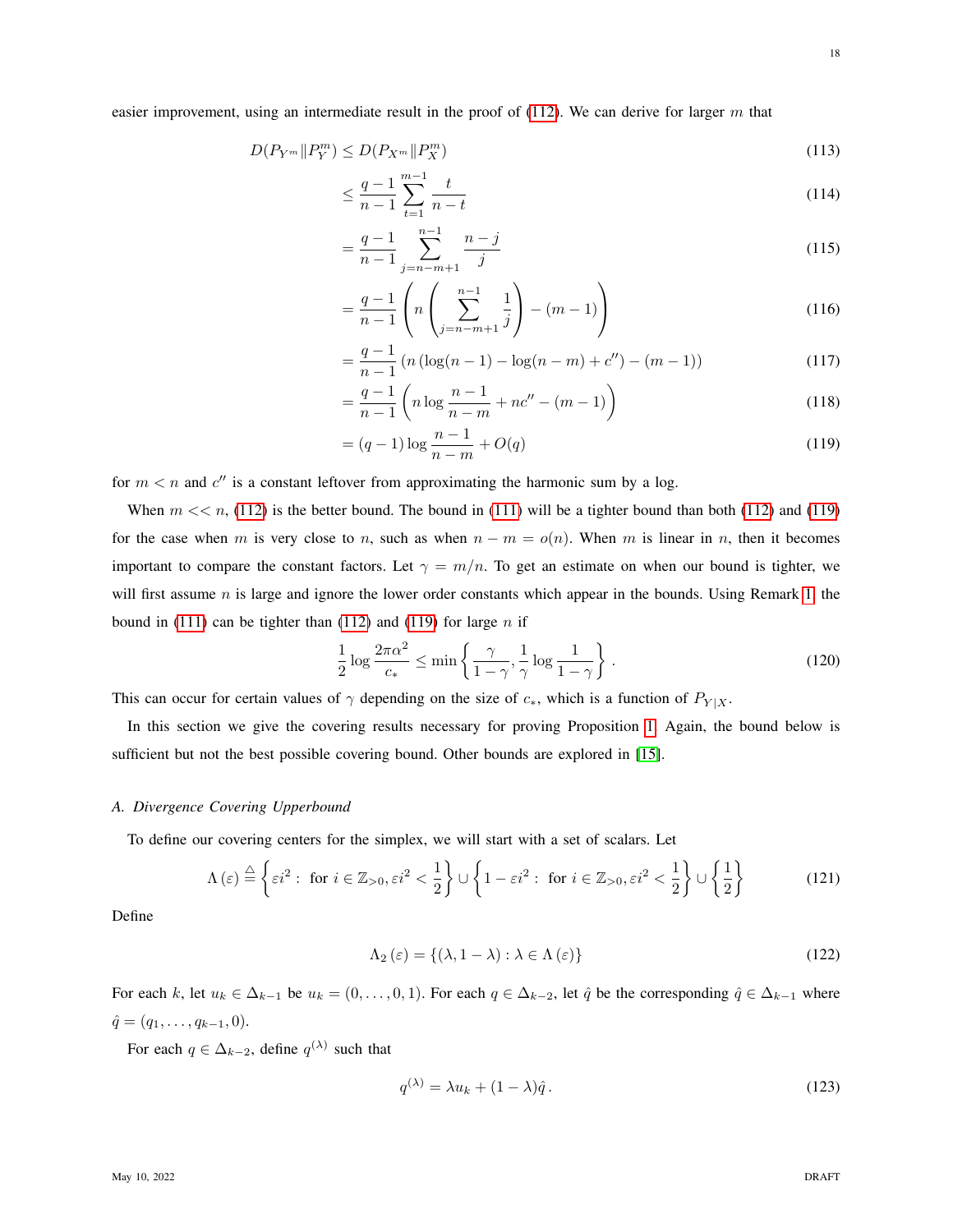For  $k > 2$ , recursively define

$$
\Lambda_{k}\left(\varepsilon\right) \stackrel{\triangle}{=} \bigcup_{\lambda \in \Lambda\left(\frac{\varepsilon}{k}\right)} \left\{ q^{\left(\lambda\right)} : q \in \Lambda_{k-1}\left(\frac{k-1}{k}\varepsilon\right) \right\} \tag{124}
$$

<span id="page-18-1"></span>Lemma 4. *For any*  $p \in \Delta_{k-1}$ ,

$$
\min_{q \in \Lambda_k(\varepsilon)} D(p \| q) \le \gamma \varepsilon \tag{125}
$$

*where*  $\gamma$  *is a constant.* 

*Proof.* We will show this by using induction. First, for any  $p \in \Delta_1$ , we want to show that

$$
\min_{q \in \Lambda_2(\varepsilon)} D(p \| q) \le \gamma \varepsilon \,. \tag{126}
$$

We will use the following fact<sup>[6](#page-18-0)</sup> from [\[21\]](#page-30-8). For probabilities  $P_1$  and  $P_2$  on k symbols, we have

$$
D(P_1||P_2) \le \sum_{a=1}^{k} \frac{(P_1(a) - P_2(a))^2}{P_2(a)}.
$$
\n(127)

This implies that for any  $p, q \in \Delta_1$ , where  $p = (p_1, p_2)$  and  $q = (q_1, q_2)$ 

$$
D(p||q) \le \frac{(p_1 - q_1)^2}{q_1} + \frac{(p_2 - q_2)^2}{1 - q_1} = \frac{(p_1 - q_1)^2}{q_1(1 - q_1)}.
$$
\n(128)

Suppose that  $p \in \Delta_1$  and  $p_1 < 1/2$ . Then  $\varepsilon(i-1)^2 < p_1 \leq \varepsilon i^2$  for some positive integer i. Assume for now that  $\epsilon i^2 < 1/2$ . Choose  $q = (\epsilon i^2, 1 - \epsilon i^2) \in \Lambda_2(\epsilon)$ . Note that we must have  $1 - \epsilon i^2 > 1/2$ .

$$
D(p||q) \le \frac{(p_1 - q_1)^2}{q_1(1 - q_1)}\tag{129}
$$

$$
=\frac{(p_1-\varepsilon i^2)^2}{(\varepsilon i^2)(1-\varepsilon i^2)}
$$
\n(130)

$$
\leq \frac{(\varepsilon(i-1)^2 - \varepsilon i^2)^2}{(\varepsilon i^2)(1 - \varepsilon i^2)}\tag{131}
$$

$$
\leq \varepsilon \frac{(-2i+1)^2}{i^2(1/2)}\tag{132}
$$

$$
\leq \varepsilon \frac{4i^2 - 4i + 1}{i^2/2} \tag{133}
$$

$$
\leq 4\varepsilon \tag{134}
$$

If  $\epsilon i^2 > 1/2$ , we can choose  $q = (1/2, 1/2)$ . For this case, we can also assume  $i > 1$ , otherwise one center point,  $q = (1/2, 1/2)$  is sufficient for covering the whole simplex. Then

<span id="page-18-0"></span><sup>&</sup>lt;sup>6</sup>This fact is that KL divergence is upper-bounded by  $\chi^2$ -divergence.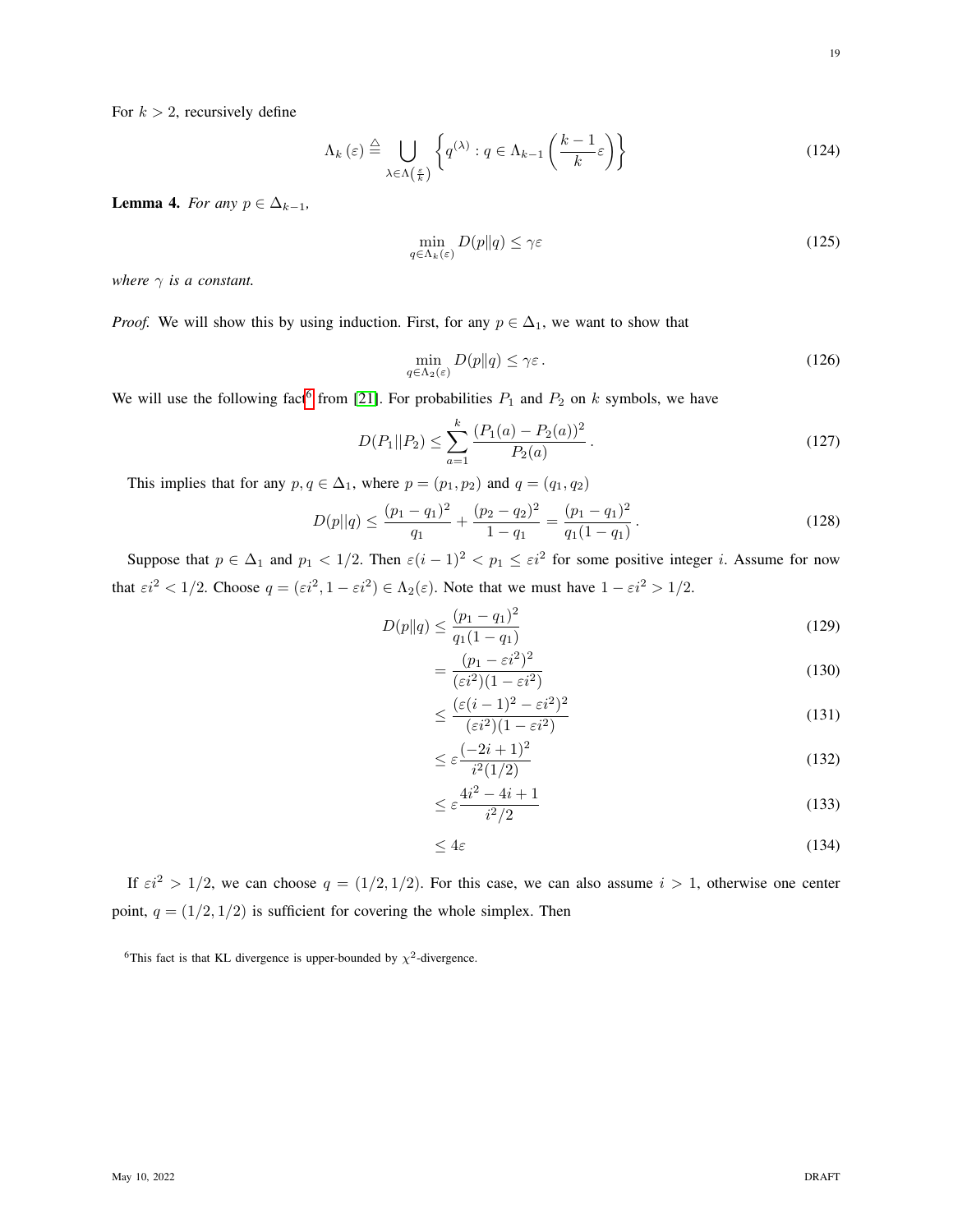$$
D(p||q) \le \frac{(p_1 - 1/2)^2}{(1/2)(1/2)}\tag{135}
$$

$$
\leq \frac{(\varepsilon(i-1)^2 - \varepsilon i^2)^2}{1/4} \tag{136}
$$

$$
\leq 4\varepsilon^2(-2i+1)^2\tag{137}
$$

$$
\leq \frac{4}{2}\varepsilon \frac{4i^2 - 4i + 1}{(i - 1)^2} \tag{138}
$$

$$
\leq 18\varepsilon\tag{139}
$$

where we used that  $\varepsilon < 1/(2(i-1)^2)$ . This shows that we can set  $\gamma = 18$ . By symmetry,  $\min_{q \in \Lambda_2(\varepsilon)} D(p||q) \le \gamma \varepsilon$ holds for  $p_1 > 1/2$  as well.

Suppose in dimension  $k - 1$ , that we have for any  $p \in \Delta_{k-2}$ ,

$$
\min_{q \in \Lambda_{k-1}(\varepsilon)} D(p \| q) \le \gamma \varepsilon \tag{140}
$$

For each  $p = (p_1, ..., p_k) \in \Delta_{k-1}$ , we will specify a scalar quantity  $\lambda_p \in [0, 1]$ . If  $p_k < 1/2$ , like above, we can find a positive integer  $i$  where

$$
\frac{\varepsilon}{k}(i-1)^2 \le p_k \le \frac{\varepsilon}{k}i^2 \tag{141}
$$

and set

$$
\lambda_p = \min\left\{\frac{\varepsilon}{k}i^2, \frac{1}{2}\right\} \in \Lambda\left(\frac{\varepsilon}{k}\right). \tag{142}
$$

If  $p_k > 1/2$ , find i such that

$$
1 - \frac{\varepsilon}{k}i^2 < p_k \le 1 - \frac{\varepsilon}{k}(i-1)^2 \tag{143}
$$

and set

$$
\lambda_p = \max\left\{1 - \frac{\varepsilon}{k}i^2, \frac{1}{2}\right\} \in \Lambda\left(\frac{\varepsilon}{k}\right) \,. \tag{144}
$$

Define  $p'_k = (p_k, 1 - p_k)$  and  $\lambda'_p = (\lambda_p, 1 - \lambda_p)$ , then similar to above

$$
D(p'_k \| \lambda'_p) \le \gamma \frac{\varepsilon}{k} \,. \tag{145}
$$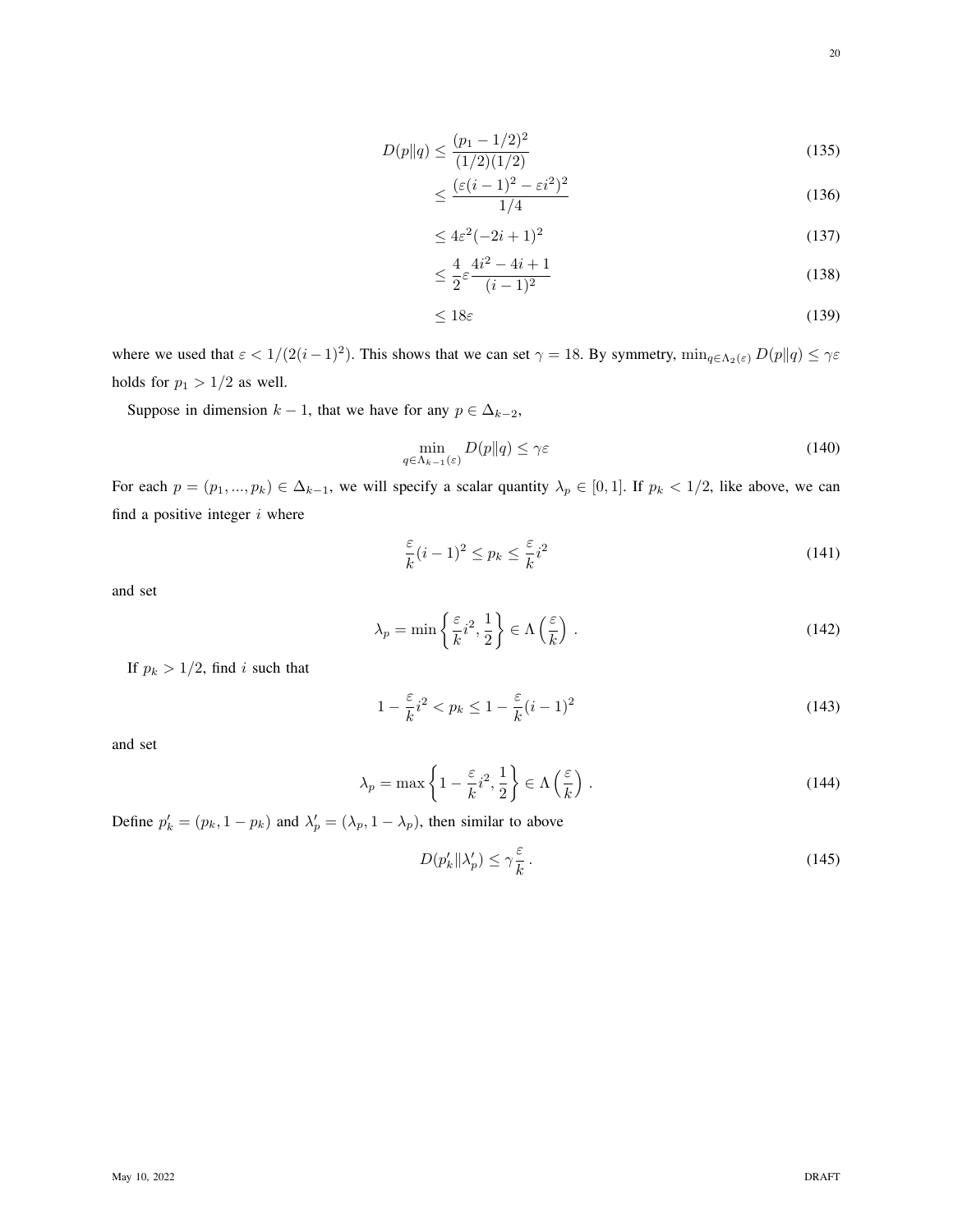$$
\min_{q \in \Lambda_k(\varepsilon)} D(p \| q) \le \min_{q \in \Lambda_k(\varepsilon): q_k = \lambda_p} p_k \log \frac{p_k}{q_k} + \sum_{i=1}^{k-1} p_i \log \frac{p_i}{q_i}
$$
\n(146)

$$
\leq p_k \log \frac{p_k}{\lambda_p} + \min_{q \in \Lambda_k(\varepsilon): q_k = \lambda_p} \sum_{i=1}^{k-1} p_i \log \frac{p_i}{q_i} \tag{147}
$$

$$
\leq p_k \log \frac{p_k}{\lambda_p} + \min_{q \in \Lambda_k(\varepsilon): q_k = \lambda_p} (1 - p_k) \log \frac{1 - p_k}{1 - \lambda_p} + (1 - p_k) \sum_{i=1}^{k-1} \frac{p_i}{1 - p_k} \log \frac{p_i/(1 - p_k)}{q_i/(1 - \lambda_p)} \tag{148}
$$

$$
\leq D(p'_k \| \lambda'_p) + (1 - p_k) \min_{q' \in \Lambda_{k-1}(\frac{k-1}{k}\varepsilon)} \sum_{i=1}^{k-1} \frac{p_i}{1 - p_k} \log \frac{p_i/(1 - p_k)}{q'_i} \tag{149}
$$

$$
\leq \gamma \frac{\varepsilon}{k} + (1 - p_k) \gamma \frac{k - 1}{k} \varepsilon \tag{150}
$$

$$
\leq \gamma \varepsilon \,. \tag{151}
$$

 $\Box$ 

21

*Proof of Theorem* [4.](#page-8-2) We will use  $\mathcal{Q}_k(\varepsilon)$  to denote the set of centers we need to cover  $\Delta_{k-1}$  with radius  $\varepsilon$ . Let

$$
\mathcal{Q}_k(\varepsilon) = \Lambda_k\left(\frac{\varepsilon}{\gamma}\right) \tag{152}
$$

where  $\gamma$  is the constant in Lemma [4.](#page-18-1) Then using Lemma [4,](#page-18-1) for  $p \in \Delta_{k-1}$ ,

$$
\min_{q \in \mathcal{Q}_k(\varepsilon)} D(p||q) \le \varepsilon. \tag{153}
$$

Since,  $M(k,\varepsilon) \leq |\mathcal{Q}_k(\varepsilon)|$ , it remains to count the size of each  $\mathcal{Q}_k(\varepsilon)$ . We will show its size by induction. First, we have that

$$
\left| \Lambda \left( \frac{\varepsilon}{\gamma} \right) \right| \le 2\sqrt{\frac{\gamma}{2\varepsilon}} + 1 = \sqrt{\frac{2\gamma}{\varepsilon}} + 1 \le \frac{\sqrt{2\gamma} + 1}{\sqrt{\varepsilon}} \tag{154}
$$

where the last inequality holds if  $\varepsilon \leq 1$ . Therefore we have for some constant c (we can show  $c \leq 7$ ),

$$
|\mathcal{Q}_2(\varepsilon)| \le c \frac{1}{\sqrt{\varepsilon}} \,. \tag{155}
$$

For the inductive case, given alphabet size k and any  $\varepsilon \leq 1$ , we have  $|\Lambda_k\left(\frac{\varepsilon}{\gamma}\right)| \leq c^{k-1} \left(\frac{k-1}{\varepsilon}\right)^{\frac{k-1}{2}}$ .

Now consider the case of alphabet size  $k+1$ . The set  $\Lambda_{k+1}\left(\frac{\varepsilon}{\gamma}\right)$  is defined as a set of points which is a product of sets  $\Lambda\left(\frac{1}{k}\frac{\varepsilon}{\gamma}\right)$  and  $\Lambda_{k+1}\left(\frac{k-1}{k}\frac{\varepsilon}{\gamma}\right)$ . This gives

$$
|\mathcal{Q}_{k+1}(\varepsilon)| = \left| \Lambda_{k+1} \left( \frac{\varepsilon}{\gamma} \right) \right| = \left| \Lambda \left( \frac{1}{k} \frac{\varepsilon}{\gamma} \right) \right| \left| \Lambda_k \left( \frac{k-1}{k} \frac{\varepsilon}{\gamma} \right) \right| \tag{156}
$$

$$
\leq \left(c\frac{1}{\sqrt{\frac{\varepsilon}{k}}}\right)\left(c^{k-1}\left(\frac{k-1}{\varepsilon^{\frac{k-1}{k}}}\right)^{\frac{k-1}{2}}\right) \tag{157}
$$

$$
=c\frac{\sqrt{k}}{\sqrt{\varepsilon}}c^{k-1}\left(\frac{k}{\varepsilon}\right)^{\frac{k-1}{2}}
$$
\n(158)

$$
=c^k\left(\frac{k}{\varepsilon}\right)^{\frac{k}{2}}\tag{159}
$$

as the number of centers.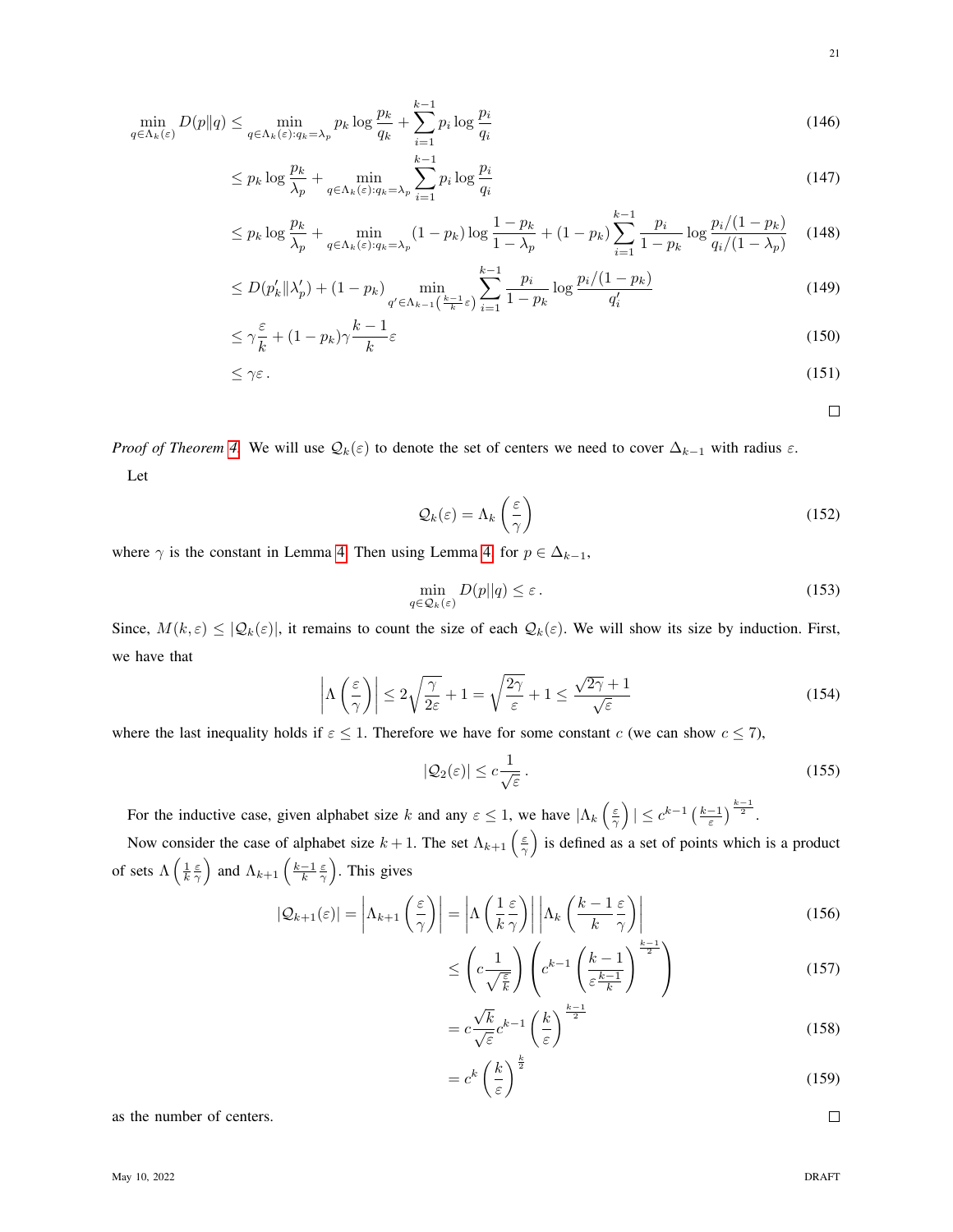#### *B. Subspace Covering*

To use our covering result for noisy permutation channels, we actually need to cover a lower dimensional subspace of a  $(k - 1)$ -dimensional simplex.

<span id="page-21-1"></span>**Lemma 5.** *For*  $\mathcal{B} \subset \Delta_{k-1}$ *, suppose there is a stochastic matrix* F *which maps*  $\Delta_{\ell-1}$  *onto*  $\mathcal{B}$ *. Then,* 

$$
M(k, \varepsilon, \mathcal{B}) \le M(\ell, \varepsilon). \tag{160}
$$

*Proof.* Let  $\mathcal{N}_c(\ell, \varepsilon)$  be the set of points which are centers for a divergence covering of  $\Delta_{\ell-1}$  with covering radius ε. For each  $b \in B$ , there exists a  $p \in \Delta_{\ell-1}$  such that  $pF = b$ . For this p, let  $r \in \mathcal{N}_c(\ell, \varepsilon)$  be such that  $D(p||r) \leq \varepsilon$ . Let  $b^* = rF$ . By data processing inequality [\[22,](#page-30-9) Theorem 2.2],

$$
D(b||b^*) \le D(p||r) \le \varepsilon. \tag{161}
$$

Hence the image of the set of centers in  $\mathcal{N}_c(\ell, \varepsilon)$  mapped using F, becomes the set of centers for a divergence covering on  $\beta$  with radius  $\varepsilon$ .

 $\Box$ 

*Proof of Proposition* [2.](#page-8-3) The key to this proof is to divide the space B into simplices of dimension  $\ell - 1$ .

We will upper bound the number of simplices needed for a partition of  $\beta$ . The image of  $F$  is a convex hull of at most q points (recall  $q$  is the size of the input symbols). We will call these corner points. Consider all possible choices of  $\ell$  of these q corner points. Let this set of all combinations be S, where

$$
|S| = \begin{pmatrix} q \\ \ell \end{pmatrix}.
$$
 (162)

For each  $s \in S$ , let  $\mathcal{B}_s$  be the simplex which is the convex hull of the  $\ell$  corner points in set s.

For each point x in the image of F, since F has rank  $\ell$ , there exists some linear combination of  $\ell$  corner points which results in x. If s is this set of  $\ell$  points, then  $x \in \mathcal{B}_s$ . Thus for all  $x \in \mathcal{B}$ , there exists some  $s \in S$ , so that  $x \in \mathcal{B}_s$ .

Label each of these simplices as  $\mathcal{B}_1, ..., \mathcal{B}_{|S|}$ . There exists a stochastic matrix  $F_i$  which maps from space  $\Delta_{\ell-1}$ onto the space  $B_i$ . In particular, we can find this map  $F_i$  by mapping each of the  $\ell$  corners of  $\Delta_{\ell-1}$  into one of the  $\ell$  corner points of  $\mathcal{B}_i$ . This map will cover all of  $\mathcal{B}_i$  by linearity.

Hence using Lemma [5,](#page-21-1) we can find a divergence covering of size  $M(\ell, \varepsilon)$  for each  $\mathcal{B}_i$ . Combining these covering centers together for all  $i$ , we get a covering of size

$$
\binom{q}{\ell} M(\ell, \varepsilon). \tag{163}
$$

We are most assuredly over counting the number of simplices  $\beta$  has to be divided up into. However, this number does not depend on  $\varepsilon$ , which is sufficient for our application to noisy permutation channels.

With a small modification to the proof of Theorem [1,](#page-1-4) we can show a converse bound for block diagonal matrices where each block is strictly positive. The modification uses that each block is independent from all the other blocks,

<span id="page-21-0"></span> $\Box$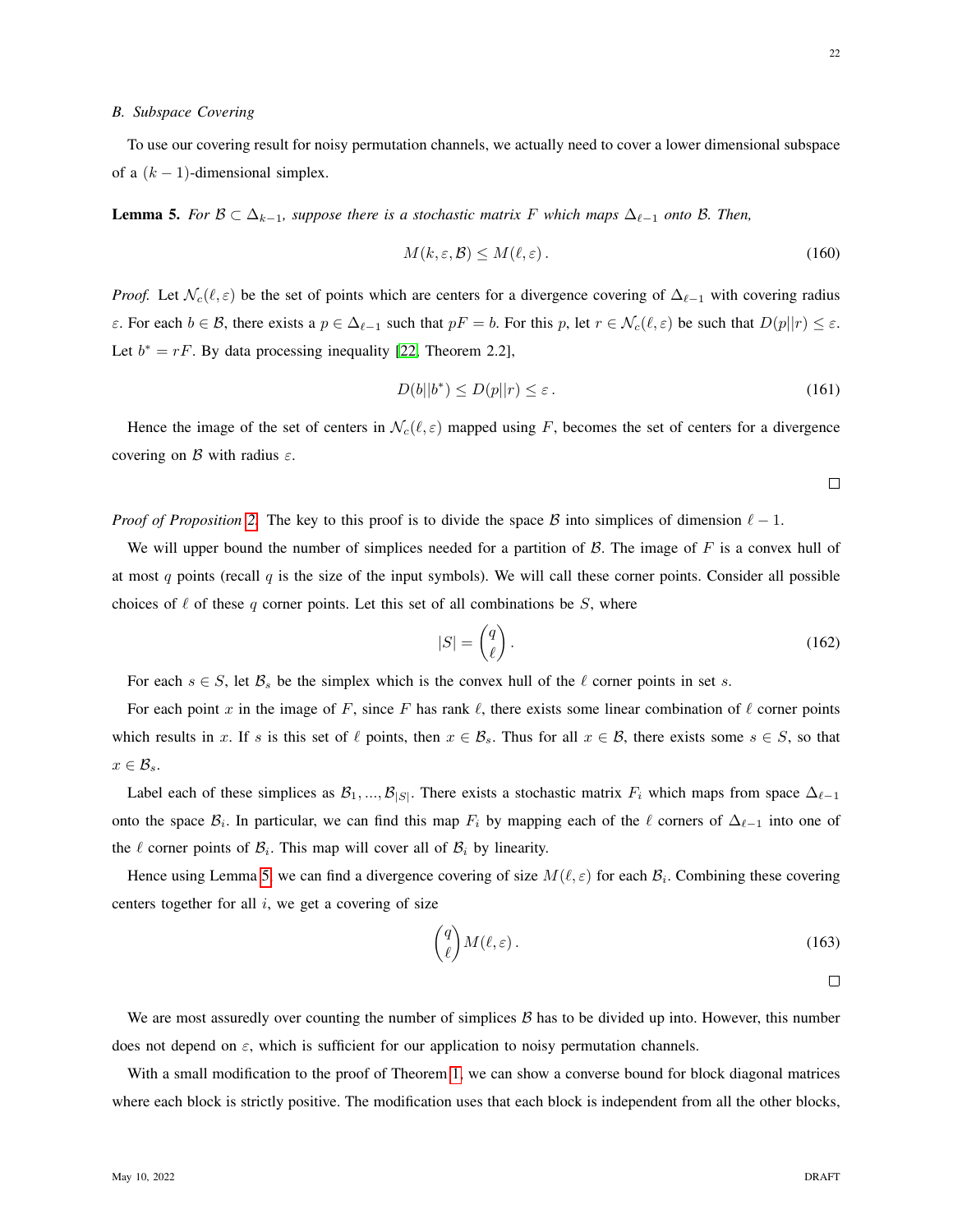so we can apply the bound for strictly positive matrices separately to each block. We will need to show a separate achievability result to match this converse bound.

As a sanity check, the block diagonal case captures the situation where  $P_{Z|X}$  is the identity matrix. In which case, it is possible to use all possible permutations of symbols as messages. No errors are allowed so decoding is straight-forward. Using an identity matrix of size  $q \times q$  for the DMC, for each n,

$$
R = \frac{\log M}{\log n} = \frac{\log {n \choose q-1}}{\log n} \approx \frac{\log (c^{q-1} n^{q-1}/(q-1)^{q-1})}{\log n} = q - 1 + \frac{c'}{\log n} \tag{164}
$$

which goes to  $q - 1$  asymptotically. This matches our block diagonal converse result.

## <span id="page-22-0"></span>*C. Converse*

**Proposition 4** (Block Diagonal Converse). *Suppose*  $P_{Z|X}$  *can be written as a block diagonal matrix with*  $\beta$  *blocks*, *so that each block is strictly positive. Then,*

$$
C_{\text{perm}}(P_{Z|X}) \le \frac{\text{rank}(P_{Z|X}) + \beta - 2}{2} \,. \tag{165}
$$

*Proof.* We will use Proposition [1](#page-7-0) but we need to show a version of the upper bound in Theorem [2](#page-1-3) which applies to block diagonal matrices instead of strictly positive matrices.

Fix  $\pi \in \mathcal{P}_n$ . Arrange the matrix  $P_{Z|X}$  in block diagonal form and let  $\mathcal{X}_b$  be the set of symbols in X which are in the bth block. Let  $(X, Y)^n$  be generated iid from  $(\pi \times P_{Y|X})$ . Let  $W_i$  be the number of X which equals i, i.e.

$$
W_i = |\{t : X_t = i\}|. \tag{166}
$$

Define

$$
A_b = \left\{ \bigcap_{i \in \mathcal{X}_b} W_i = \pi_i n \right\} \,. \tag{167}
$$

This is the event that all symbols i associated with block b occur with the count  $\pi_i n$ . Each block has its own separate set of output symbols in  $Y$ . The probability of  $W_i$  is independent of what happens in other blocks. Let  $Y^n(b)$  (and  $y^n(b)$ ) be notation for the counts restricted to just the output symbols associated with the bth block.

Using the definition in Proposition [3,](#page-10-1) notice that  $\mathbb{I}[A=1] = \mathbb{I} \left[ \bigcap_{b=1}^{\beta} A_b \right]$ . (Recall the notation  $\tilde{A} = \{ \tilde{X}^n \in T(P) \}$ where  $(\tilde{X}, \tilde{Y})^n$  is independent copy under the same distribution  $(P \times P_{Y|X})$  as  $(X, Y)^n$ ). Then using [\(43\)](#page-10-0) with Lemma [2,](#page-11-2)

$$
D(P_{Y|X}^{n} \circ U \| Q_{Y}^{n}) = nD(P_{Y} \| Q_{Y}) + \mathbb{E} \left[ \log \frac{\mathbb{P}[\tilde{A} = 1 | \tilde{Y}^{n} = Y^{n}]}{\mathbb{P}[\tilde{A} = 1]} \middle| A = 1 \right]
$$
\n
$$
\leq nD(P_{Y} \| Q_{Y}) - \frac{1}{2} \log n + \sum_{i: \pi_{i} > 0} \frac{1}{2} \log \pi_{i} n + c + \mathbb{E} \left[ \log \mathbb{P}[\tilde{A} = 1 | \tilde{Y}^{n} = Y^{n}] \middle| A = 1 \right].
$$
\n(169)

For any  $Y^n$ ,

$$
\mathbb{P}[A=1|Y^n] = \prod_{b=1}^{\beta} \mathbb{P}[A_b=1|Y^n(b) = y^n(b)].
$$
\n(170)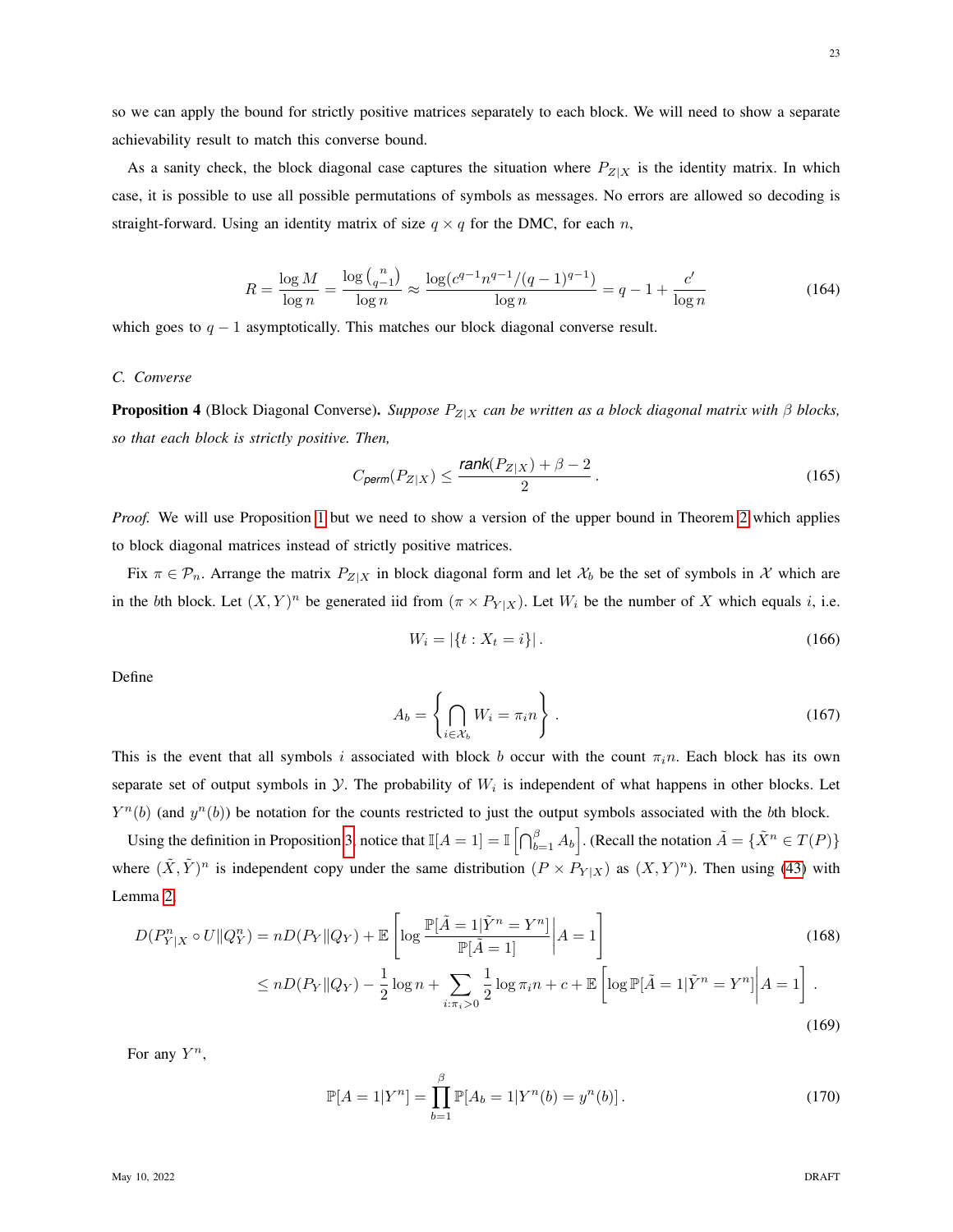Each block is a strictly positive matrix. From Lemma [3](#page-12-3) and following the same calculations that results in [\(105\)](#page-15-0), we know that

$$
\log \mathbb{P}[A_b = 1 | Y^n(b) = y^n(b)] \le \frac{1}{2} \log n - \sum_{i \in \mathcal{X}_b : \pi_i > 0} \frac{1}{2} \log n \pi_i + c' \tag{171}
$$

and thus

$$
\log \mathbb{P}[A = 1 | Y^n] \le \sum_{b=1}^{\beta} \left( \frac{1}{2} \log n - \sum_{i \in \mathcal{X}_b : \pi_i > 0} \frac{1}{2} \log n \pi_i + c' \right)
$$
(172)

$$
= \frac{\beta}{2}\log n - \sum_{i:\pi_i>0} \frac{1}{2}\log n\pi_i + \beta c'.
$$
 (173)

This holds for all  $Y^n$  so it automatically gives the expected value. Putting all these terms together, for any  $\pi$ , we get

$$
D(P_{Y|X}^{n} \circ U \| Q_{Y}^{n}) = nD(P_{Y} \| Q_{Y}) + \frac{\beta - 1}{2} \log n + c''
$$
\n(174)

where  $c''$  combines all the constants. Using Proposition [1,](#page-7-0) gives

$$
C_{\text{perm}}(P_{Z|X}) \le \frac{\text{rank}(P_{Z|X}) - 1}{2} + \lim_{n \to \infty} \frac{\frac{\beta - 1}{2} \log n + c^n}{\log n} \tag{175}
$$

$$
=\frac{\text{rank}(P_{Z|X})-1}{2} + \frac{\beta-1}{2} \tag{176}
$$

$$
=\frac{\operatorname{rank}(P_{Z|X})+\beta-2}{2}.
$$
\n(177)

#### *D. Achievability*

<span id="page-23-0"></span>**Proposition 5** (Block Diagonal Achievability). *Suppose*  $P_{Z|X}$  *can be written as a block diagonal matrix with*  $\beta$ *blocks, so that each block is strictly positive. Then,*

$$
C_{\text{perm}}(P_{Z|X}) \ge \frac{\text{rank}(P_{Z|X}) + \beta - 2}{2} \,. \tag{178}
$$

*Proof.* The achievability proof encodes using two steps. The first step is a zero-error code based on which block in the block diagonal matrix the symbols are associated with. Let  $M_1$  denote the total possible messages (or rather message stems) for the first step. The second step operates only on each block independently, and uses the achievability given by [\(3\)](#page-1-1). Let  $M_2$  denote the total messages (or message tails) possible here.

Label the  $\beta$  blocks in  $P_{Z|X}$  as  $B_1, ..., B_{\beta}$ . Define the sets of input symbols  $\mathcal{X}_1, ..., \mathcal{X}_{\beta}$  and output symbols  $\mathcal{Y}_1,...,\mathcal{Y}_\beta$ , so that  $\mathcal{X}_b$  and  $\mathcal{Y}_b$  are the input and output symbols respectively associated with block  $B_b$ . (In other words, if  $p_{ij} > 0$  and  $p_{ij}$  falls into block  $B_b$ , then  $i \in \mathcal{X}_b$  and  $j \in \mathcal{Y}_b$ .) These sets  $\mathcal{X}_1, ..., \mathcal{X}_\beta$  and  $\mathcal{Y}_1, ..., \mathcal{Y}_\beta$  will both be disjoint.

Let  $L = \text{rank}(P_{Z|X})$  and let  $L_b = \text{rank}(B_b)$ . Because of the block diagonal structure,  $L = \sum_{b=1}^{\beta} L_b$ .

For fixed n, set aside the first  $n/2$  input symbol positions so that exactly  $n/(2\beta)$  are from set  $\mathcal{X}_b$  for each b. These will not be used for the first step of the two-step code and is used to make the analysis of the second step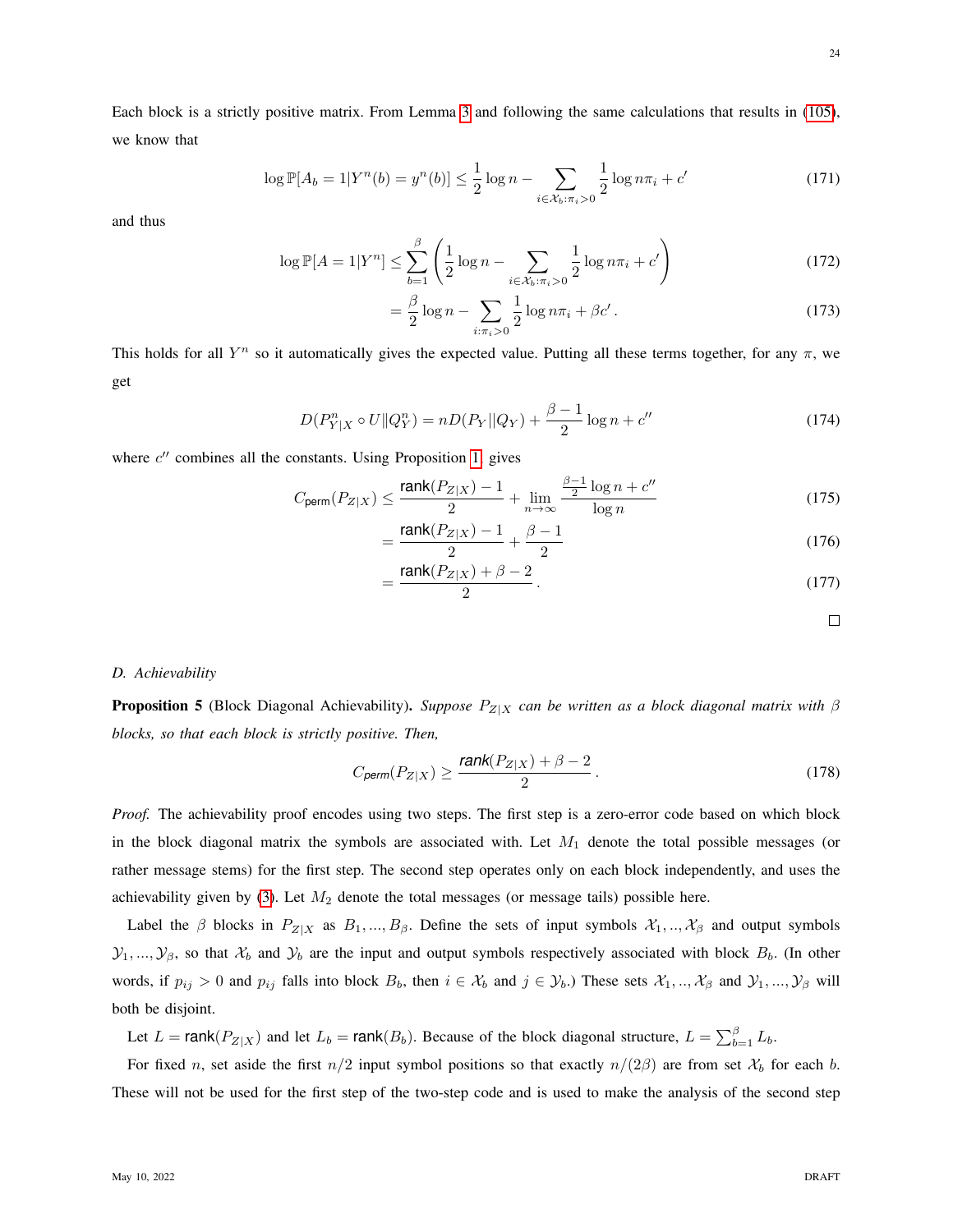<span id="page-24-0"></span>25

easier. The remaining  $n/2$  positions can be encoded using symbols from any set and this is used to make the first step of the code. There are

$$
\binom{n/2}{\beta - 1} \ge \left(\frac{n/2}{\beta - 1}\right)^{\beta - 1} \tag{179}
$$

possible combinations of symbols chosen from  $\beta$  blocks, disregarding order. The DMC will map the symbols in set  $X_b$  to symbols in set  $Y_b$  without any error. Hence, [\(179\)](#page-24-0) is the number of messages  $M_1$  the first step can encode without any error.

Once it is determined how many symbols of each set will be used, we can determine which symbol in the set will be used for the second step. Suppose there are  $n_b$  positions which are designated for symbols in set  $\mathcal{X}_b$ . This includes the  $n/(2\beta)$  we set aside in the beginning and how ever many were chosen to make the first step of the code. Using [\(3\)](#page-1-1), we know there exists a encoder-decoder pair  $(f_{n_b}, g_{n_b})$  so that the decoding error is vanishingly small as  $n_b \to \infty$ . Just by choosing which symbol in  $\mathcal{X}_b$  to send, for some  $\varepsilon_{n_b} > 0$  where  $\varepsilon_{n_b} \to 0$ , we can encode a set of messages with size  $M_b$  satisfying

$$
\log M_b \ge \left(\frac{L_b - 1}{2} - \varepsilon_{n_b}\right) \log n_b. \tag{180}
$$

The set of messages possible for all the  $\beta$  different sets is

$$
\log M_2 = \log \prod_{b=1}^{\beta} M_b \tag{181}
$$

$$
\geq \sum_{b=1}^{\beta} \left( \frac{L_b - 1}{2} - \varepsilon_{n_b} \right) \log n_b \tag{182}
$$

$$
\geq \sum_{b=1}^{\beta} \left( \frac{L_b - 1}{2} - \varepsilon_{n_b} \right) \log \frac{n}{2\beta} \tag{183}
$$

$$
= \left(\frac{L-\beta}{2} - \sum_{b=1}^{\beta} \varepsilon_{n_b}\right) \log \frac{n}{2\beta}.
$$
 (184)

The total number of messages is the product of those available at the first and second steps.

$$
\log M = \log M_1 + \log M_2 \tag{185}
$$

$$
\geq \log \left(\frac{n/2}{\beta - 1}\right)^{\beta - 1} + \left(\frac{L - \beta}{2} - \sum_{b=1}^{\beta} \varepsilon_{n_b}\right) \log \frac{n}{2\beta} \tag{186}
$$

$$
= (\beta - 1) \log \frac{n}{2\beta - 2} + \left(\frac{L - \beta}{2} - \sum_{b=1}^{\beta} \varepsilon_{n_b}\right) \log \frac{n}{2\beta}
$$
(187)

$$
\geq \left(\frac{2\beta-2}{2} + \frac{L-\beta}{2} - \sum_{b=1}^{\beta} \varepsilon_{n_b}\right) \log \frac{n}{2\beta} \tag{188}
$$

$$
= \left(\frac{L+\beta-2}{2} - \sum_{b=1}^{\beta} \varepsilon_{n_b}\right) \log \frac{n}{2\beta} \,. \tag{189}
$$

Since each  $n_b \geq \frac{n}{2\beta} \to \infty$  as  $n \to \infty$ , asymptotically the term  $\sum_{b=1}^{\beta} \varepsilon_{n_b}$  disappears.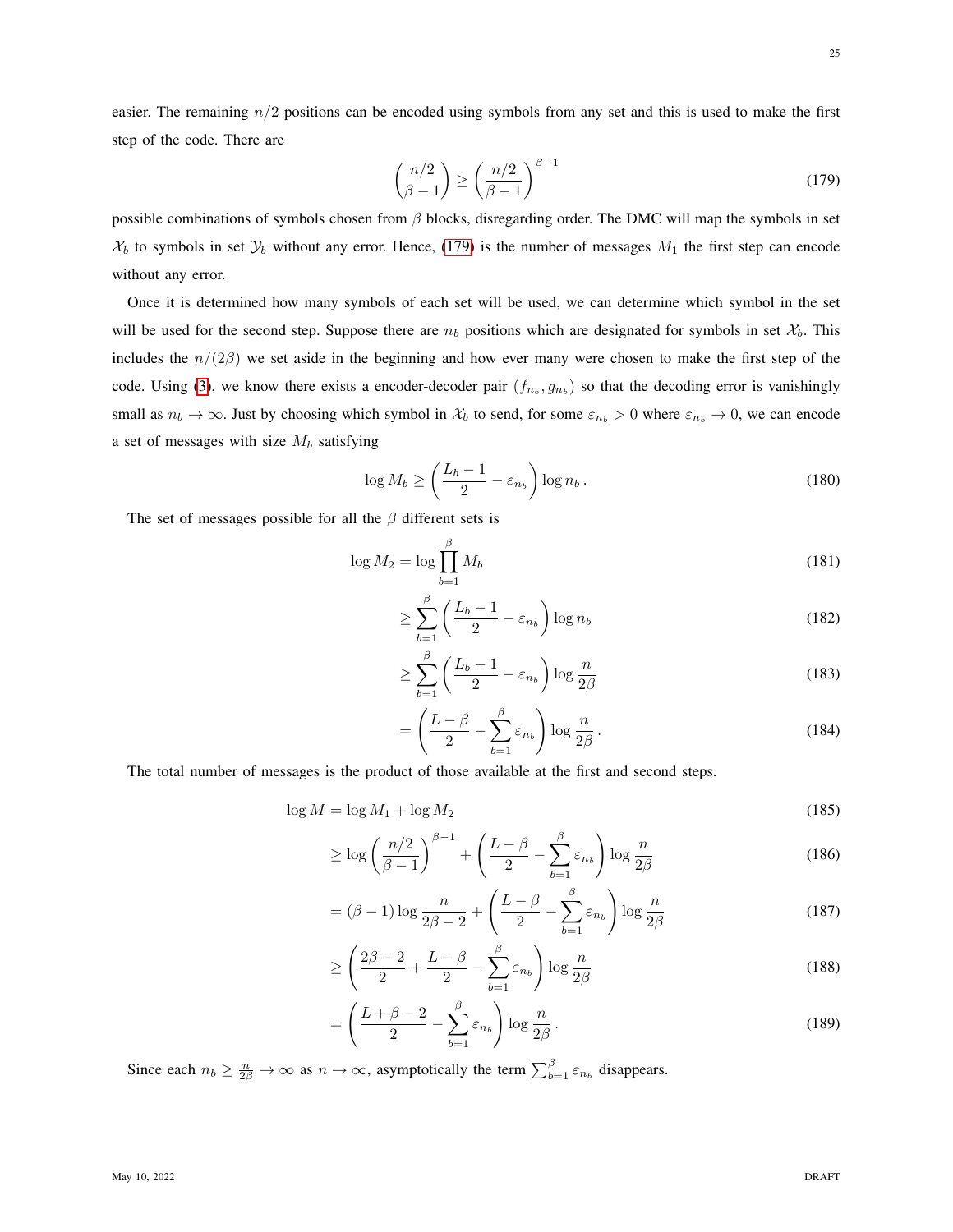The achievable rate is given by

<span id="page-25-0"></span>
$$
R = \frac{\log M}{\log n} \ge \left(\frac{L - \beta - 2}{2} + \sum_{b=1}^{\beta} \varepsilon_{n_b}\right) \frac{\log n - \log 2\beta}{\log n} \to \frac{L - \beta - 2}{2}.
$$
 (190)

Combining Proposition [4](#page-22-0) and Proposition [5](#page-23-0) gives the first result in Theorem [3.](#page-3-0)

## *E. Preliminaries*

The following lemma will be useful for computing the probability of event  $A$  (see Proposition [3\)](#page-10-1) when the DMC matrix is not strictly positive. It is a straight-forward concentration bound which is a direct application of Bernstein's inequality. We choose to write the proof anyways for completeness.

<span id="page-25-1"></span>Lemma 6. *Suppose that* Z *is a sum of* n *independent Bernoulli random variables. Let* E[Z] *be the expected value of* Z*.*

*Fix*  $\gamma$ *. If*  $\mathbb{E}[Z] > 2\gamma \log n$ *, then with probability at least*  $1 - 2/n^{\gamma/4}$ *, we have that* 

$$
\mathbb{E}[Z] > \mathbb{E}[Z] - \sqrt{\mathbb{E}[Z]\gamma \log n} \ge \frac{1}{5} \mathbb{E}[Z].\tag{191}
$$

*Proof.* Let  $Z = \sum_{i=1}^{n} W_i$  where  $W_i$  is the *i*th Bernoulli random variable. Let  $0 < p_i < 1$  be the probability of  $W_i = 1$ .

$$
\sum_{i=1}^{n} \mathbb{E}[(W_i - \mathbb{E}[W_i])^2] = \sum_{i=1}^{n} p_i (1 - p_i) \le \sum_{i=1}^{n} p_i = \mathbb{E}[Z].
$$
\n(192)

We will use Bernstein's inequality for bounded variables [\[23,](#page-30-10) Theorem 2.8.4].

$$
\mathbb{P}\left[Z - \mathbb{E}[Z] \le -\sqrt{\mathbb{E}[Z]\gamma \log n}\right] \le 2 \exp\left(\frac{-\frac{1}{2}\mathbb{E}[Z]\gamma \log n}{\sum_{i=1}^{n}\mathbb{E}[(W_i - \mathbb{E}[W_i])^2] + \frac{1}{3}1\sqrt{\mathbb{E}[Z]\gamma \log n}}\right)
$$
(193)

$$
\leq 2 \exp\left(\frac{-\frac{1}{2}\mathbb{E}[Z]\gamma \log n}{\mathbb{E}[Z] + \frac{1}{3}\sqrt{\mathbb{E}[Z]\gamma \log n}}\right)
$$
(194)

$$
\leq 2 \exp\left(\frac{-\frac{1}{2}\gamma \log n}{1 + \frac{1}{3}\frac{\sqrt{\gamma \log n}}{\sqrt{\mathbb{E}Z}}}\right). \tag{195}
$$

Using that  $\mathbb{E}[Z] > 2\gamma \log n$ , we have  $1 + \frac{1}{3}$  $\frac{\sqrt{\gamma \log n}}{\sqrt{\mathbb{F}[Z]}}$  $\frac{\log n}{\mathbb{E}[Z]} \leq 1 + \frac{1}{3}$ √  $\frac{\sqrt{\gamma \log n}}{\sqrt{2\gamma \log n}}$  $\frac{\gamma \log n}{2 \gamma \log n} \leq 2.$ 

$$
\mathbb{P}\left[Z - \mathbb{E}[Z] \le -\sqrt{\mathbb{E}[Z]\gamma \log n}\right] \le 2 \exp\left(\frac{-1}{4}\gamma \log n\right) \le \frac{2}{n^{\gamma/4}}\,. \tag{196}
$$

Hence, with probability  $1 - 2/n^{\gamma/4}$ ,

$$
\mathbb{E}[Z] \ge \mathbb{E}[Z] - \sqrt{\mathbb{E}Z\gamma \log n} \ge \mathbb{E}[Z] - \sqrt{\mathbb{E}[Z]\frac{1}{2}\mathbb{E}[Z]} \ge \left(1 - \frac{1}{\sqrt{2}}\right)\mathbb{E}[Z] \ge \frac{1}{5}\mathbb{E}[Z].
$$
 (197)

 $\Box$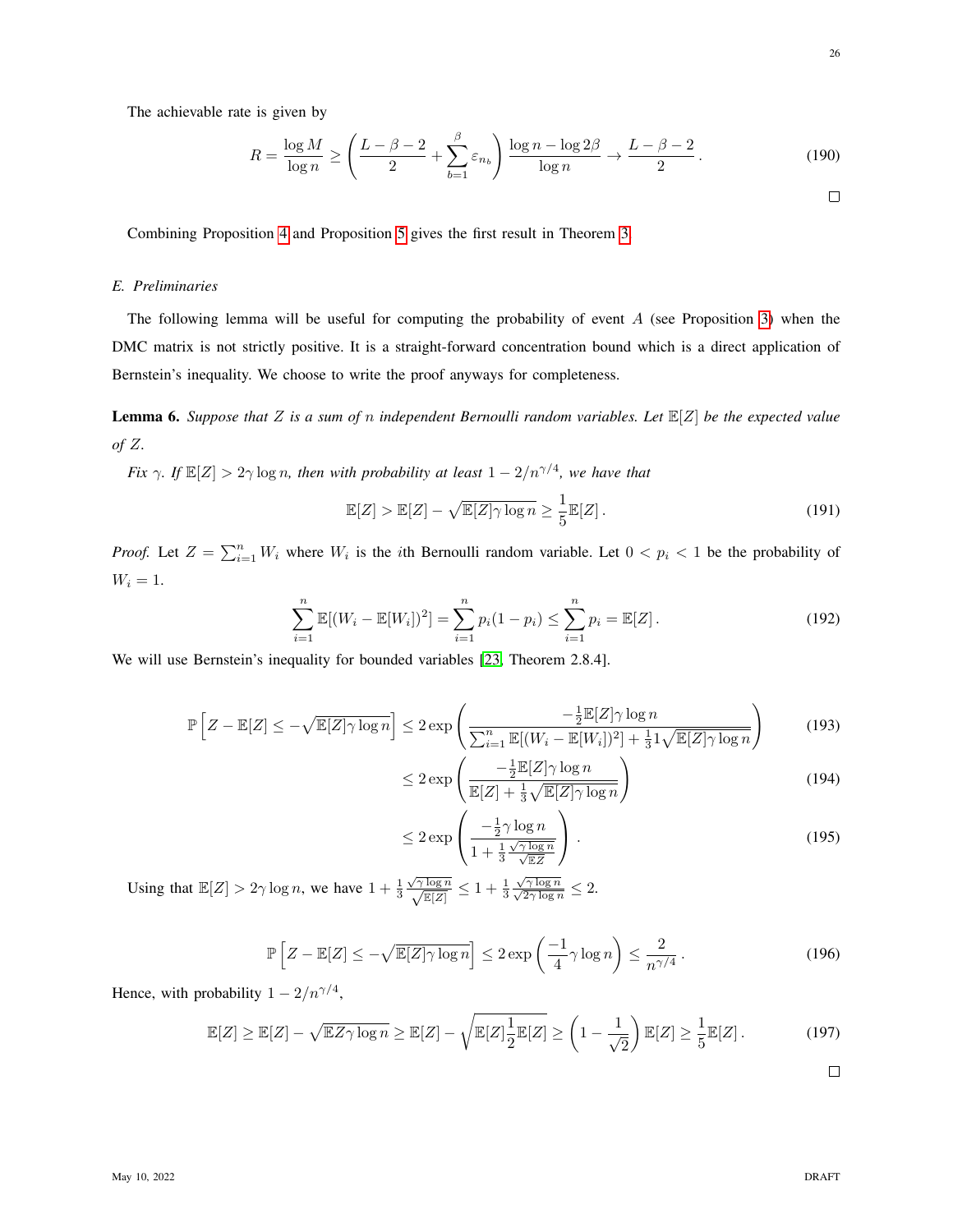#### *F. The* q*-ary Erasure Channel*

We now can prove the converse bound for q-ary erasure channels, where q is the number of input symbols. Let  $k = q + 1$  represent the erased symbol.

The matrix  $P_{Z|X}$  for a q-ary erasure channel has the following structure:

$$
P_{Z|X} = \begin{bmatrix} p_{11} & 0 & \cdots & 0 & p_{1k} \\ 0 & p_{22} & \cdots & 0 & p_{2k} \\ \vdots & \vdots & \ddots & \vdots & \vdots \\ 0 & 0 & \cdots & p_{qq} & p_{qk} \end{bmatrix} .
$$
 (198)

We will assume that each  $p_{ik} > 0$ .

*Proof of Item [2](#page-3-2) of Theorem [3.](#page-3-0)* Fix  $\pi = (\pi_1, ..., \pi_q)$  where  $\pi \in \mathcal{P}_n$ . (We will assume each  $\pi_i > 0$ , otherwise we can remove it.) Reorder the symbols in  $\{1, ..., q\}$  so that  $\pi_1 \leq \pi_2 \leq ... \leq \pi_q$ . (We will use  $P_{Y|X} = P_{Z|X}$ .)

Following Proposition [3,](#page-10-1) let  $(X, Y)^n$  be generated iid according to  $(\pi \times P_{Y|X})$ . To use Proposition [3](#page-10-1) we need to determine  $\mathbb{P}[\log \mathbb{P}[\tilde{A} = 1 | \tilde{Y}^n = Y^n]|A = 1].$ 

Unlike the case of strictly positive  $P_{Y|X}$ , the value of  $\mathbb{P}[A = 1 | Y^n]$  depends on  $Y^n$ . For instance, it is easy to see that when the erasure symbol k does not appear, then  $\mathbb{P}[A = 1 | Y^n] = 1$ . While  $Y^n$  like this can occur under the event  $A = 1$ , we want to show that these events are rare, this way the expected value of  $\mathbb{P}[A = 1|Y^n]$  given that  $A = 1$  will be much smaller than 1 and close to the value which will give our result. We will first show a concentration result on  $Y^n$  given that  $A = 1$ .

Let  $U_b$  be the random variable which gives the count of the number of times the symbol b is erased, i.e.

$$
U_b = \sum_{i=1}^{n} \{ (X_i, Y_i) = (b, k) \}.
$$
 (199)

Let  $v_b(y^n) = \{U_b | A = 1, Y^n = y^n\}$ . Note that  $v_b(y^n)$  is deterministic. If  $A = 1$  and  $Y^n$  is known, we can determine exactly what  $U_b$  is.

Define  $S_b = \sum_{a \ge b} U_a$ . Given  $Y^n$ ,  $S_1$  is deterministic. Given  $Y^n$  and  $U_1, ..., U_{b-1}$ ,  $S_b$  is deterministic.

Using Lemma [6,](#page-25-1) since  $\mathbb{E}[S_b] = n \sum_{a \ge b} \pi_a p_{ak} \ge n \pi_q p_{qk} > 2\gamma \log n$  for some  $\gamma$  (chosen later) and all b for large enough  $n$ , we have

$$
\mathbb{P}\left[S_b > \frac{1}{5}n\sum_{a\geq b} \pi_a p_{ak}\right] \geq 1 - 2/n^{\gamma/4} \,. \tag{200}
$$

Using the union bound,

$$
\mathbb{P}\left[\bigcap_{b=1}^{q} \left\{ S_b > \frac{1}{5} n \sum_{a \ge b} \pi_a p_{ak} \right\} \right] \ge 1 - 2q/n^{\gamma/4}.
$$
\n(201)

Next, for any  $y^n$  which has positive probability given  $A = 1$ ,

$$
\mathbb{P}[A=1|Y^n=y^n]=\mathbb{P}\left[\bigcap_{b=1}^q U_b=v_b(y^n)\bigg|Y^n=y^n\right]
$$
\n(202)

<span id="page-26-0"></span>
$$
= \prod_{b=1}^{q-1} \mathbb{P}\left[ U_b = v_b(y^n) \middle| \bigcap_{a=1}^{b-1} U_a = v_a(y^n), Y^n = y^n \right].
$$
 (203)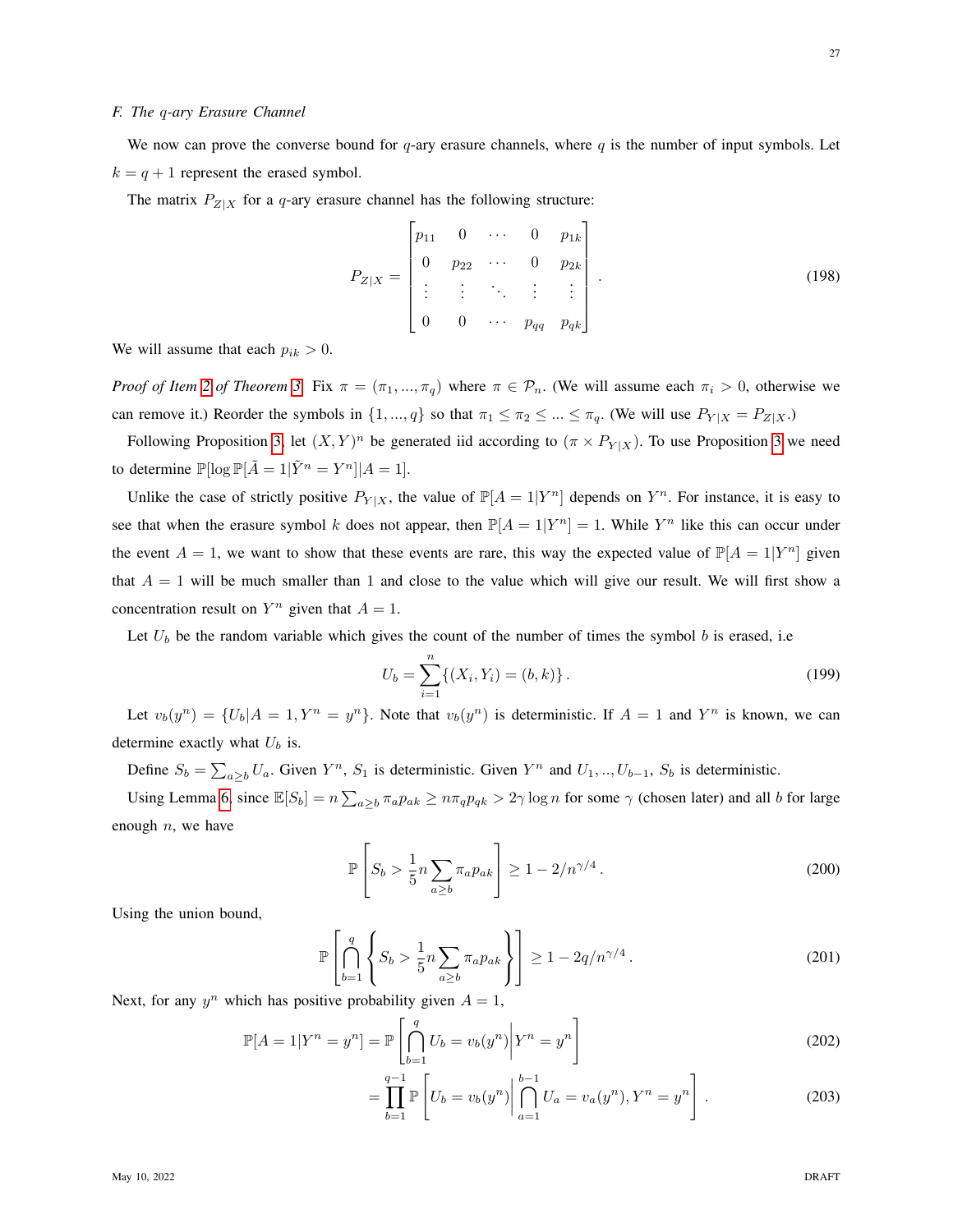28

We compute the following which is like the proof Lemma [3](#page-12-3) of but with appropriate adjustments. Using [\(68\)](#page-12-2),

$$
\mathbb{P}\left[U_b = v_b(y^n) \middle| \bigcap_{a=1}^{b-1} U_a = v_a(y^n), Y^n = y^n\right] \le \frac{\alpha}{\sqrt{\sum_{i=1}^{S_b} \min\left\{\frac{\pi_b p_{bk}}{\sum_{a\ge b} \pi_a p_{ak}}, \frac{\sum_{a>b} \pi_a p_{ak}}{\sum_{a\ge b} \pi_a p_{ak}}\right\}}}\right].
$$
 (204)

Like in Lemma [3,](#page-12-3) define  $c_$  =  $\min_i p_{ik}$ .

$$
\min\left\{\frac{\pi_b p_{bk}}{\sum_{a\geq b} \pi_a p_{ak}}, \frac{\sum_{a>b} \pi_a p_{ak}}{\sum_{a\geq b} \pi_a p_{ak}}\right\} = (\min_i p_{ik}) \min\left\{\frac{\pi_b}{\sum_{a\geq b} \pi_a p_{ak}}, \frac{\sum_{a>b} \pi_a}{\sum_{a\geq b} \pi_a p_{ak}}\right\}
$$
(205)

$$
=\frac{c_{-}\pi_{b}}{\sum_{a\geq b}\pi_{a}p_{ak}}.
$$
\n(206)

We get the last equality since  $\pi_i$  is in increasing order. Hence

$$
\mathbb{P}\left[U_b = v_b(y^n) \middle| \bigcap_{a=1}^{b-1} U_a = v_a(y^n), Y^n = y^n\right] \le \frac{\alpha}{\sqrt{S_b \frac{c_-\pi_b}{\sum_{a\ge b} \pi_a p_{ak}}}}.
$$
\n(207)

We can now compute

$$
\mathbb{E}[\log \mathbb{P}[A=1|Y^n]|A=1] = \sum_{y^n} \mathbb{P}[Y^n = y^n|A=1] \log \mathbb{P}[A=1|Y^n = y^n]
$$
\n(208)

$$
\leq \log \sum_{y^n} \mathbb{P}[Y^n = y^n | A = 1] \mathbb{P}[A = 1 | Y^n = y^n]
$$
\n(209)

$$
\leq \log \sum_{y^n} \mathbb{P}[Y^n = y^n | A = 1] \prod_{b=1}^{q-1} \frac{\alpha}{\sqrt{S_b \frac{c - \pi_b}{\sum_{a \geq b} \pi_a p_{ak}}}}
$$
(210)

$$
\leq \log \left( \left( 2q/n^{\gamma/4} \right) + \left( 1 - 2q/n^{\gamma/4} \right) \prod_{b=1}^{q-1} \frac{\alpha}{\sqrt{\left( \frac{1}{5}n \sum_{a \geq b} \pi_a p_{ak} \right) \frac{c_-\pi_b}{\sum_{a \geq b} \pi_a p_{ak}}}} \right) \tag{211}
$$

$$
\leq \log \left( (2q/n^{\gamma/4}) + \frac{\alpha^q}{\left(\frac{c}{5}\right)^{\frac{q-1}{2}} n^{\frac{q-1}{2}} \sqrt{\frac{\prod_{b=1}^q \pi_b}{\pi_{max}}}} \right) \tag{212}
$$

where in [\(211\)](#page-27-0) we used [\(201\)](#page-26-0). We can pick  $\gamma$  large enough<sup>[7](#page-27-1)</sup> so that the first term in the logarithm is negligible compared to the second term for large n.

This gives

$$
\mathbb{P}[\log \mathbb{P}[\tilde{A} = 1 | \tilde{Y}^n = Y^n]|A = 1] \le \log \left(\frac{2\alpha^q}{\left(\frac{c}{5}\right)^{\frac{q-1}{2}} n^{\frac{q-1}{2}} \sqrt{\frac{\prod_{b=1}^q \pi_b}{\pi_{max}}}}\right)
$$
(213)

<span id="page-27-0"></span>
$$
\leq \frac{1}{2}\log n - \sum_{b=1}^{q} \frac{1}{2}\log \pi_b n + c'.
$$
 (214)

The value  $c'$  collects all the constants. Combining with Lemma [2,](#page-11-2) we get that for the  $q$ -ary erasure channel and sufficiently large  $n$  that

$$
D(P_{Y|X} \circ U \| Q_Y^n) \le n D(P_Y \| Q_Y) + c \tag{215}
$$

where c does not depend on  $n$  or  $\pi$ . Using Proposition [1](#page-7-0) completes the proof.

 $\Box$ 

<span id="page-27-1"></span><sup>7</sup>For instance, we can pick  $\gamma = 40q$ . For large enough n, we still get that  $\mathbb{E}[S_b] = n \sum_{a \geq b} \pi_a p_{ak} > 2\gamma \log n$  is true for all b.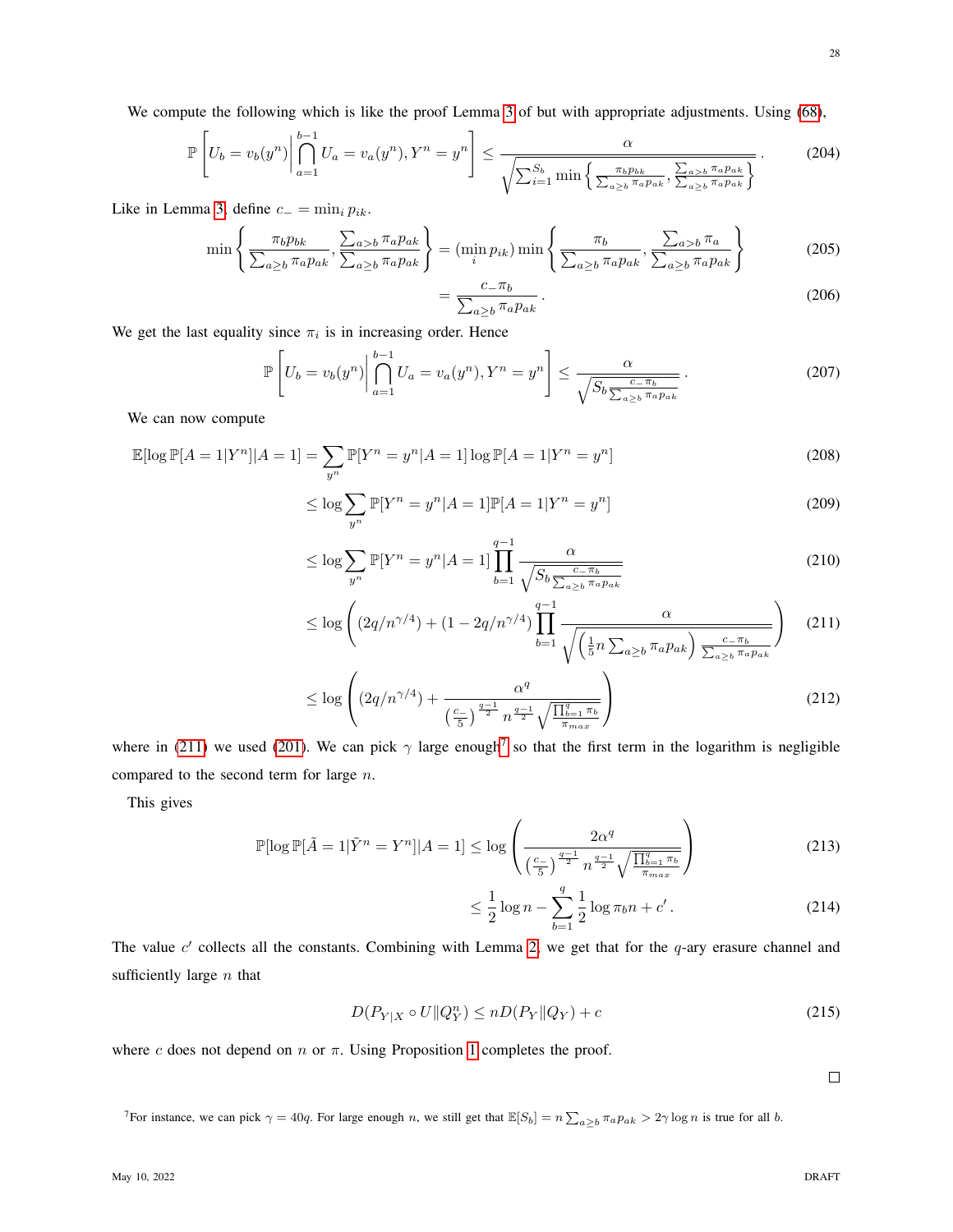## *G. Z-Channel*

The matrix for the Z-channel [\[3,](#page-29-2) p 225] is

$$
\begin{bmatrix} p_{11} & p_{12} \\ 0 & 1 \end{bmatrix} \tag{216}
$$

where we require that  $p_{ij} > 0$ . (Typically,  $p_{11} = p_{12} = 1/2$ , but we will consider a more general case.)

We can actually get the capacity of the noisy permutation channel with the Z-channel without altering the proof for the  $q$ -ary erasure channels. The transition matrix for the Z-channel can be written as

$$
\begin{bmatrix} p_{11} & p_{12} & 0 \\ p_{21} & 0 & p_{23} \end{bmatrix}
$$
 (217)

setting  $p_{23} = 0$ . This does not change the rank of the matrix or the analysis in the proof.

**Corollary 2.** Let  $P_{Z|X}$  be a stochastic matrix for the Z-channel, then

$$
C_{perm}(P_{Z|X}) = \frac{1}{2} \,. \tag{218}
$$

This is item [3](#page-3-4) of Theorem [3.](#page-3-0)

# *H. "Zigzag" Channel*

In this section, we explore the limits of our approach. We have a particular DMC matrix which is similar to the q-ary erasure channel, but our method is not known to give a tight converse. We will use a matrix which could be considered a q-ary Z-channel. We will call it a "zigzag" channel since its edges in a transition diagram form a zigzag.

The matrix has the form:

$$
\begin{bmatrix} p_{11} & p_{12} & 0 & \cdots & 0 & 0 \\ 0 & p_{22} & p_{23} & \cdots & 0 & 0 \\ 0 & 0 & p_{33} & \cdots & 0 & 0 \\ \vdots & \vdots & \vdots & \ddots & \vdots & \vdots \\ 0 & 0 & 0 & \cdots & p_{q-1,q-1} & p_{q-1,q} \\ 0 & 0 & 0 & \cdots & 0 & p_{qq} \end{bmatrix}
$$
 (219)

where each  $p_{ij} > 0$ . This matrix has rank q.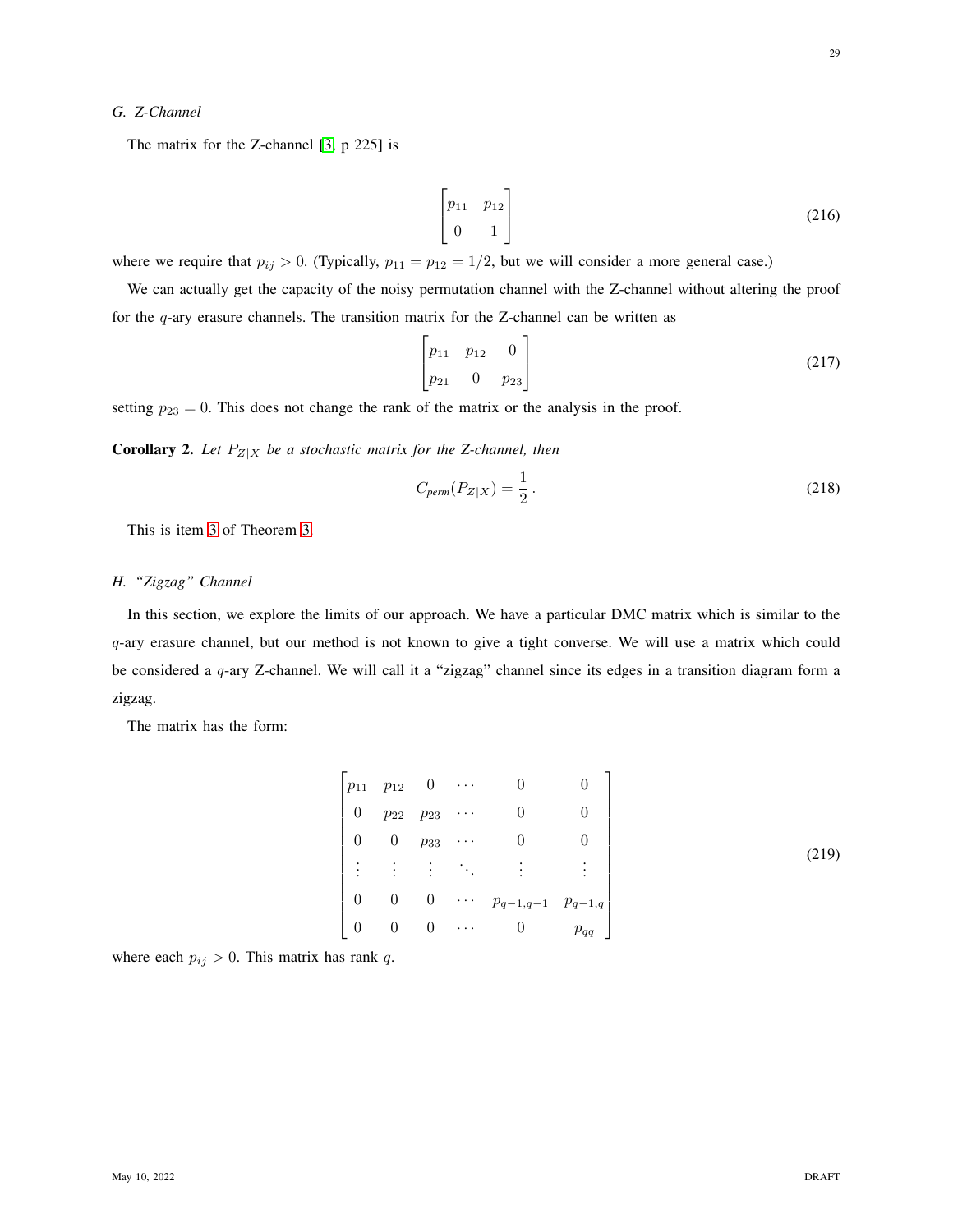Suppose that q is odd and that  $\pi$  is such that  $\pi_i$  is 0 for all even values of i. Following the notation and method in Proposition [3,](#page-10-1)  $\mathbb{P}[A = 1 | Y^n] = 1$ , since any output symbol can be decoded to exactly one input symbol. For any  $\pi$  of this choice,

$$
D(P_{Y|X}||Q_Y^n) = -nD(P_Y||Q_Y) - \frac{1}{2}\log n + \sum_{i:\pi_i>0} \frac{1}{2}\log \pi_i n + c + \mathbb{E}[\log \mathbb{P}[A=1|Y^n]|A=1]
$$
(220)

$$
= -nD(P_Y||Q_Y) - \frac{1}{2}\log n + \sum_{i:\pi_i>0} \frac{1}{2}\log \pi_i n + c \tag{221}
$$

$$
\leq -nD(P_Y||Q_Y) - \frac{1}{2}\log n + \frac{q+1}{2}\frac{1}{2}\log n + c \tag{222}
$$

$$
\leq -nD(P_Y||Q_Y) + \frac{q-1}{4}\log n + c. \tag{223}
$$

If  $\pi$  of this form is the worst case  $\pi$  to use, meaning it gives the largest possible value of  $D(P_{Y|X} \circ U||Q_{Y^n})$ for any  $Q_Y$ , then we get that

$$
C_{\text{perm}}(P_{Z|X}) \le \frac{q-1}{2} + \frac{q-1}{4} = \frac{3(q-1)}{4}.
$$
 (224)

If there is another  $\pi$  which is the worst, then our upper bound on the capacity will be larger than the value on the right side of [\(224\)](#page-29-12). In either case, there is a gap between our upper bound for the capacity and the lower bound of  $(q - 1)/2$  given by [\(3\)](#page-1-1). Exploring this gap is an opportunity for future work.

#### <span id="page-29-12"></span>ACKNOWLEDGEMENT

We would like to thank A. Makur for inspiring this project and for his discussions with us.

#### **REFERENCES**

- <span id="page-29-0"></span>[1] Anuran Makur, "Coding theorems for noisy permutation channels," *IEEE Transactions on Information Theory*, vol. 66, no. 11, pp. 672–6748, Nov 2020.
- <span id="page-29-1"></span>[2] Aviv Adler, Jennifer Tang, and Yury Polyanskiy, "Quantization of random distributions under kl divergence," in *2021 IEEE International Symposium on Information Theory (ISIT)*. IEEE, 2021, pp. 2762–2767.
- <span id="page-29-2"></span>[3] T.M. Cover and J.A. Thomas, *Elements of Information Theory (Wiley Series in Telecommunications and Signal Processing)*, Wiley-Interscience, USA, 2006.
- <span id="page-29-3"></span>[4] A. J. Stam, "Distance between sampling with and without replacement," *Statistica Neerlandica*, vol. 32, pp. 81–91, 1978.
- <span id="page-29-4"></span>[5] P. Diaconis and D. Freedman, "Finite exchangeable sequences," *The Annals of Probability*, vol. 8, no. 4, pp. 745–764, 1980.
- <span id="page-29-5"></span>[6] John MacLaren Walsh, Steven Weber, and Ciira wa Maina, "Optimal rate delay tradeoffs for multipath routed and network coded networks," in *2008 IEEE International Symposium on Information Theory*, 2008, pp. 682–686.
- <span id="page-29-6"></span>[7] Mladen Kovacevic and Dejan Vukobratovic, "Subset codes for packet networks," *IEEE Communications Letters*, vol. 17, no. 4, pp. 729–732, Apr 2013.
- <span id="page-29-7"></span>[8] Mladen Kovacevic and Dejan Vukobratovic, "Perfect codes in the discrete simplex," *Designs, Codes and Cryptography*, vol. 75, no. 1, pp. 81–95, Nov 2013.
- <span id="page-29-8"></span>[9] S. M. Hossein Tabatabaei Yazdi, Han Mao Kiah, Eva Garcia-Ruiz, Jian Ma, Huimin Zhao, and Olgica Milenkovic, "DNA-based storage: Trends and methods," *IEEE Transactions on Molecular, Biological and Multi-Scale Communications*, vol. 1, no. 3, pp. 230–248, 2015.
- <span id="page-29-9"></span>[10] Yaniv Erlich and Dina Zielinski, "DNA fountain enables a robust and efficient storage architecture," *bioRxiv*, 2016.
- <span id="page-29-10"></span>[11] Reinhard Heckel, Ilan Shomorony, Kannan Ramchandran, and David N. C. Tse, "Fundamental limits of DNA storage systems," in *2017 IEEE International Symposium on Information Theory (ISIT)*, 2017, pp. 3130–3134.
- <span id="page-29-11"></span>[12] Mladen Kovacevic and Vincent Y. F. Tan, "Codes in the space of multisets-coding for permutation channels with impairments," *IEEE Transactions on Information Theory*, vol. 64, no. 7, pp. 5156–5169, Jul 2018.